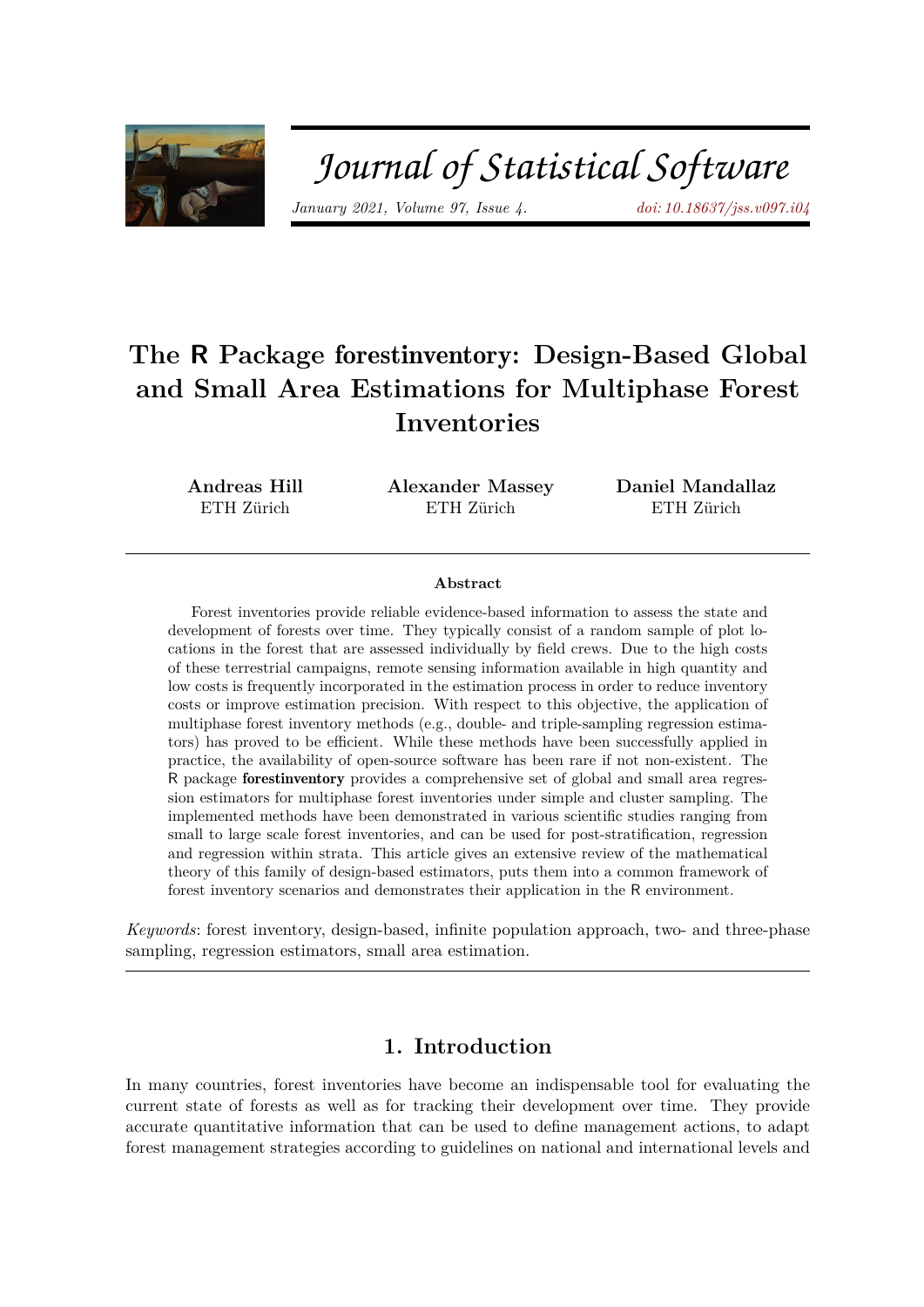to support in monitoring carbon change in the context of climate reporting and mitigation. As conducting a full census of all trees within any sizable forest area is clearly infeasible due to time and cost restrictions, forest inventories usually gather their information by means of statistical sampling methods. Typically this means that discrete sample locations (sample plots) are randomly chosen in the forest, making up the framework of a terrestrial inventory. This terrestrial sample data is then used to make estimates for the entire forested area and provide a measure of precision for those estimates in the form of confidence intervals. There is a broad range of literature describing the concepts and methods regarding the choice of different estimators under various sample designs [\(Gregoire and Valentine 2007;](#page-37-0) [Köhl, Magnussen,](#page-37-1) [and Marchetti 2006;](#page-37-1) [Schreuder, Gregoire, and Wood 1993;](#page-39-0) [Mandallaz 2008\)](#page-37-2).

Terrestrial inventories have the benefit of being very flexible in the sense that they can be used to produce high quality estimates for a wide-variety of different forest attributes. However, they have the downside of being very expensive. Improving the precision of the estimates by increasing the number of sample plots essentially means that travel costs will rise as trained inventorists are sent to more and more plot locations. This is why the number of terrestrial samples is often limited. Although national inventories usually possess a sufficiently large terrestrial sample size to provide high estimation accuracies for larger areas, this is often not the case for smaller areas, such as forest management units. As a result, there has been an increasing need for alternative inventory methods that can maintain the same estimation precision at lower costs, or achieve higher estimation precision at identical costs [\(von Lüpke](#page-39-1) [2013\)](#page-39-1). A method which has become particularly attractive is called multiphase sampling. The core concept is to enlarge the sample size in order to gain higher estimation precision without enlarging the terrestrial sample size. This is done by using predictions of the terrestrial target variable at additional sample locations where the terrestrial information has not been gathered. These predictions are produced by regression models that use explanatory variables derived from auxiliary data, commonly in the form of spatially exhaustive remote sensing data in the inventory area. Regression estimators using this concept can consider either one additional sample of plot locations (two-phase or double-sampling) or two additional samples available in different sample sizes (three-phase or triple-sampling), see [Gregoire and Valentine](#page-37-0) [\(2007\)](#page-37-0); [Saborowski, Marx, Nagel, and Böckmann](#page-38-0) [\(2010\)](#page-38-0); [Mandallaz](#page-37-3) [\(2013a,](#page-37-3)[d\)](#page-38-1); [von Lüpke,](#page-39-2) [Hansen, and Saborowski](#page-39-2) [\(2012\)](#page-39-2). Their application to existing forest inventory systems has already showed their efficiency in terms of cost reduction and gain in estimation precision [\(Breidenbach and Astrup 2012;](#page-36-0) [von Lüpke and Saborowski 2014;](#page-39-3) [Mandallaz, Breschan, and](#page-38-2) [Hill 2013;](#page-38-2) [Magnussen, Mandallaz, Breidenbach, Lanz, and Ginzler 2014;](#page-37-4) [Massey, Mandallaz,](#page-38-3) [and Lanz 2014\)](#page-38-3).

Multistage and multiphase estimation has already been implemented in commercial as well as open-source software, such as the survey sampling procedures in SAS (SAS [Institute Inc.](#page-39-4) [2015\)](#page-39-4) and the survey [\(Lumley 2004,](#page-37-5) [2020\)](#page-37-6) package in R (R [Core Team 2020\)](#page-38-4). However, both are targeted towards list-sampling as it is applied in official statistics. Available software providing multiphase sampling methods better suited for forest inventories has been rare. Two exceptions are the R package JoSAE by [Breidenbach](#page-36-1) [\(2018\)](#page-36-1) and the maSAE package by [Cullmann](#page-36-2) [\(2020\)](#page-36-2). However, a more comprehensive software package covering a larger variety of sample designs and estimators for forest inventories has not yet been available, which is the motivation behind the R package **forestinventory** [\(Hill and Massey 2017\)](#page-37-7) which is available from the Comprehensive R Archive Network (CRAN) at [https://CRAN.R-project.](https://CRAN.R-project.org/package=forestinventory) [org/package=forestinventory](https://CRAN.R-project.org/package=forestinventory). The package provides global and small area estimators for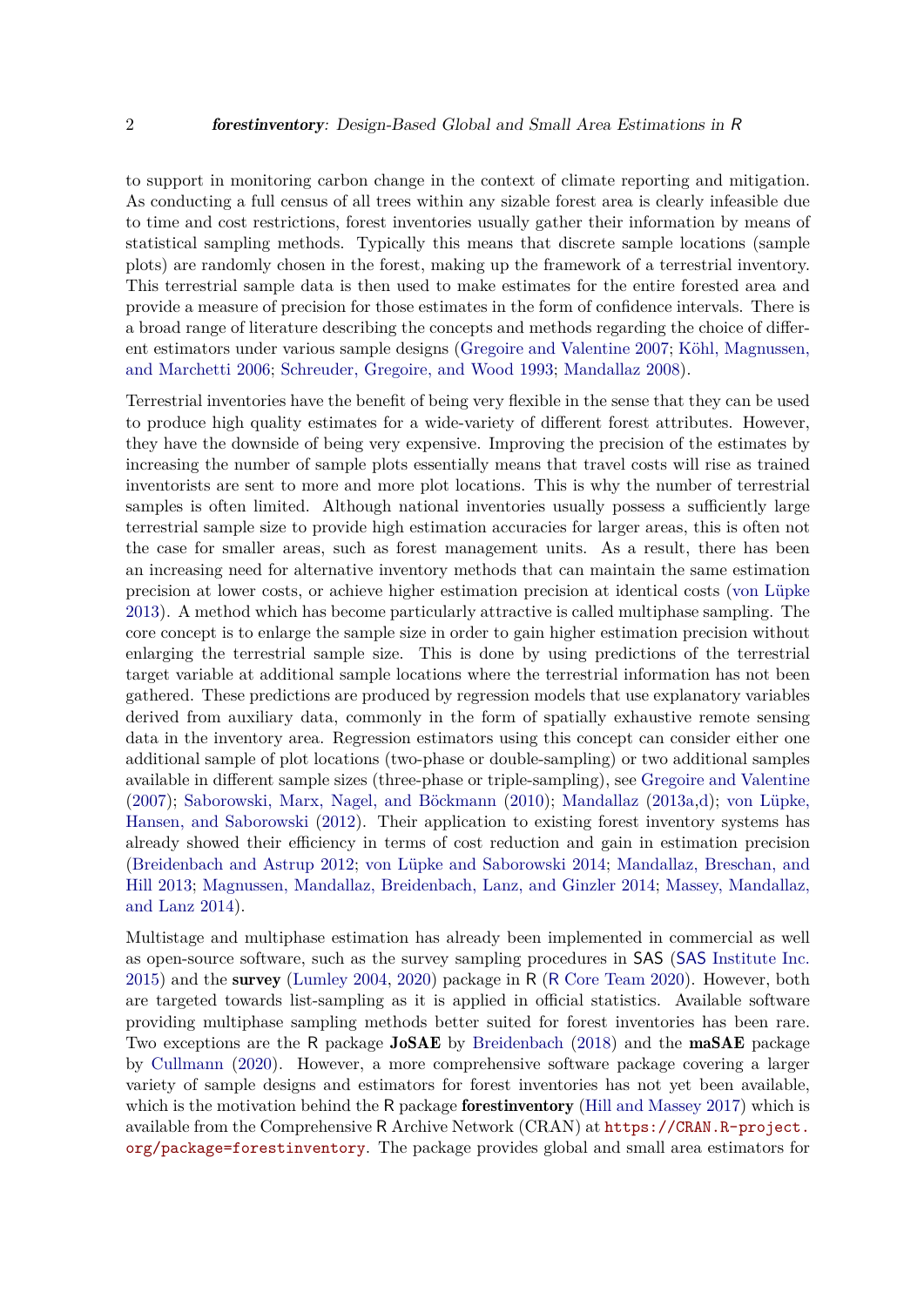two-phase and three-phase forest inventories under simple and cluster sampling, which have been developed under the infinite population approach by Daniel Mandallaz at ETH Zurich between 2008 and 2017. The implemented methods have been thoroughly validated on the independently derived results presented in the various respective publications covering case studies in Switzerland [\(Mandallaz, Hill, and Massey 2016;](#page-38-5) [Massey](#page-38-3) *et al.* [2014;](#page-38-3) [Massey and](#page-38-6) [Mandallaz 2015b;](#page-38-6) [Mandallaz](#page-38-2) *et al.* [2013\)](#page-38-2) and used to produce results in subsequent studies in Germany [\(Hill, Mandallaz, and Langshausen 2018b\)](#page-37-8). The implemented estimators cover 32 inventory scenarios and can be used for post-stratification, regression and regression within strata [\(Massey 2015\)](#page-38-7). The long-term objective of **forestiniation** is to make the broad range of estimators available to a large user community and to facilitate their application in science as well as operational forest management.

The objectives of this article are to a) establish the link between the mathematical description of the estimators and their implementation in our package, b) illustrate their application to real-world inventory data sets and c) address special cases and demonstrate how the functions in the package handle them.

## **2. Methods and structure of the package**

## <span id="page-2-0"></span>**2.1. Forest inventory in the infinite population approach**

Most forest inventories gather terrestrial information by sending field crews to randomly (or systematically) selected points in the forest area defined by coordinates. The crew then defines a sample plot by measuring individual trees located within one or multiple constructed inclusion circles around the sample point  $x$ , and aggregating their characteristics (e.g., timber volumes) to local plot densities (e.g., the timber density in  $m^3/ha$ ) including potential boundary adjustments (see [Mandallaz 2008](#page-37-2) for details). The estimators implemented in forestinventory use the so-called infinite population approach in order to bridge this inventory process to the mathematics behind the estimators. This approach assumes that the spatial distribution of the local density,  $Y(x)$ , over the forest area is determined by a fixed piecewise constant function, as visualized in Figure [1.](#page-3-0) The population total of the target variable (e.g., the total timber volume of the forest) is mathematically equivalent to the integral of that density function, which is depicted in Figure [1](#page-3-0) as the volume under the density surface. From this perspective, the practical challenge is that the form of this function is unknown. Theoretically, we could get the total timber volume by observing the function value, i.e., the local density  $Y(x)$ , at each possible point x over the forest area and taking their sum. However, this is impossible because there is an infinite number of points in the forest area. Our strategy is thus to take a sample of *n*<sup>2</sup> points, *s*2, from an infinite population of possible points and use their associated local densities  $Y(x)$  to estimate the integral  $Y = \frac{1}{\lambda(F)} \int_F Y(x) dx$  with  $\hat{Y} = \frac{1}{n_2} \sum_{x \in s_2} Y(x)$ . The total timber volume can then be obtained by multiplying  $\hat{Y}$  by the known surface area of the forest,  $\lambda(F)$ . It should be noted  $\lambda(F)$  is often estimated in practice (see [Mandallaz 2014](#page-38-8) for further explanation) but that is beyond the scope of this article. All estimators included in forestinventory rest upon this theoretical perspective. The key point in the infinite population approach is that a local density value  $Y(x)$  is associated with the sample point x, which constitutes the sample unit, and not with the sample plot area. Sampling the actual plot areas follows the so-called finite population approach, where the sample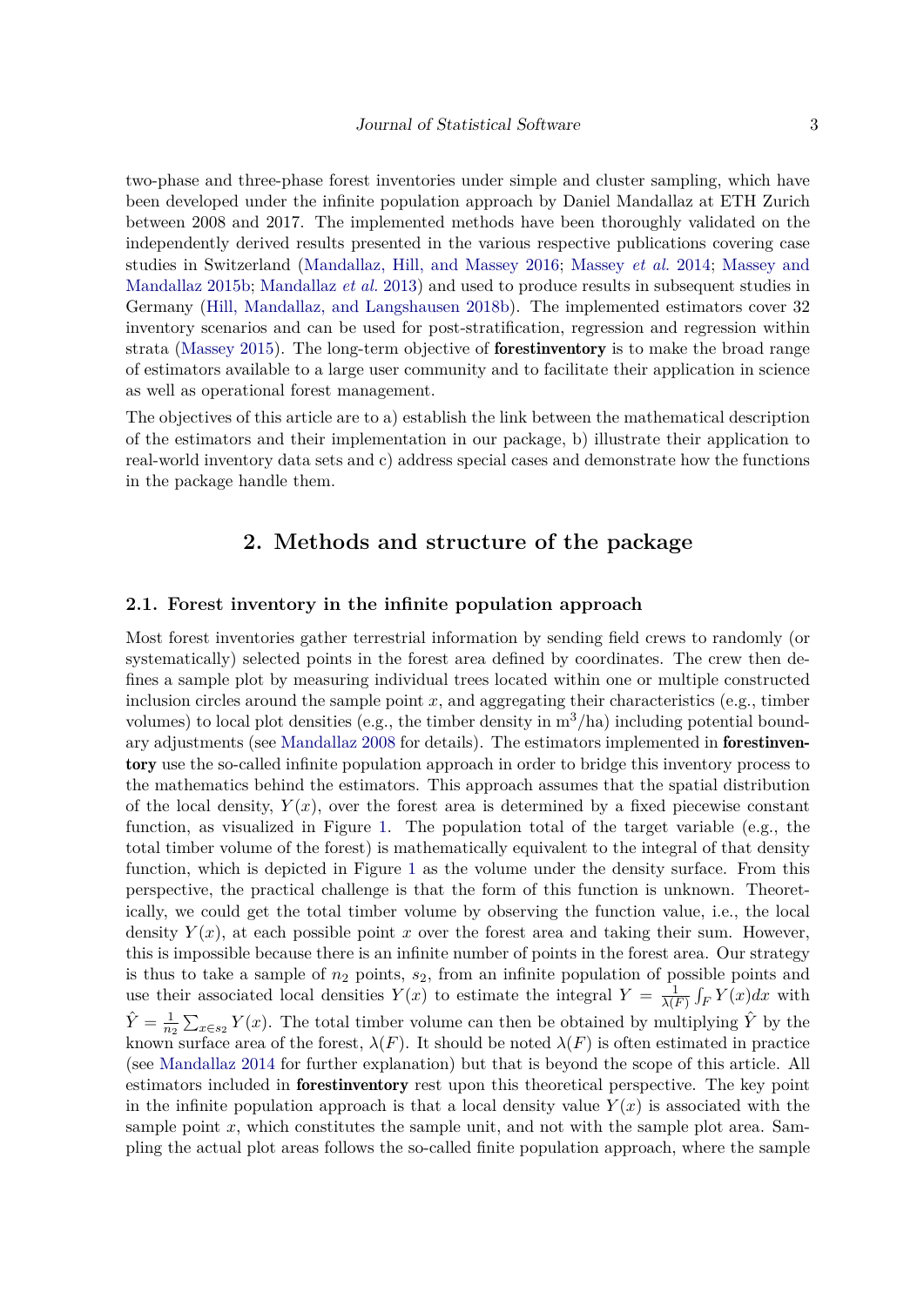<span id="page-3-0"></span>

Figure 1: Artificial representation of a local density surface. The spatial distribution of a hypothetical density function for every point in a forested area is represented as a wavy piecewise constant green surface. Sample plots (white dots) inform the inventorist of the value of the density function at that point. Note that the plateaus of constant  $Y(x)$  values here have the shape of squares whereas in reality they are likely to be formed by the intersection of circles around trees.

units are usually assumed to be either circular or rectangular plots. Although choosing between infinite and finite population schemas does not likely make much practical difference, the former does has some theoretical advantages. This is mainly due to the impossibility of a perfect tessellation over an amorphous forest area by any choice of plot shape. Hence, the population in the finite approach is, strictly speaking, not well defined with respect to the forest area. Also, cluster sampling is much more easily generalized in the infinite population approach. The consideration of an underlying infinite population of sample points will also play an important role when incorporating auxiliary information in the frame of two- and three-phase estimation methods.

## **2.2. Two-phase sampling**

The two-phase or double-sampling estimators use inventory information from two nested samples which are commonly referred to as phases (Figure [2a\)](#page-4-0). The first phase  $s_1$  comprises  $n_1$  sample locations that each provides a set of explanatory variables described by the column vector  $\mathbf{Z}(x) = (z(x)_1, z(x)_2, \ldots, z(x)_p)^\top$  at each point  $x \in s_1$ . These explanatory variables are derived from auxiliary information that is available in high quantity within the forest area *F*. The second phase  $s_2$  constitutes the terrestrial inventory conducted at  $n_2$  subsamples of the large phase  $s_1$  and provides the value of the target variable, i.e., the local density  $Y(x)$ (e.g., the timber volume per hectare). For every  $x \in s_1$ ,  $\mathbf{Z}(x)$  is transformed into a prediction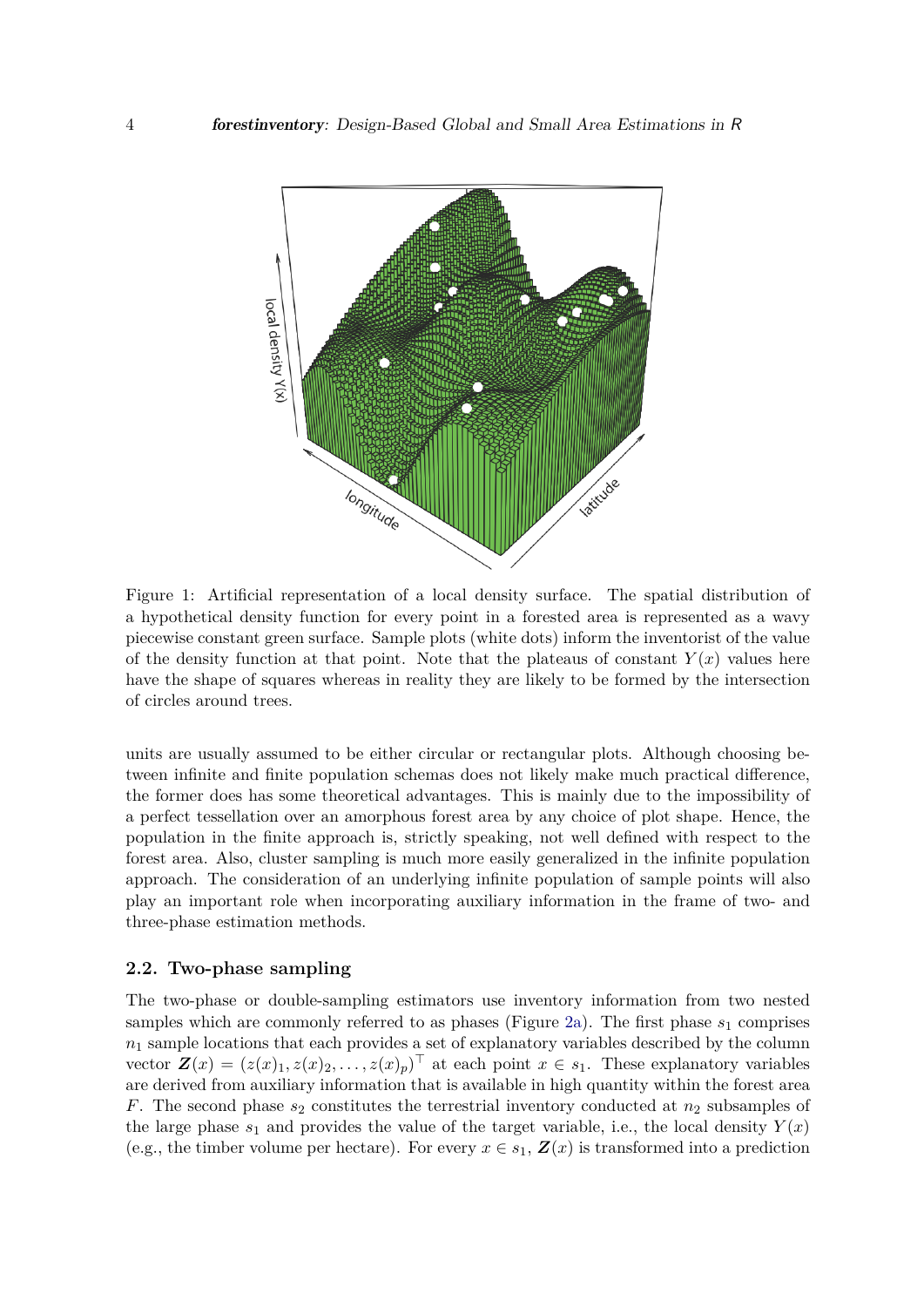<span id="page-4-0"></span>

Figure 2: (a) Concept of multiphase sampling. The square represents the forest area for which an inventory is being conducted. The points denote the sample locations *x*. Filled points indicate available information. (b) Illustration of the small area estimation problem.

 $\hat{Y}(x)$  of  $Y(x)$  using the choice of some model, which in **forestinventory** is always a linear model fit in *s*<sup>2</sup> using ordinary least squares (OLS). The basic idea of this setup is to boost the sample size by providing a large sample of less precise but cheaper predictions of  $Y(x)$ in  $s_1$  and to correct any possible model bias, i.e.,  $\mathbb{E}(Y(x) - \hat{Y}(x))$ , using the subsample of terrestrial inventory units where the value of  $Y(x)$  is observed. In the design-based context, the two-phase estimator is typically unbiased regardless of the model used to produce the predictions. This property comes from the assumption that each phase's sample is selected via simple random sampling (see Section [2.5\)](#page-5-0).

## **2.3. Three-phase sampling**

Three-phase estimators extend the principle of two-phase sampling and use inventory information from three nested samples (phases; Figure [2a\)](#page-4-0). The basic setup is that the explanatory variables calculated from the auxiliary information are available in two different frequencies. The phase  $s_0$  provides a large number  $n_0$  of auxiliary data, whereas the phase  $s_1$  provides additional auxiliary data that are only available at  $n_1$  subsamples of  $s_0$ . The terrestrial information is then collected at a further subsample  $s_2$  of  $s_1$ . The motivation for three-phase sampling is that the additional set of explanatory variables available at *s*1, now denoted  $\mathbf{Z}^{(1)}(x)$ , adds considerable explanatory power to the set of variables available at all sample locations  $x \in s_0$ , denoted  $\mathbf{Z}^{(0)}(x)$ . From that it follows that we can define two nested regression models. The full set of predictor variables  $\mathbf{Z}^\top(x) = (\mathbf{Z}^{(0)}^\top(x), \mathbf{Z}^{(1)}^\top(x))$  can be used to calculate the predictions  $\hat{Y}(x)$  of  $Y(x)$  at all sample locations  $x \in s_1$ . The regression model applicable to the *s*<sup>1</sup> phase is thus referred to as the full model. Less accurate predictions,  $\hat{Y}^{(0)}(x)$ , can be produced at all the sample locations  $x \in s_0$  using only the reduced set of explanatory variables  $\mathbf{Z}^{(0)}(x)$ . If there is a significant gain in model precision between the reduced and the full model and the sampling fraction between  $s_0$  and  $s_1$  is sufficiently large, the three-phase estimator normally leads to a further increase in estimation precision compared to the two-phase estimator.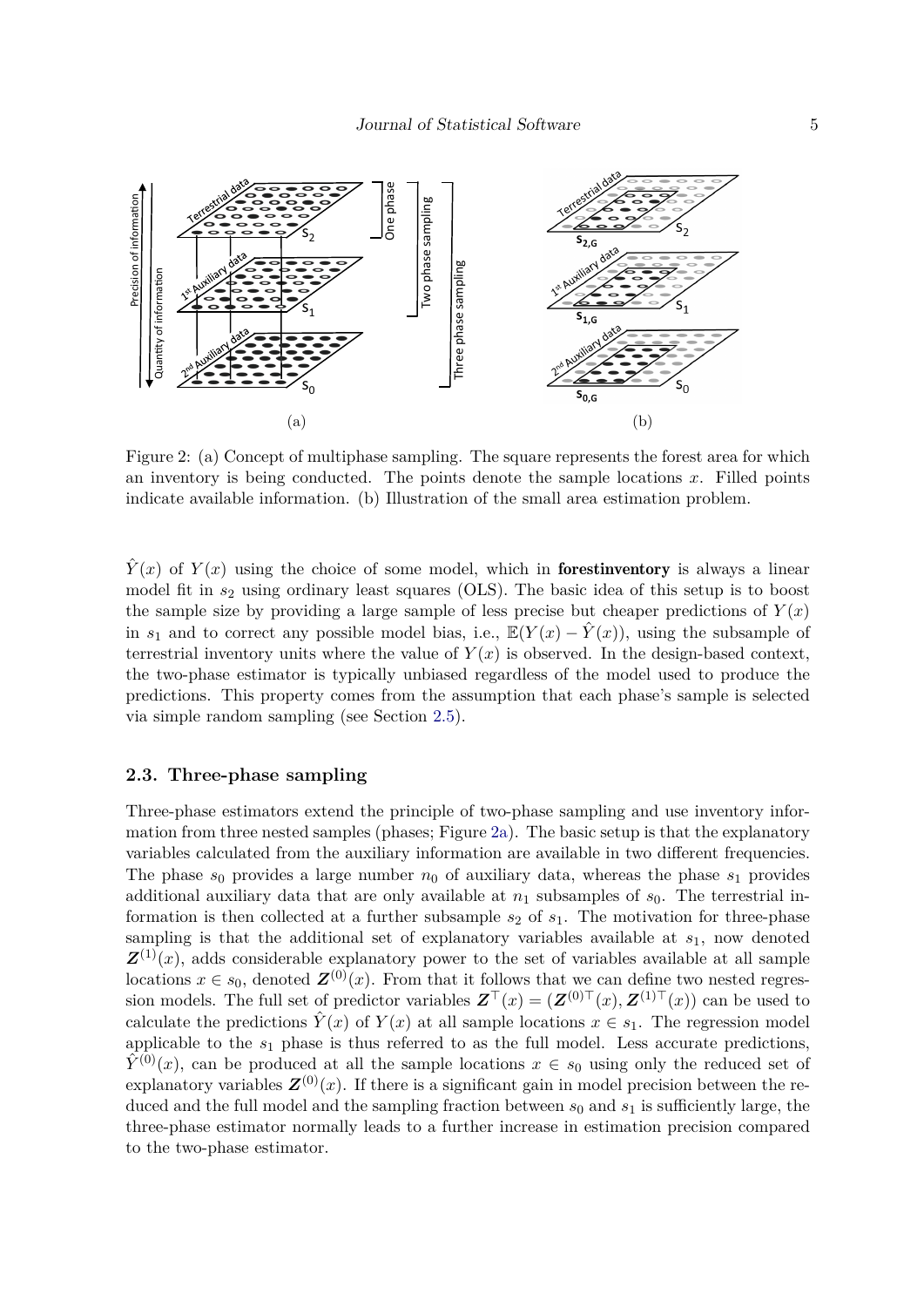## **2.4. Small area estimation**

Small area estimation does not necessarily refer to small spatial areas but rather to areas that contain little or no terrestrial samples. To formulate this mathematically, we want to make an estimate for a subregion *G* of the entire inventory area *F* (Figure [2b\)](#page-4-0). As the sample size in the small area,  $n_{2,G}$ , is usually too small to provide sufficient estimation precision, multiphase estimation can be efficient. However,  $n_{2,G}$  may also be too small to justify fitting a separate regression model just for that area because the estimates produce undesirably large confidence intervals. The idea is then to borrow strength from the entire terrestrial sample *s*<sup>2</sup> of *F* to fit the model, and to apply this model to the small area. The potential bias of applying that model in *G* is then corrected for by using the empirical model residuals derived from that small area. If there are no terrestrial plots in  $G$  (i.e.,  $n_{2,G} = 0$ ), one cannot correct for a potential model bias in *G* and has to accept a potential bias in the estimator. These are called synthetic estimates and despite their potential bias, it is usually still possible to calculate their design-based variance.

#### <span id="page-5-0"></span>**2.5. Design-based vs. model-dependent approach**

The subject of model selection gets a lot of attention in the field of forest inventory. This is why it is important to understand that the mathematical interpretation of how a model is used to produce estimates is fundamentally different between the design-based and modeldependent approach. In the model-dependent (also known as model-based) framework, the sample locations x are fixed and the observation  $Y(x)$  taken at location x is assumed to be a random variable as the forest is assumed to be the realization of a stochastic process. Although the model does not need to be fit from a probability sample, i.e., the sample locations could arbitrarily be chosen, the model should adequately describe the underlying stochastic process in order to efficiently ensure unbiased results. In practice this means that special attention must be made to ensure that the variable selection is appropriate to avoid overfitting, important variables are not omitted and all model assumptions are reasonably met through empirical verification. If a model is misspecified, then estimation based on inference from that model may not be reliable. In the model-dependent framework one thus has to trust the model. In contrast, the design-based approach, on which all forestinventory estimators are based, rests upon the randomization of the sample locations *x*. While the sample locations *x* are independently and uniformly distributed in the forest, the forest itself and thus the values of the local density surface at any location  $x \in F$  are fixed and not the result of a stochastic process. A selected observation  $Y(x)$  still remains a random variable, but solely due to the random sample mechanism. A consequence of this approach is that the estimation properties of design-based regression estimators (e.g., unbiasedness) typically hold regardless of the model that is chosen. The philosophy of the design-based approach is thus to use prediction models to improve the efficiency of the estimators without having to rely on their correct specification, which makes them very attractive to be used in official statistics. They are therefore also referred to as model-assisted. It should be noted that the randomization of sample locations upon which design-based inference depends, is in practice often replaced by systematic grids to achieve a more spatially balanced sample in the terrestrial survey. However, there is reasonable evidence that softening this assumption is acceptable for point and variance estimation as long as the grid does not interact with periodic features in the forest structure [\(Mandallaz 2008\)](#page-37-2). The variance will in most cases be slightly overestimated and lead to wider, more conservative confidence intervals [\(Mandallaz 2013a\)](#page-37-3).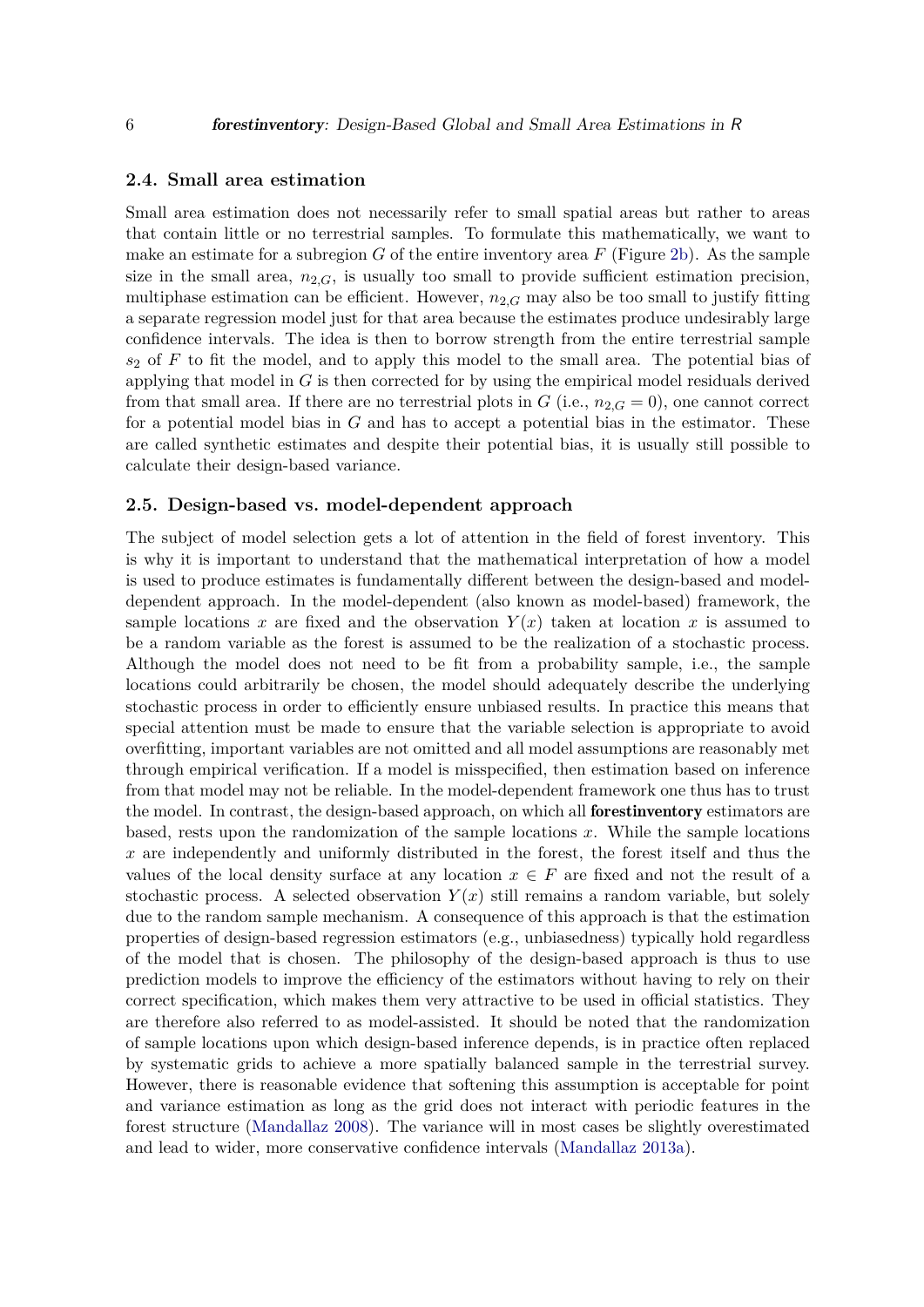<span id="page-6-0"></span>

Figure 3: Structure of the multiphase estimators in the R package forestinventory. All estimators are also available for cluster sampling.

#### <span id="page-6-1"></span>**2.6. Package structure**

In the forestinventory package, estimators for two-phase and three-phase sampling are applied with the twophase() and threephase() functions. From these two overall function calls, various estimators for specific inventory scenarios under the chosen sampling design can be applied (Figure [3\)](#page-6-0). Choosing an estimator follows a tree-like structure which can serve the user as a guideline throughout this article as well as in future applications. The basic decision to make is whether an estimate and its variance should be computed for an entire inventory area (global estimators) or only for subregions of the entire inventory area (small area estimators). In the second case, the package offers three small area estimators that will in detail be described in the following sections. The estimators are available under exhaustive and nonexhaustive use of the auxiliary data. Additionally, the package can also calculate one-phase estimates solely based on terrestrial samples. All estimators are also available for cluster sampling, in which case a sample unit consists of multiple, spatially agglomerated samples. The following sections describe the mathematical details and the application of the multiphase estimators implemented in the R package forestinventory. While [Mandallaz](#page-37-2) [\(2008,](#page-37-2) [2013b](#page-37-9)[,c,](#page-38-9) [2015\)](#page-38-10) provides an extensive derivation of all estimators, we will provide the mathematical formulas that are actually implemented in the package. We will also restrict discussion to simple sampling, while the formulas for cluster sampling are available in the technical reports [\(Mandallaz 2013b](#page-37-9)[,c;](#page-38-9) [Mandallaz](#page-38-5) *et al.* [2016\)](#page-38-5). A special case under cluster sampling is described in Section [6.](#page-28-0)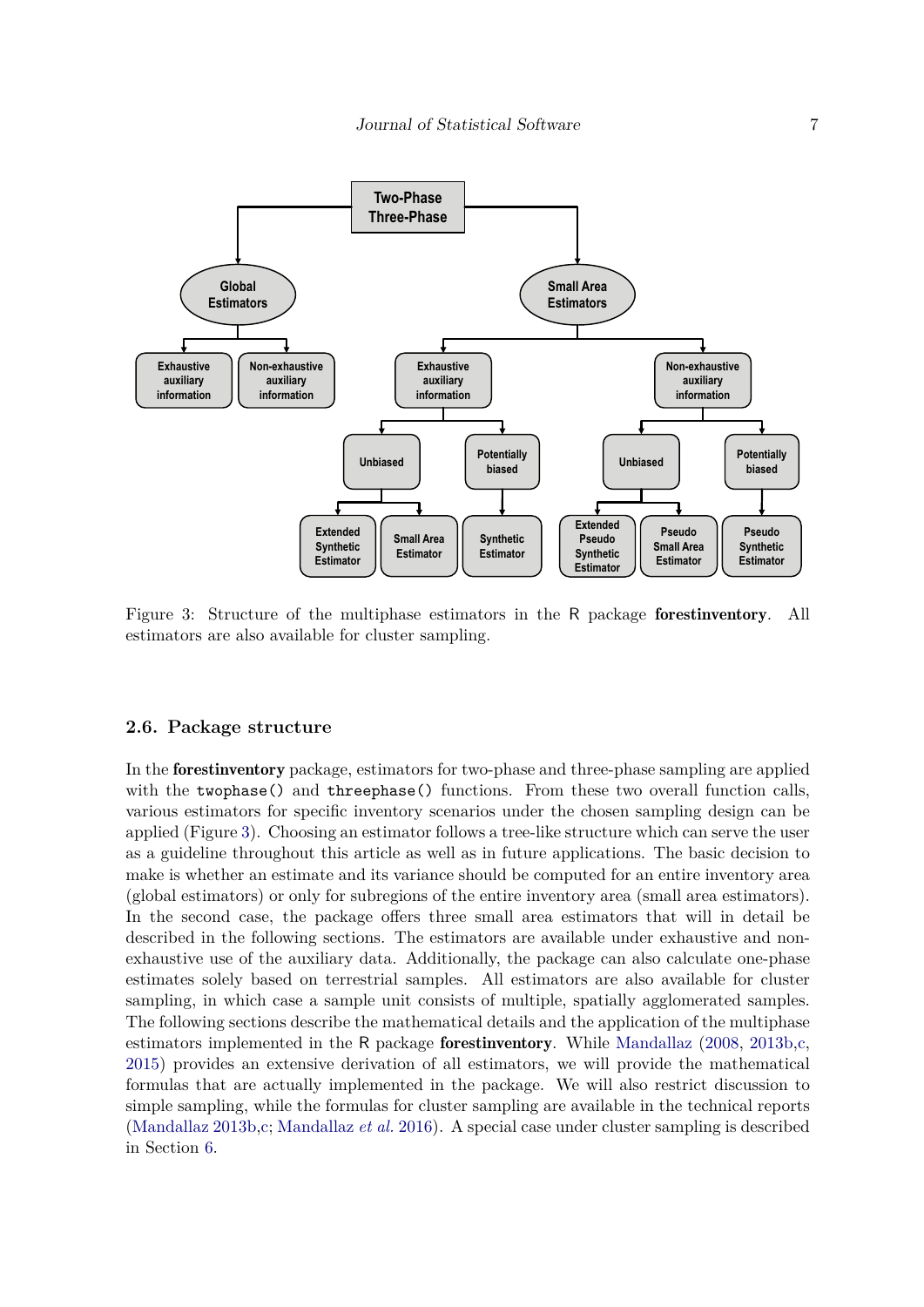## **3. Two-phase estimators and their application**

## <span id="page-7-3"></span><span id="page-7-2"></span>**3.1. Global estimators**

#### *Mathematical background*

<span id="page-7-1"></span>The vector of regression coefficients of the OLS regression model is found by using the following solution to the sample-based normal equation:

$$
\hat{\beta}_{s_2} = \left(\frac{1}{n_2} \sum_{x \in s_2} \mathbf{Z}(x) \mathbf{Z}^\top(x)\right)^{-1} \left(\frac{1}{n_2} \sum_{x \in s_2} Y(x) \mathbf{Z}(x)\right). \tag{1}
$$

The individual predictions can then be calculated as  $\hat{Y}(x) = \mathbf{Z}^\top(x)\hat{\beta}_{s_2}$  and the empirical model residuals, which are only available at all sample locations  $x \in s_2$ , are calculated as  $\hat{R}(x) = Y(x) - \hat{Y}(x)$ . Unless stated otherwise, **forestinventory** only uses internal models to calculate estimates. This means that the model fit, i.e.,  $\hat{\beta}_{s_2}$ , is derived from the current inventory data that are passed to the twophase() and threephase() functions. While virtually all inventorists fit their models using the current inventory data, sometimes there is reason to use formulas derived from external models where the sample used to train the model is assumed to be taken from an independent source [\(Massey and Mandallaz 2015a\)](#page-38-11). However, this usually occurs when using a model other than the OLS regression model and is beyond the scope of the package at this time.

The package provides the calculation of point estimates under exhaustive (EX) and nonexhaustive (NEX) use of the auxiliary information, which means to respectively apply  $\hat{\beta}_{s_2}$  to  $\bar{Z}$ , i.e., the exact spatial mean of  $Z(x)$ , or to  $\hat{Z}$ , i.e., an estimate of the spatial mean of  $Z(x)$ :

$$
\hat{Y}_{reg2p,\text{EX}} = \bar{\pmb{Z}}^\top \hat{\pmb{\beta}}_{s_2},
$$
  

$$
\hat{Y}_{reg2p,\text{NEX}} = \hat{\bar{\pmb{Z}}}^\top \hat{\pmb{\beta}}_{s_2}.
$$

Note that for internal linear models containing intercept terms, the mean of the empirical residuals  $\frac{1}{n_2} \sum_{x \in s_2} \hat{R}(x)$  is zero by construction (zero mean residual property) which is why it does not appear in the point estimate. More explanation about how to obtain the auxiliary means is given in the following.

The forestinventory package implements two kinds of variances for each of these point estimates: the g-weight formulation that accounts for the fact that our model is in fact internal, and the external variance formulation that assumes a true external regression model and thus neglects the uncertainty in the regression coefficients [\(Mandallaz](#page-38-5) *et al.* [2016\)](#page-38-5).

The g-weight formulation is

<span id="page-7-0"></span>
$$
\begin{aligned} \hat{\mathbb{V}}(\hat{Y}_{reg2p, {\rm EX}}) &:= \bar{\bm{Z}}^\top \hat{\bm{\Sigma}}_{\hat{\bm{\beta}}_{s_2}} \bar{\bm{Z}}, \\ \hat{\mathbb{V}}(\hat{Y}_{reg2p, {\rm NEXT}}) &:= \hat{\bar{\bm{Z}}}^\top \hat{\bm{\Sigma}}_{\hat{\bm{\beta}}_{s_2}} \hat{\bar{\bm{Z}}} + \hat{\bm{\beta}}_{s_2}^\top \hat{\bm{\Sigma}}_{\hat{\bm{Z}}} \hat{\bm{\beta}}_{s_2}, \end{aligned}
$$

where the g-weight variance-covariance matrix of  $\hat{\beta}_{s_2}$  is calculated as

$$
\hat{\Sigma}_{\hat{\beta}_{s_2}} := \Big(\frac{1}{n_2} \sum_{x \in s_2} \mathbf{Z}(x) \mathbf{Z}^{\top}(x)\Big)^{-1} \Big(\frac{1}{n_2^2} \sum_{x \in s_2} \hat{R}^2(x) \mathbf{Z}(x) \mathbf{Z}^{\top}(x)\Big) \Big(\frac{1}{n_2} \sum_{x \in s_2} \mathbf{Z}(x) \mathbf{Z}^{\top}(x)\Big)^{-1} \tag{2}
$$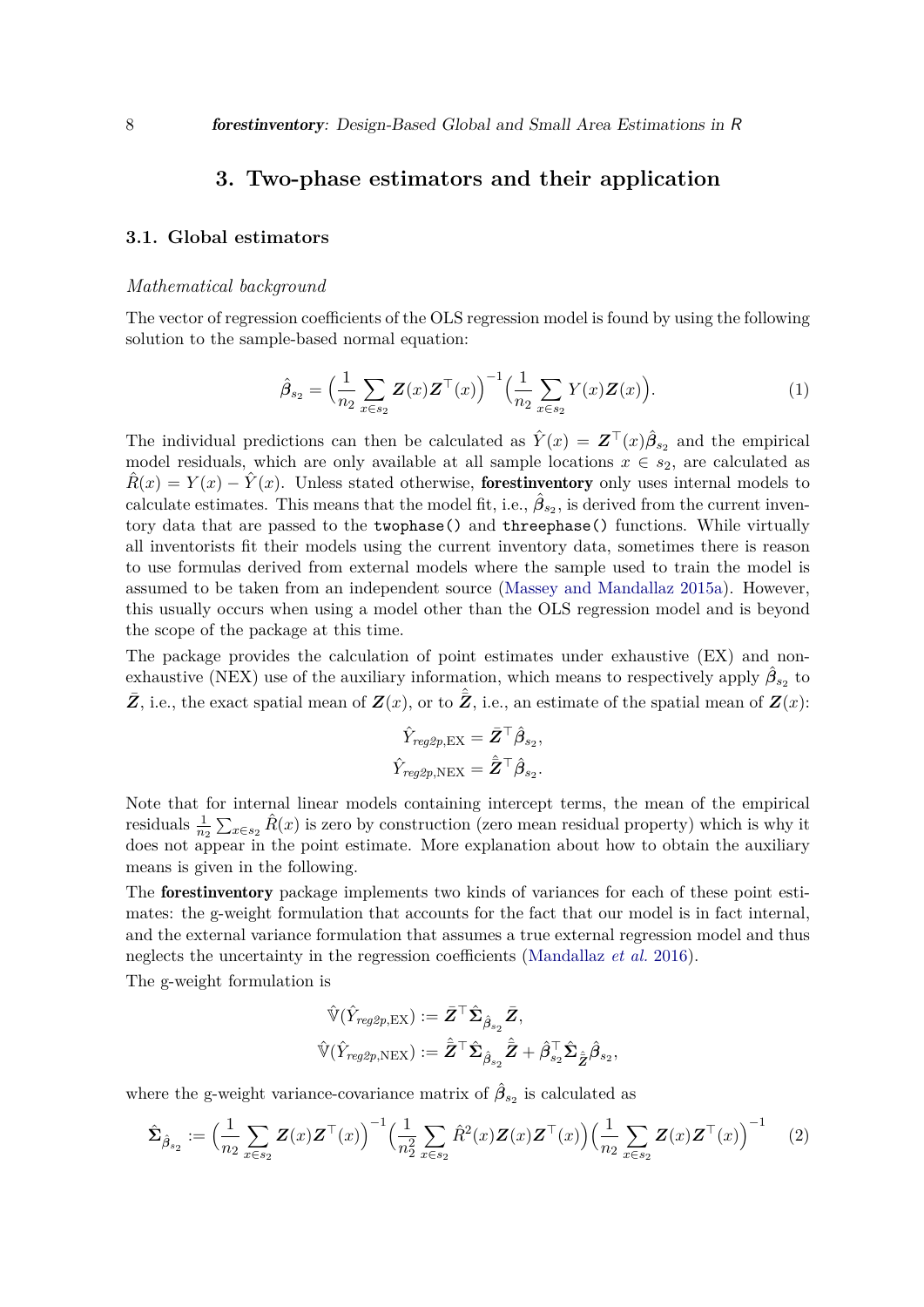and the uncertainty caused by using the  $s_1$  sample to estimate  $\bar{Z}$  by  $\hat{Z}$  is accounted for by the variance-covariance matrix of the auxiliary vector  $\hat{\bar{Z}}$ 

$$
\hat{\Sigma}_{\hat{\mathbf{Z}}} = \frac{1}{n_1(n_1-1)} \sum_{x \in s_1} (\mathbf{Z}(x) - \hat{\mathbf{Z}}) (\mathbf{Z}(x) - \hat{\mathbf{Z}})^{\top}.
$$

The external variance formulation for linear regression models is

$$
\hat{\mathbb{V}}_{ext}(\hat{Y}_{reg2p,EX}) = \frac{1}{n_2} \hat{\mathbb{V}}_{s_2}(\hat{R}(x)),
$$
  

$$
\hat{\mathbb{V}}_{ext}(\hat{Y}_{reg2p,NEX}) = \frac{1}{n_1} \hat{\mathbb{V}}_{s_1}(\hat{Y}(x)) + \frac{1}{n_2} \hat{\mathbb{V}}_{s_2}(\hat{R}(x)),
$$

where  $\hat{\mathbb{V}}_{s_2}$  and  $\hat{\mathbb{V}}_{s_1}$  indicate taking the sample variance over  $s_2$  and  $s_1$  respectively.

Note that when applied to internal linear regression models, the external variance is asymptotically unbiased and usually slightly smaller than the g-weight variance, where the uncertainty of the regression coefficients is accounted for by the variance-covariance matrix (Equation [2\)](#page-7-0). The external variances are provided in the package forestinventory in case the user wants to compare linear models to another model type where no g-weight formulation is possible, as is the case with non-parametric models like *k*-nearest-neighbor (*k*NN).

#### *Calculation of explanatory variables*

We will now draw our attention to the calculation of the explanatory variables from the auxiliary data for both the non-exhaustive and exhaustive cases. Figure [4b](#page-9-0) depicts how the non-exhaustive case often looks like in practice: a regular terrestrial grid  $s_2$  is given by a terrestrial inventory (the points surrounded by dotted circles) and densified to a larger sample  $s_1$  (the points). For every point *x*, each explanatory variable in the vector  $\mathbf{Z}(x) =$  $(z(x)_1, z(x)_2, \ldots, z(x)_p)$ <sup>†</sup> is calculated using a defined spatial extent of auxiliary information around that point called the support (the dark green square tiles). We emphasize that the values of the explanatory variables for  $Z(x)$  are associated with the sample point whereas the support is the spatial extent of the auxiliary information used to calculate those values. So far this is in perfect agreement with the presented theory of the non-exhaustive estimator, except for using regular grids rather than randomly placed sample points. The **forestinventory** package calculates the empirical mean of  $\mathbf{Z}(x)$  automatically from the input data frame using  $\hat{\bar{Z}} = \frac{1}{n_1} \sum_{x \in s_1} Z(x).$ 

The exhaustive case requires a closer look. In the infinite population approach,  $\mathbf{Z}(x)$  refers to the sample point *x* and not the area around it. Deriving the exact spatial mean,  $\bar{Z}$  =  $\frac{1}{\lambda(F)} \int_F \mathbf{Z}(x) dx = \left( \frac{1}{\lambda(F)} \int_F z_1(x) dx, \dots, \frac{1}{\lambda(F)} \int_F z_p(x) dx \right)^{\top}$ , implies that we need to calculate the spatial mean of each component of  $Z(x)$  using all possible points in *F*. This is much like the situation we had with calculating the mean of the local density surface for  $Y(x)$  in that we need to find the mean of  $\mathbf{Z}(x)$  over an infinite number of sample points (i.e.,  $n_1 = \infty$ ). Although it is practically infeasible to assess  $\mathbf{Z}(x)$  for every x, there are few cases where the exact mean can in fact be precisely calculated. The first case is when the explanatory variables are provided by polygon layers (e.g., map of development stages). In this case, one can calculate the exact mean as the area-weighted average of each categorical variable. The second case is when the exact mean can be calculated in one step, e.g., taking the mean of all height pixels of a raster canopy height model will exactly equal the mean calculated by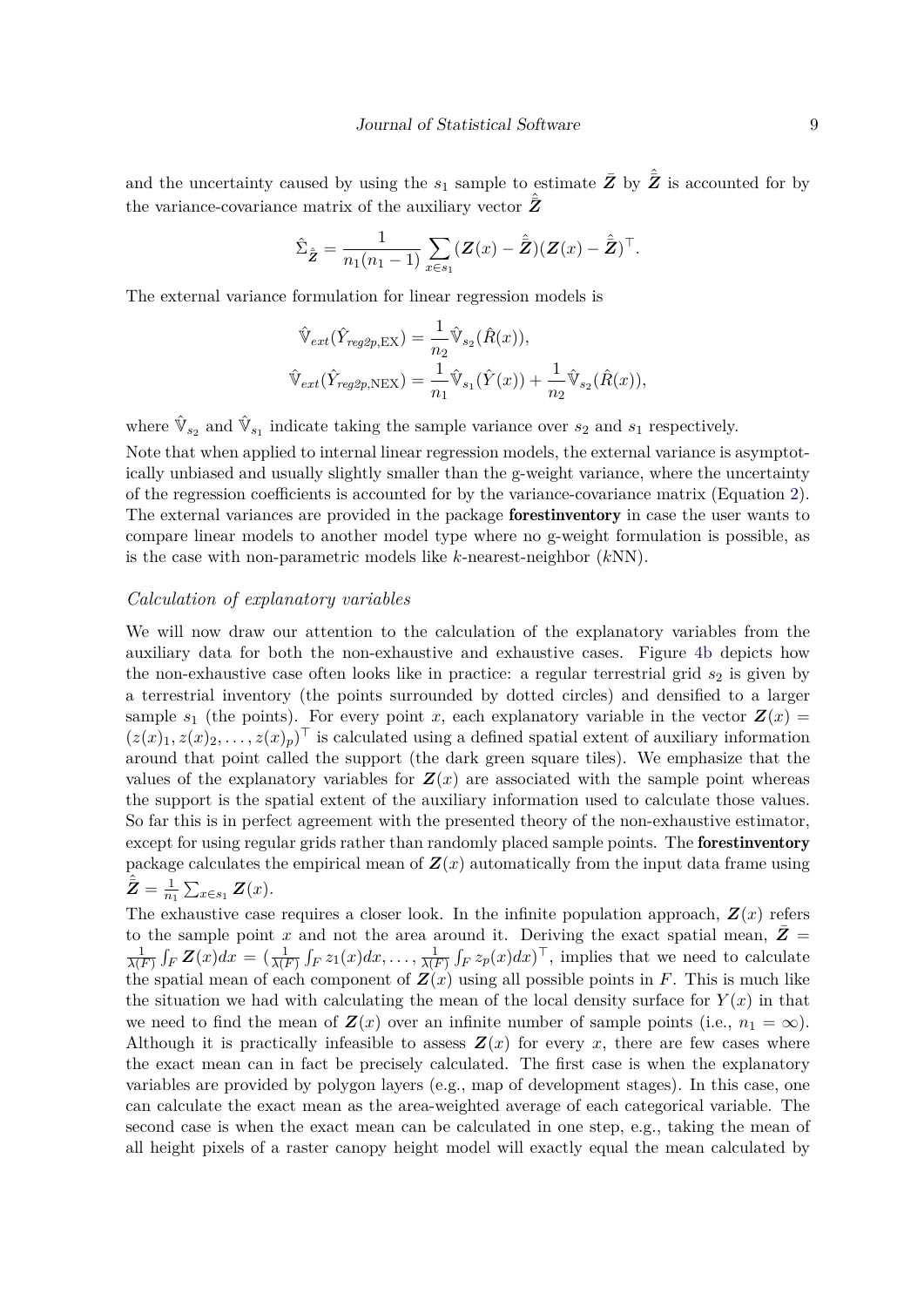<span id="page-9-0"></span>

Figure 4: Concept of (a) exhaustive and (b) non-exhaustive calculation of explanatory variables including boundary adjustment at the support level. Auxiliary data are in both cases available over the entire inventory area marked by the large rectangle. A vector of explanatory variables  $\mathbf{Z}(x)$  is calculated within the supports (small squares) at each sample location *x* (points) that falls into the forest area (green underlying polygon).

the use of an infinite number of supports [\(Mandallaz](#page-38-2) *et al.* [2013\)](#page-38-2). However, for most types of explanatory variables, e.g., order statistics such as maximum or median canopy height in the spatial extent, this approach will fail. For example, the mean of the maximum pixel heights across all supports is clearly not equal to the global maximum pixel height across the entire area. In such cases, we will try to get an approximation of  $Z$  that is only negligibly different. One implementation to approximate the exact mean  $Z$  is shown in Figure [4a,](#page-9-0) where the spatial arrangement of the supports (the dark green tiles) are tessellated to form a perfect partition over the inventory area in order for all of the wall-to-wall auxiliary information to be exploited. It has to be noted that this setup would allow for a perfect calculation of the exact mean  $\bar{Z}$  in the finite population approach, i.e., deriving  $Z(x)$  for the finite population of supports that are considered the sampling units. While in the infinite population approach this implementation probably does not produce the true exact mean  $Z$ ,  $n_1$  is still expected to be reasonably large for the difference to be considered negligible as long as the size of the supports are not unreasonably large. However, the perfect tessellation implementation can also impose drawbacks. One is that a perfect tessellation by the supports strongly depends on the distance between the sample locations of *s*<sup>1</sup> and the support size. Since in practice the support size should ideally be chosen to achieve a best possible explanatory power of the regression model [\(Hill, Buddenbaum, and Mandallaz 2018a\)](#page-37-10) a perfect tessellation might often not be feasible. In the infinite population frame, the supports are allowed to overlap if this seems necessary to acquire a sufficiently large sample  $n_1$  to get a negligibly close approximation of **Z**. With this respect, the infinite population approach provides more flexibility than the finite approach.

## *Boundary adjustment*

An extension to the so-far published estimators by Mandallaz is the consideration of a boundary adjustment. In forest inventories, the sample is often restricted to those sample locations located within the forest area. In case a consistent forest definition can be applied to both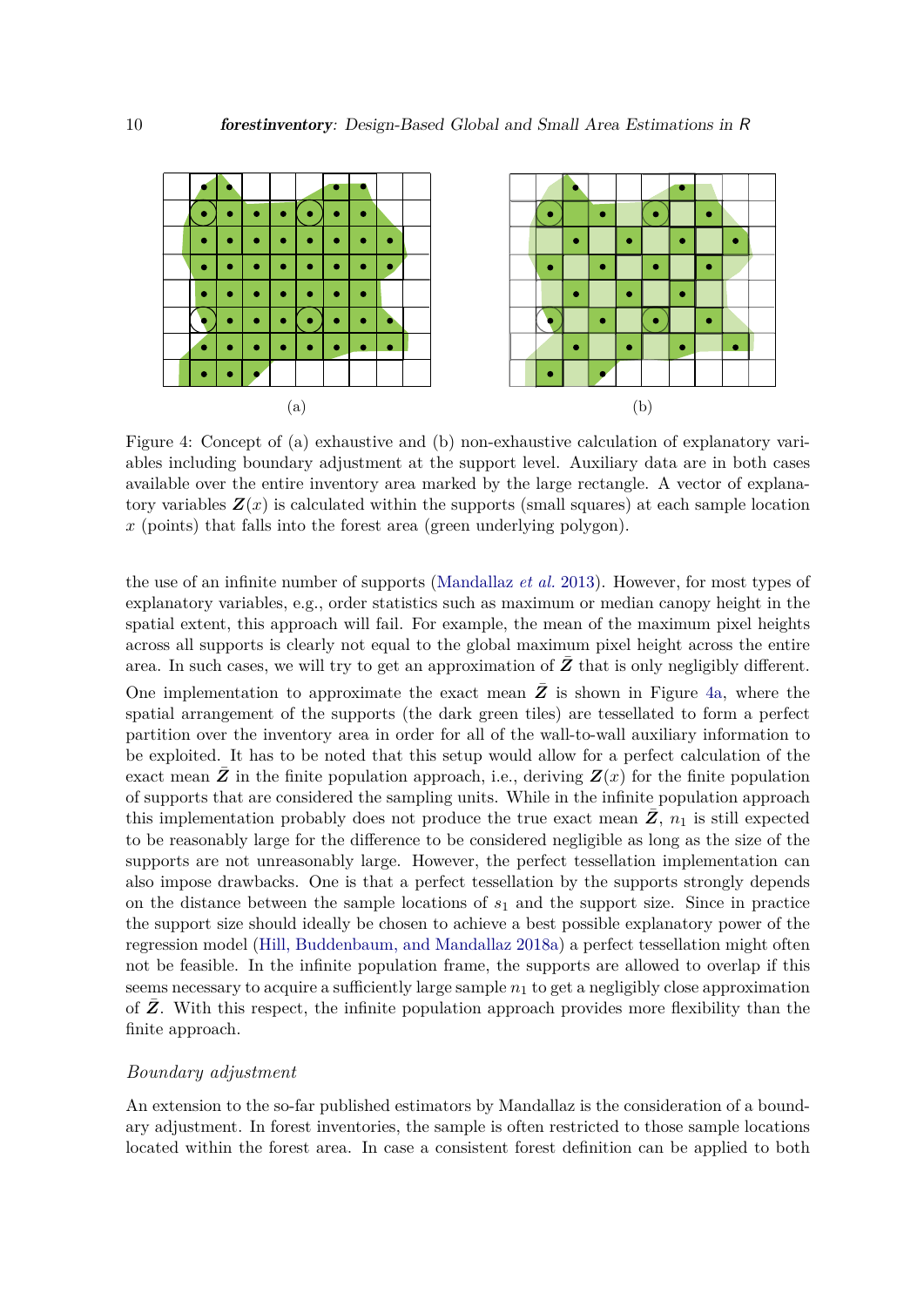the *s*<sup>2</sup> and *s*<sup>1</sup> samples (e.g., by a polygon forest mask layer), it might be desired to restrict the calculation of the explanatory variables to the forest area within the given support (see Figure [4\)](#page-9-0). This method was suggested in [Mandallaz](#page-38-2) *et al.* [\(2013\)](#page-38-2) and led to an improvement in estimation precision. In order to ensure an unbiased calculation of either  $\hat{\bar{Z}}$  or  $\bar{Z}$ , the respective means have then to be calculated as the weighted mean (Equation [3\)](#page-10-0) where the weight  $w(x)$  is equal to the percentage of forested area within the support of sample location *x*:

$$
\hat{\mathbf{Z}} = \frac{\sum_{x \in s_1} w(x) \mathbf{Z}(x)}{\sum_{x \in s_1} w(x)}.
$$
\n(3)

## <span id="page-10-0"></span>*Restricting the inventory domain to forested area*

In some national forest inventories it has been common to sample information over the entire country, i.e., also at places outside forest even including areas such as high mountain sides where no trees can actually grow. This is caused by the fact that in order to calculate totals by multiplying the estimated density (e.g., timber volume per hectare) with the area value of the inventory domain, the area of a country is well known, whereas the precise area of the forest is often much harder to determine. In [Mandallaz](#page-38-8) [\(2014\)](#page-38-8) it is demonstrated that by doing so, one usually inflates the sample by a large number of zeros for the target variable (i.e., at sample locations outside forest). It has been mathematically shown that by this procedure, the coefficient of determination  $(R^2)$  of the regression model can be overoptimistic as the zeros are easy to predict. This is particularly the case if the occurrence of zeros correlates with an explanatory variable, such as the elevation above sea level. Furthermore, [Mandallaz](#page-38-8) [\(2014\)](#page-38-8) showed that this procedure is inefficient as it inflates the estimated variance. In order to mitigate this effect, a solution is to filter out most of the non-forested areas where one can certainly assume that no forest exists.

### *Application*

To demonstrate the use of the global two-phase estimators, we will use the grisons data set that comes with installing the package from the CRAN repository. The data set contains data from a simple (i.e., non-cluster) two-phase forest inventory conducted in 2007 that was used in [Mandallaz](#page-38-2) *et al.* [\(2013\)](#page-38-2) as a case study. The *s*<sup>1</sup> sample is comprised of 306 sample locations arranged on a systematic grid containing auxiliary information in the form of airborne laserscanning (LiDAR) canopy height metrics (mean, stddev, max, q75). For a systematic subsample of 67 ( $s_2$  sample), terrestrial information of the timber volume per hectare (tvol) on the sample plot level is provided from a terrestrial survey. We can load forestinventory and examine the grisons data set in the R environment as follows:

```
R> library("forestinventory")
R> data("grisons", package = "forestinventory")
R> head(grisons, n = 12)
  phase id 2p phase id 3p boundary weights mean stddev max
```

|              |           |                                                           |  | $p_{\text{max}} = \frac{1}{2}$ $p_{\text{max}} = \frac{1}{2}$ $p_{\text{max}} = \frac{1}{2}$ $p_{\text{max}} = \frac{1}{2}$ |
|--------------|-----------|-----------------------------------------------------------|--|-----------------------------------------------------------------------------------------------------------------------------|
| $\mathbf{1}$ |           | 0.8133455 10.263023 7.278974 33.17151<br>$\left( \right)$ |  |                                                                                                                             |
| $\mathbf{1}$ | $\bigcap$ | 1.0000000 23.351052 11.372732 45.22998                    |  |                                                                                                                             |
|              |           |                                                           |  |                                                                                                                             |
|              |           | $\sim$ 1                                                  |  | 0.8472245 8.259801 5.958564 21.26001                                                                                        |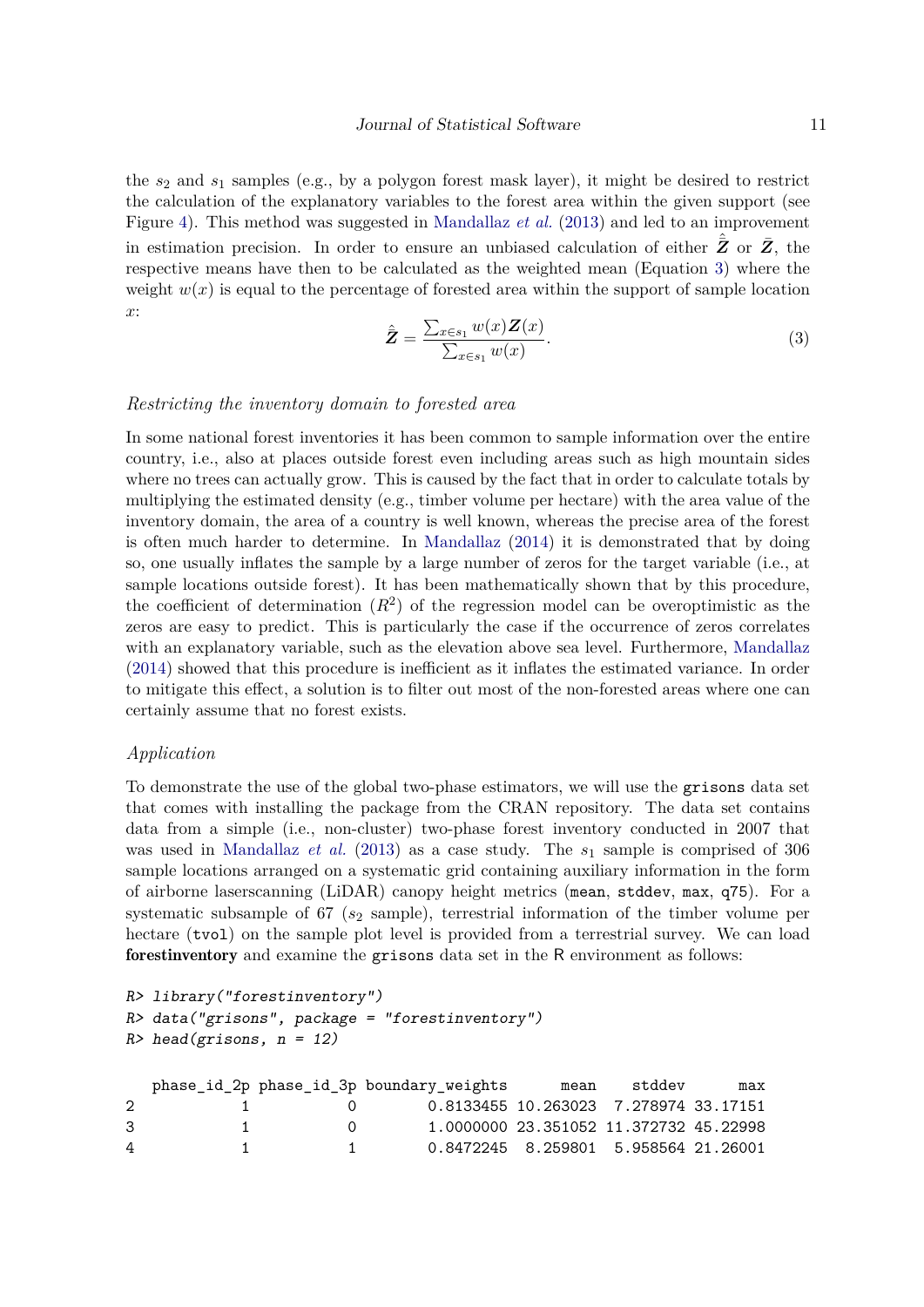| 6              |             | 1                          | $\Omega$     |    | 1.0000000 21.563423 7.493390 32.65515  |  |
|----------------|-------------|----------------------------|--------------|----|----------------------------------------|--|
| $\overline{7}$ |             | 1                          | $\mathbf 0$  |    | 1.0000000 15.751000 8.447083 33.10999  |  |
| 8              |             | $\mathbf{1}$               | $\mathbf{1}$ |    | 1.0000000 21.160314 13.129320 42.31677 |  |
| 10             |             | $\mathbf{1}$               | 0            |    | 0.8335965 11.211821 12.897777 43.10791 |  |
| 20             |             | $\mathbf{1}$               | $\mathbf 0$  |    | 1.0000000 8.408883 7.543981 27.46362   |  |
| 22             |             | $\mathbf{1}$               | $\mathbf{1}$ |    | 1.0000000 27.663608 16.302205 48.53113 |  |
| 28             |             | $\mathbf{1}$               | $\mathbf 0$  |    | 1.0000000 7.934713 9.872590 32.53003   |  |
| 29             |             | 1                          | $\mathbf 0$  |    | 0.8682830 8.406939 10.069624 34.06006  |  |
| 31             |             | 1                          | 1            |    | 1.0000000 21.775735 10.335093 41.26898 |  |
|                |             | q75 smallarea tvol tvol.3p |              |    |                                        |  |
| $\overline{2}$ | 15.10999    | A                          | NA           | NA |                                        |  |
| 3              | 31.14239    | A                          | NA           | NA |                                        |  |
| 4              | 13.06995    | A                          | NA           | NA |                                        |  |
| 6              | 27.81149    | A                          | NA           | ΝA |                                        |  |
| $7\phantom{.}$ | 22.83515    | A                          | NA           | ΝA |                                        |  |
| 8              | 32.40747    | $\mathbf{A}$               | NA           | NA |                                        |  |
|                | 10 20.88480 | $\mathbf{A}$               | NA           | NA |                                        |  |
|                | 20 14.50147 | A                          | NA           | ΝA |                                        |  |
|                | 22 39.08255 | A                          | NA           | ΝA |                                        |  |
|                | 28 17.70504 | A                          | NA           | ΝA |                                        |  |
|                | 29 17.62143 | $\mathbf{A}$               | NA           | NA |                                        |  |
|                | 31 30.28015 | A                          | ΝA           | ΝA |                                        |  |

Estimates can be made using the onephase(), twophase() or threephase() functions. The data frame inputted to these functions must have the structure where each row corresponds to a unique sample location and the columns specify the attributes associated to that respective sample location. Attributes that are missing, e.g., because they are associated with sample locations that were not selected in the subsample for the subsequent phase, should be designated as NA and the phase membership is encoded as numeric.

For global two-phase estimation, we have to specify:

- The regression model (formula) as specified in the  $lm()$  function (R [Core Team 2020\)](#page-38-4).
- The inputted 'data.frame' object containing the inventory information (data).
- The 'list' object phase id containing: the phase.col argument identifying the name of the column specifying membership to *s*<sup>1</sup> or *s*2, and the terrgrid.id argument specifying which numeric value indicates  $s_2$  membership in that column. Note that **forestinventory** implicitly assumes that all rows not indicated as  $s_2$  belong to the  $s_1$  phase.
- The name of the column containing the weights  $w(x)$  of the boundary adjustments (optional).

The non-exhaustive estimator with boundary weight adjustment can thus be applied as follows:

```
R> reg2p\_nex < -twophase(formula = two1 ~ mean + stddev + max + q75,+ data = grisons, phase_id = list(phase.col = "phase_id_2p",
+ terrgrid.id = 2), boundary_weights = "boundary_weights")
```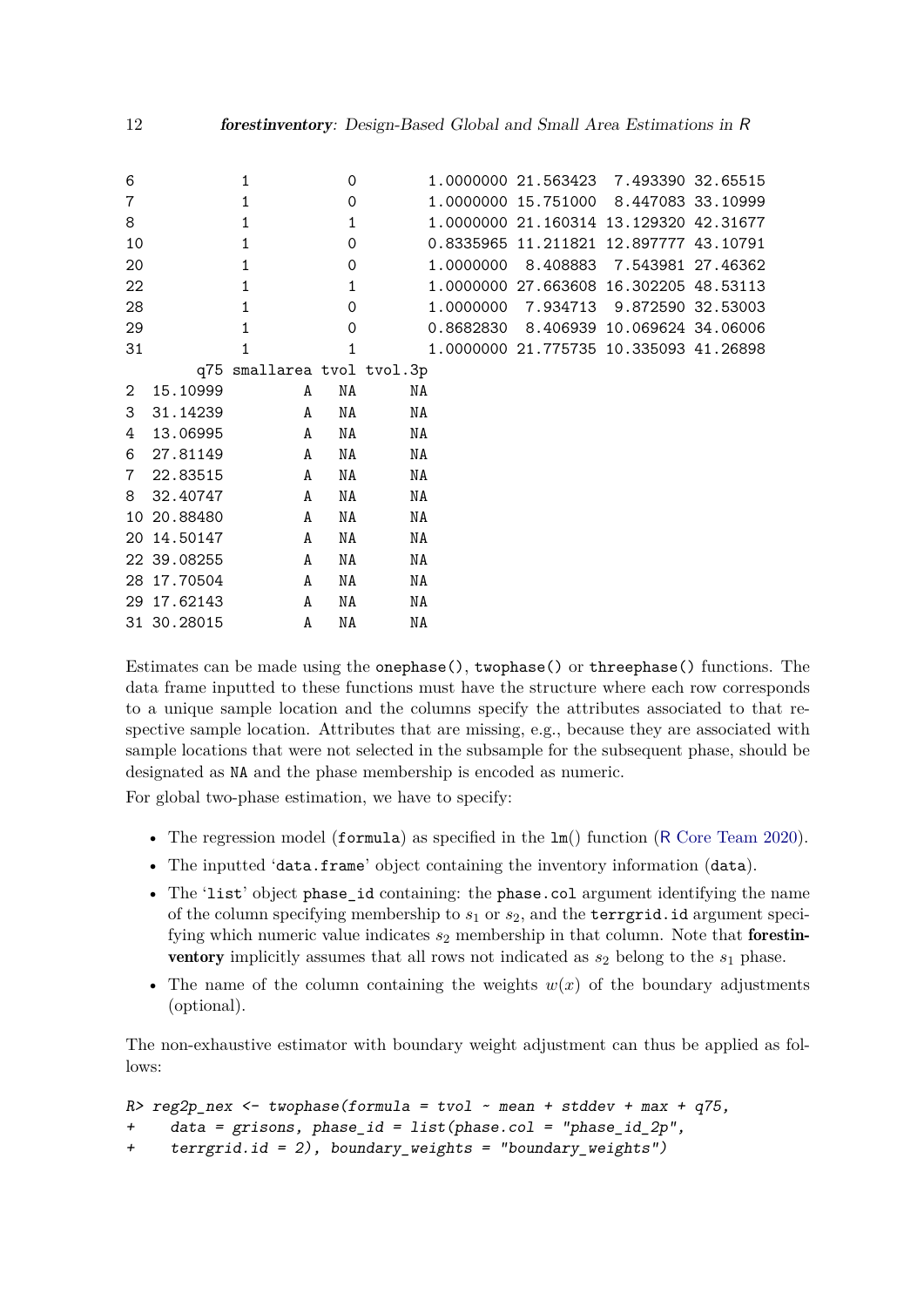The twophase() function creates an S3 object of subclass 'global' inheriting also from class 'twophase'. A readable summary of the estimation results can be obtained by passing this object to the summary() function, which automatically interprets what type of estimator was used and returns pertinent information such as the regression model formula, the point estimate (estimate), the g-weight and external variance  $(g_\text{}$  variance and ext variance) as well as the sample sizes and the model *R*<sup>2</sup> :

```
R> summary(reg2p_nex)
```
variables

Two-Phase global estimation

```
Call:
twophase(formula = tvol \sim mean + stddev + max + q75, data = grisons,
    phase_id = list(phase.col = "phase_id_2p", terrgrid.id = 2),
    boundary_weights = "boundary_weights")
Method used:
Non-exhaustive global estimator
Regression Model:
tvol \sim mean + stddev + max + q75
Estimation results:
 estimate ext_variance g_variance n1 n2 r.squared
 383.5354 279.954 271.5057 306 67 0.6428771
'boundary_weight'- option was used to calculate weighted means of auxiliary
```
For practical use, one should normally always prefer the g-weight variance over the external variance. This is because when we use internal models, the regression coefficients actually depend on the terrestrial sample realized by the sampling design. In contrast to the external variance, the g-weight variance accounts for this sampling variability which results in more reliable point and variance estimates and also enjoys better statistical calibration properties (g-weights). The external and g-weight variances are asymptotically equivalent but the external variance is really only included here in case the user wants to compare to another estimator where no g-weight variance exists.

The exhaustive estimator can be applied by additionally passing a vector containing the exact means of the explanatory variables, i.e.,  $Z$ , to the optional argument exhaustive. This vector must be calculated beforehand in such a way that any desired boundary adjustment has already been applied. Note that the vector input to exhaustive must be in the same order that the lm() function processes a formula object including the intercept term whose exact mean will always be 1. Particular caution must be taken if categorical variables are present because the lm() function, which is internally used to set up the design matrix, automatically creates dummy variables with one of the categories used as a reference (if the default treatment contrasts are used). Using our grisons example, the correct order can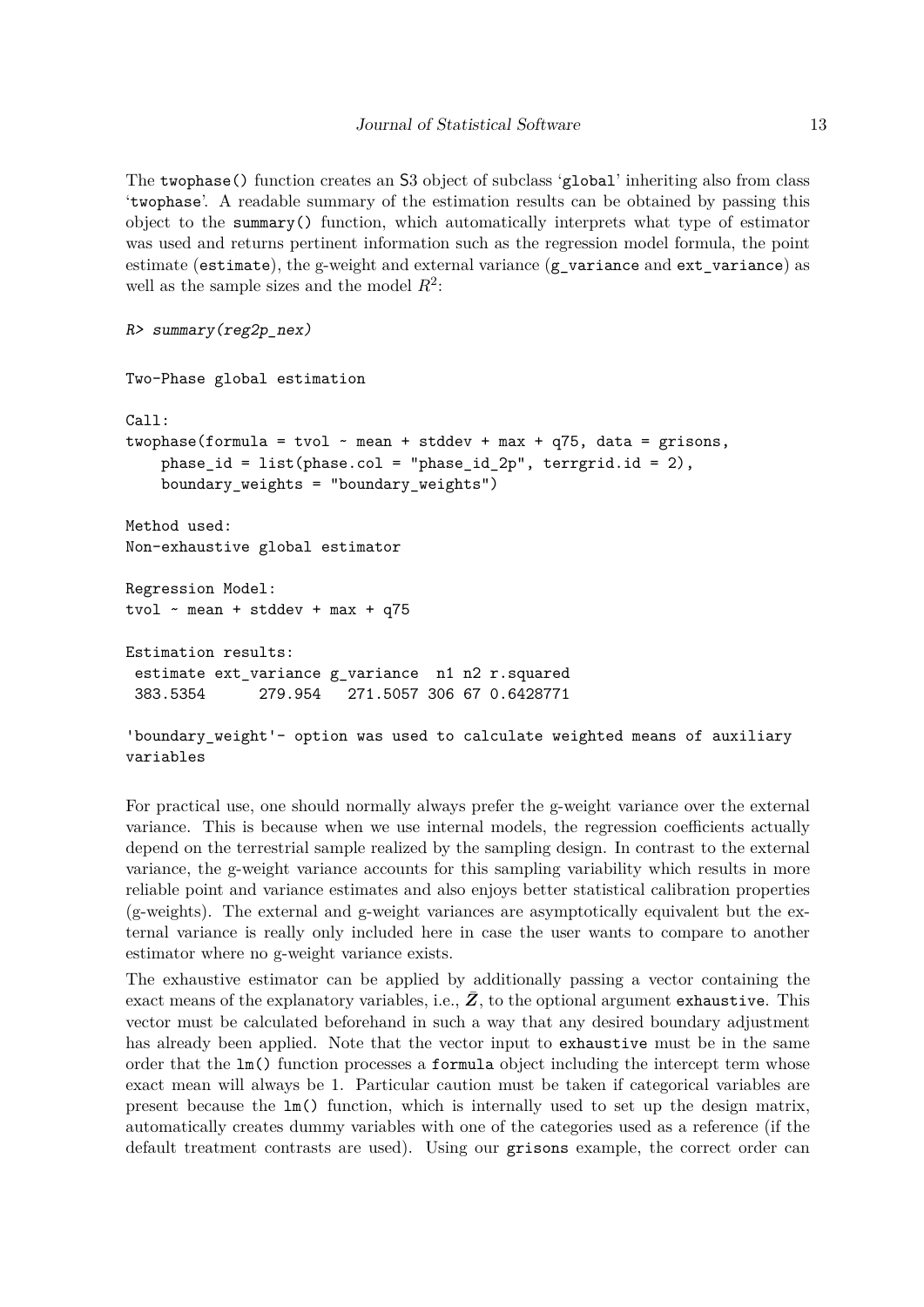always be extracted by the following R code (note that it has to be ensured that the default of options("contrasts") has not been changed in the current R session)):

```
R> colnames(lm(formula = tvol ~ ~mean + stddev + max + q75, data = grisons,+ x = TRUE)(x)
```
The exhaustive estimator can be applied after defining the vector of exact means *Z*¯ taken from [Mandallaz](#page-38-2) *et al.* [\(2013\)](#page-38-2), denoted as true.means.Z:

```
R> true.means.Z <- c(1, 11.39, 8.84, 32.68, 18.03)
R> reg2p_ex <- twophase(formula = tvol ~ mean + stddev + max + q75,
+ data = grisons, phase_id = list(phase.col = "phase_id_2p",
+ terrgrid.id = 2), exhaustive = true.means.Z)
```
An alternative way to look at the estimation results without using summary() is to query reg2p\_ex directly:

```
R> reg2p_ex$estimation
```

```
estimate ext_variance g_variance n1 n2 r.squared
1 376.7426 202.5602 187.2787 Inf 67 0.6428771
```
Note that both variances of the exhaustive estimation are smaller than those of the nonexhaustive estimation. This is essentially because we eliminated one component of uncertainty by substituting the estimated means of the explanatory variables  $\hat{\tilde{Z}}$  by their exact means  $\bar{Z}$ .

## <span id="page-13-1"></span>**3.2. Small area estimators**

## *Mathematical background*

The forestinventory package provides three types of small area estimators each of which has an exhaustive and non-exhaustive form. We will use a different nomenclature for the nonexhaustive case in small area estimation since much of the existing literature shows preference for the label pseudo to indicate that the mean of the explanatory variables within the small area was based on a finite sample. The main idea for all these small area estimators is to calculate the regression coefficient vector estimate  $\hat{\beta}_{s_2}$  and its variance-covariance matrix estimate  $\hat{\Sigma}_{\hat{\beta}_{s_2}}$  on the entire  $s_2$  sample according to Equations [1](#page-7-1) and [2,](#page-7-0) and subsequently use that to make predictions for sample locations restricted to small area *G*.

<span id="page-13-0"></span>We first introduce the small area estimator (SMALL), which uses exhaustively computed explanatory variables, and its non-exhaustive version, the pseudo small area estimator (PS-MALL):

$$
\hat{Y}_{G,\text{SMALL},2p} = \bar{\mathbf{Z}}_G^\top \hat{\boldsymbol{\beta}}_{s_2} + \frac{1}{n_{2,G}} \hat{R}(x),\tag{4a}
$$

$$
\hat{Y}_{G,\text{PSMALL},2p} = \hat{\bar{Z}}_G^\top \hat{\beta}_{s_2} + \frac{1}{n_{2,G}} \hat{R}(x). \tag{4b}
$$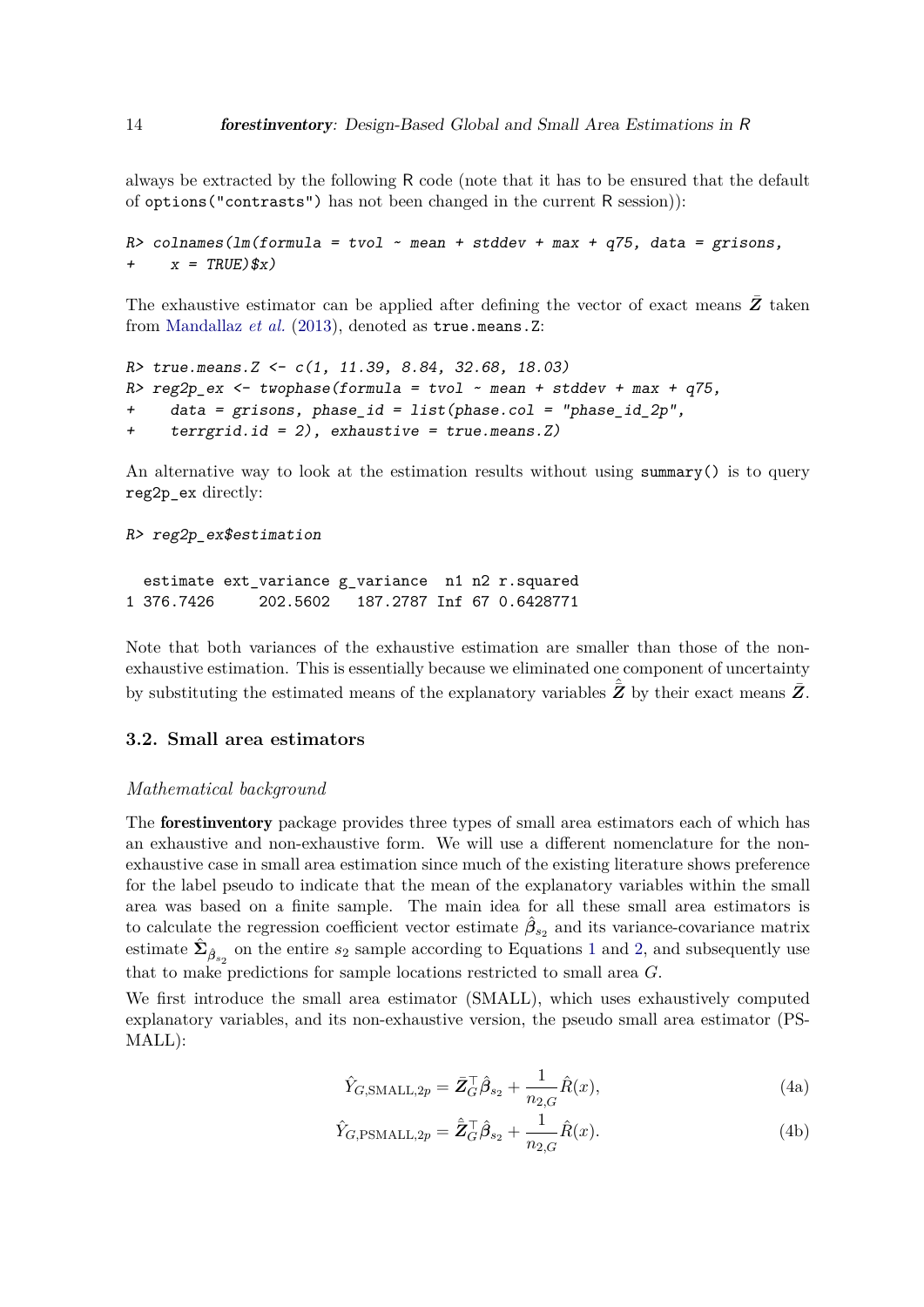In the equations for the point estimates (Equations [4a](#page-7-1) and [4b\)](#page-7-0), we see that the globally derived regression coefficients are applied to the exhaustively or non-exhaustively calculated means of the explanatory variables  $(\bar{Z}_G, \hat{Z}_G)$  which are now only based on the first-phase sample  $s_{1,G}$  located within small area  $G$ . A potential bias of the regression model predictions in the small area  $G$ , due to fitting the regression model with data also outside of  $G$ , is then corrected by adding the mean of the empirical model residuals in *G*. This is called the bias or residual correction term.

The package provides the g-weight variance for SMALL and PSMALL respectively (Equations [5a,](#page-7-1) [5b\)](#page-7-0) as well as the external variance (Equations [6a,](#page-7-1) [6b\)](#page-7-0). Again note that all components are restricted to those available at the sample locations in the small area (*s*1*,G* and  $s_{2,G}$ ), with exception of the regression coefficient components  $\hat{\beta}_{s_2}$  and  $\hat{\Sigma}_{\hat{\beta}_{s_2}}$ :

$$
\hat{\mathbb{V}}(\hat{Y}_{G,\text{SMALL},2p}) := \bar{\mathbf{Z}}_G^\top \hat{\boldsymbol{\Sigma}}_{\hat{\beta}_{s_2}} \bar{\mathbf{Z}}_G + \frac{1}{n_{2,G}} \hat{\mathbb{V}}_{s_{2,G}}(\hat{R}(x)),\tag{5a}
$$

$$
\hat{\mathbb{V}}(\hat{Y}_{G,\text{PSMALL},2p}) := \hat{\bar{Z}}_G^\top \hat{\Sigma}_{\hat{\beta}_{s_2}} \hat{\bar{Z}}_G + \hat{\beta}_{s_2}^\top \hat{\Sigma}_{\hat{\bar{Z}}_G} \hat{\beta}_{s_2} + \frac{1}{n_{2,G}} \hat{\mathbb{V}}_{s_{2,G}}(\hat{R}(x)),\tag{5b}
$$

$$
\hat{\mathbb{V}}_{ext}(\hat{Y}_{G,\text{SMALL},2p}) := \frac{1}{n_{2,G}} \hat{\mathbb{V}}_{s_{2,G}}(\hat{R}(x)),\tag{6a}
$$

$$
\hat{\mathbb{V}}_{ext}(\hat{Y}_{G,\text{PSMALL},2p}) := \frac{1}{n_{1,G}} \hat{\mathbb{V}}_{s_{2,G}}(Y(x)) + \left(1 - \frac{n_{2,G}}{n_{1,G}}\right) \frac{1}{n_{2,G}} \hat{\mathbb{V}}_{s_{2,G}}(\hat{R}(x)),\tag{6b}
$$

where  $\hat{V}_{s_{2,G}}$  indicates taking the sample variance over  $s_{2,G}$ . If boundary adjustment is applied, the simple mean of the explanatory variable vector over the small area  $\hat{Z}_G$  =  $\frac{1}{n_{1,G}}\sum_{x\in s_{1,G}}\mathbf{Z}(x)$  is replaced by its weighted version  $\hat{\bar{\mathbf{Z}}}_G = \frac{\sum_{x\in s_{1,G}}w(x)\mathbf{Z}(x)}{\sum_{x\in s_{1,G}}w(x)}$  $\sum_{x \in s_{1,G}}^{x \in s_{1,G}} w(x)$ , and likewise for exhaustively used auxiliary information.

The synthetic estimator (SYNTH) and pseudo synthetic estimator (PSYNTH) are commonly applied when no terrestrial sample is available within the small area *G* (i.e.,  $n_{2,G} = 0$ ). In this case, the point estimates (Equations [7a](#page-7-1) and [7b\)](#page-7-0) are based only on the predictions generated by applying the globally derived regression model to the auxiliary vectors  $Z_G$ and  $\hat{\bar{Z}}_G$  respectively. However, the bias correction using the observed residuals  $\hat{R}(x)$  is not applied as was the case in the small and pseudo small area estimator (Equations [4a](#page-7-1) and [4b\)](#page-7-0). Thus, the (pseudo) synthetic estimator has a potentially unobservable design-based bias. Also note that the residual variation can no longer be considered in the g-weight variance (Equations [7c](#page-10-0) and [7d\)](#page-13-0). Therefore, the synthetic estimators will usually have a smaller variance than estimators incorporating the regression model uncertainties, but at the cost of a potential bias. Due to the absence of available residuals in *G*, there is also no external variance form for the synthetic and pseudo synthetic estimator.

<span id="page-14-0"></span>
$$
\hat{Y}_{G,\text{SYNTH},2p} = \bar{\mathbf{Z}}_G^\top \hat{\boldsymbol{\beta}}_{s_2} \tag{7a}
$$

$$
\hat{Y}_{G,\text{PSYNTH},2p} = \hat{\bar{Z}}_G^\top \hat{\beta}_{s_2} \tag{7b}
$$

$$
\hat{\mathbb{V}}(\hat{Y}_{G,\text{SYNTH},2p}) = \bar{\mathbf{Z}}_G^\top \hat{\boldsymbol{\Sigma}}_{\hat{\boldsymbol{\beta}}_{s_2}} \bar{\mathbf{Z}}_G \tag{7c}
$$

$$
\hat{\mathbb{V}}(\hat{Y}_{G,\text{PSYNTH},2p}) = \hat{\bar{Z}}_G^\top \hat{\Sigma}_{\hat{\beta}_{s_2}} \hat{\bar{Z}}_G + \hat{\beta}_{s_2}^\top \hat{\Sigma}_{\hat{\bar{Z}}_G} \hat{\beta}_{s_2} \tag{7d}
$$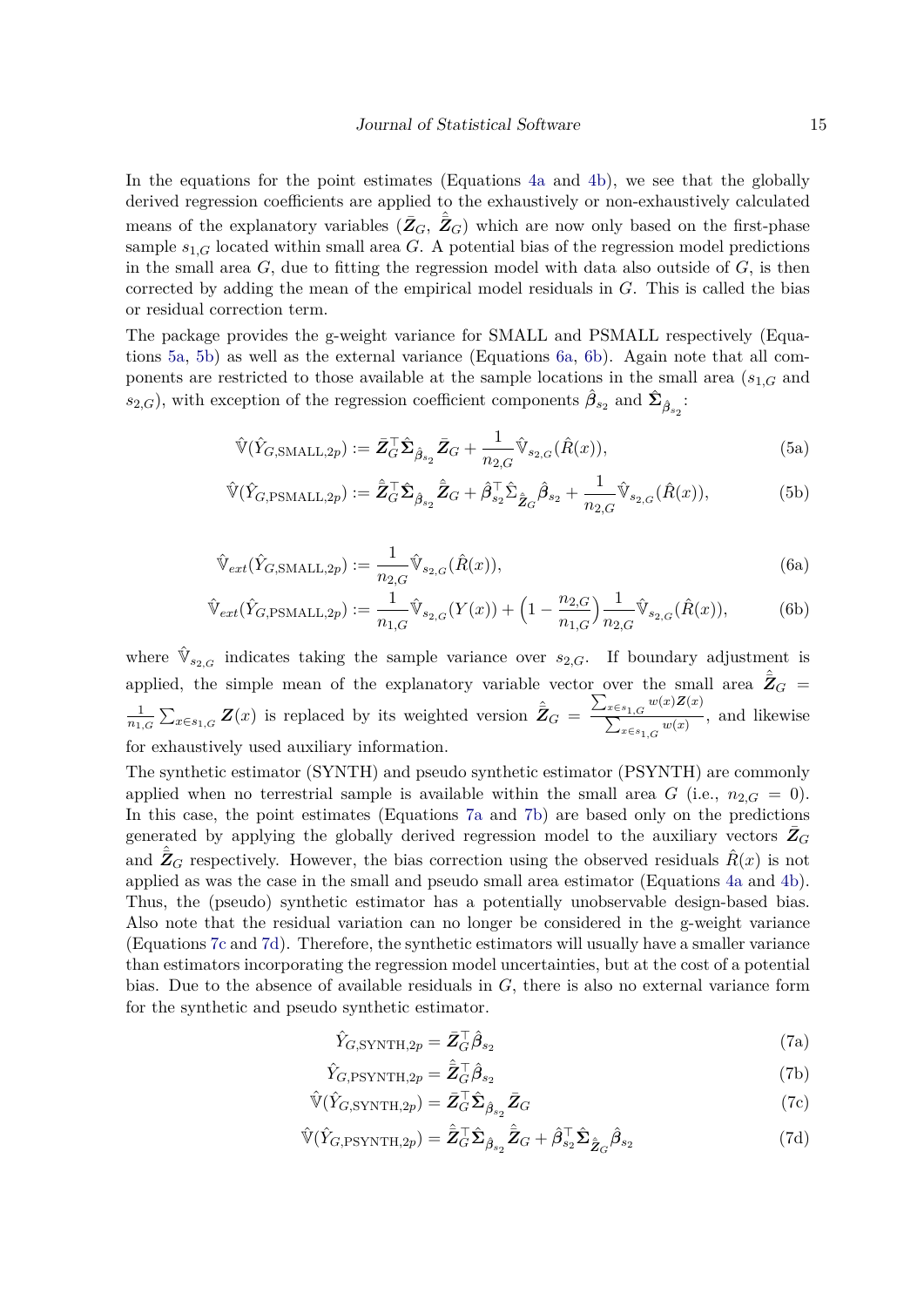where the variance-covariance matrix of the auxiliary vector  $\hat{\bar{Z}}_G$  is estimated by

<span id="page-15-0"></span>
$$
\hat{\Sigma}_{\hat{Z}_G} = \frac{1}{n_{1,G}(n_{1,G} - 1)} \sum_{x \in s_{1,G}} (\mathbf{Z}(x) - \hat{\mathbf{Z}}_G)(\mathbf{Z}(x) - \hat{\mathbf{Z}}_G)^{\top}.
$$
\n(8)

The synthetic estimators, SYNTH and PSYNTH, have attractively compact formulas but come with the downside of potential bias in their point estimates which can make the variances seem deceptively optimistic. The SMALL and PSMALL estimators overcome this issue by using a bias correction term, i.e.,  $\frac{1}{n_{2,G}}\sum_{x\in s_{2,G}}\hat{R}(x)$ . The motivation behind the extended synthetic and extended pseudo synthetic estimator (EXTSYNTH and EXTPSYNTH) is to use the same mathematically elegant formulas of the (pseudo) synthetic estimators while ensuring that the mean of the empirical prediction model residuals in the entire area *F* and the small area *G* are by construction both zero at the same time. This is accomplished by extending the vector of auxiliary information  $\mathbf{Z}(x)$  by a binary categorical indicator variable  $I_G(x)$  which takes the value 1 if the sample location x lies inside the target small area G and is otherwise set to 0. Recalling that linear models fitted using OLS have the zero mean residual property by construction also if categorical variables are used, this leads to unbiased point estimates. The new extended auxiliary vector thus becomes  $\mathbb{Z}^{\top}(x) = (\mathbf{Z}^{\top}(x), I_G^{\top}(x))$  and can be used to replace its non-extended counterpart  $\mathbf{Z}^\top(x)$  wherever it is used in Equations [7](#page-14-0) and [8.](#page-15-0) Note that the package functions internally extend the data set by the indicator variable if the EXTSYNTH or EXTPSYNTH estimator is called.

Not every equation needs to be re-written here, but to give an example of the notational change, the regression coefficient under extended model approach becomes

$$
\hat{\theta}_{s_2} = \Big(\frac{1}{n_2} \sum_{x \in s_2} \mathbb{Z}(x) \mathbb{Z}^\top(x) \Big)^{-1} \Big(\frac{1}{n_2} \sum_{x \in s_2} Y(x) \mathbb{Z}(x) \Big).
$$

The point estimates and their g-weight variances can then be re-written as

$$
\begin{aligned} &\hat{Y}_{G,\text{EXTSYNTH},2p}=\bar{\mathbb{Z}}_G^\top \hat{\boldsymbol{\theta}}_{s_2} \\ &\hat{Y}_{G,\text{EXTPSYNTH},2p}=\hat{\mathbb{Z}}_G^\top \hat{\boldsymbol{\theta}}_{s_2} \\ &\hat{\mathbb{V}}(\hat{Y}_{G,\text{EXTSYNTH},2p})=\bar{\mathbb{Z}}_G^\top \hat{\boldsymbol{\Sigma}}_{\hat{\boldsymbol{\theta}}_{s_2}}\bar{\mathbb{Z}}_G \\ &\hat{\mathbb{V}}(\hat{Y}_{G,\text{EXTPSYNTH},2p})=\hat{\mathbb{Z}}_G^\top \hat{\boldsymbol{\Sigma}}_{\hat{\boldsymbol{\theta}}_{s_2}}\hat{\mathbb{Z}}_G+\hat{\boldsymbol{\theta}}_{s_2}^\top \hat{\boldsymbol{\Sigma}}_{\hat{\mathbb{Z}}_G}\hat{\boldsymbol{\theta}}_{s_2} \end{aligned}
$$

While the formulas look similar to the synthetic estimators, note that a decomposition of  $\hat{\theta}_{s_2}$  reveals that the residual correction term is now included in the regression coefficient  $\hat{\theta}_{s_2}$ [\(Mandallaz](#page-38-5) *et al.* [2016\)](#page-38-5) and thus the estimates are asymptotically design-unbiased.

The package also provides the external variance for both the extended synthetic and extended pseudo synthetic estimator. Note that neither the extended model approach nor external variance estimates are possible in the absence of terrestrial samples and thus model residuals in *G*, which is precisely when one must rely on the (pseudo) synthetic estimates. The external variance forms of EXTSYNTH and EXTPSYNTH are

$$
\hat{\mathbb{V}}_{ext}(\hat{Y}_{G,\text{EXTSYNTH},2p}) = \frac{1}{n_{2,G}} \hat{\mathbb{V}}_{s_{2,G}}(\hat{\mathbb{R}}(x)),
$$

where  $\mathbb{R}(x)$  are the empirical residuals under the extended auxiliary vector.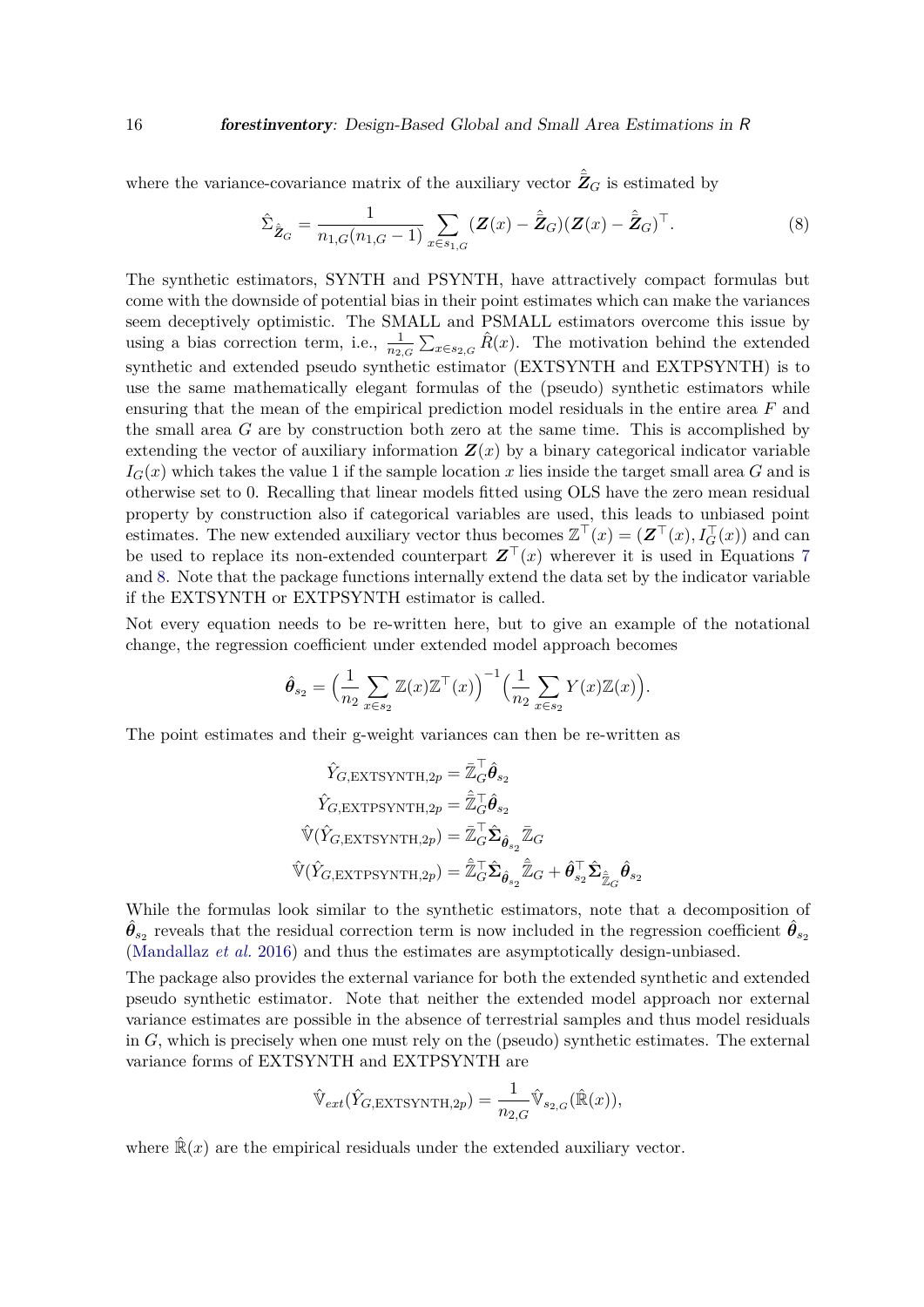To summarize, the synthetic estimators SYNTH and PSYNTH can be applied whether terrestrial inventory sample is found in the small area or not, but has a deceptively small g-weight variance due to its potential bias. When terrestrial sample is observed in the small area, we can produce (asymptotically) design-unbiased estimates and variances using either SMALL or PSMALL which remove this bias explicitly with a mean residual term, or more elegantly with EXTSYNTH or EXTPSYNTH which simply use the same synthetic formulas while including an indicator variable for the small area in the model formula to remove the bias by construction in OLS.

## *Application*

Small area estimates in the forestinventory package can be applied by specifying the optional argument small\_area. The input data set has to include an additional column of class 'factor' that describes the small area membership of the sample location represented by that row. The argument small\_area requires a 'list' object that comprises

- the name of the column specifying the small area of each observation (sa.col);
- a vector specifying the small area(s) for which estimations are desired (areas);
- the argument unbiased that controls which of the three available estimators is applied.

In order to apply the pseudo small area estimator (PSMALL) with boundary adjustment, we set unbiased = TRUE as well as the optional argument psmall = TRUE:

```
R> psmall_2p \leftarrow twophase (formula = two1 ~ mean + stddev + max + q75,data = grisons, phase_id = list(phase.col = "phase_id_2p",+ terrgrid.id = 2), small_area = list(sa.col = "smallarea",
+ \alphareas = c('A'', 'B''), unbiased = TRUE), psmall = TRUE,
     + boundary_weights = "boundary_weights")
R> summary(psmall_2p)
Two-phase small area estimation
Call:
twophase(formula = tvol \sim mean + stddev + max + q75, data = grisons,
    phase_id = list(phase.col = "phase_id_2p", terrgrid.id = 2),
    small_area = list(sa.col = "smallarea", areas = c("A", "B"),
        unbiased = TRUE), boundary_weights = "boundary_weights",
    psmall = TRUE)
Method used:
Pseudo small area estimator
Regression Model:
tvol \sim mean + stddev + max + q75
Estimation results:
 area estimate ext_variance g_variance n1 n2 n1G n2G r.squared
```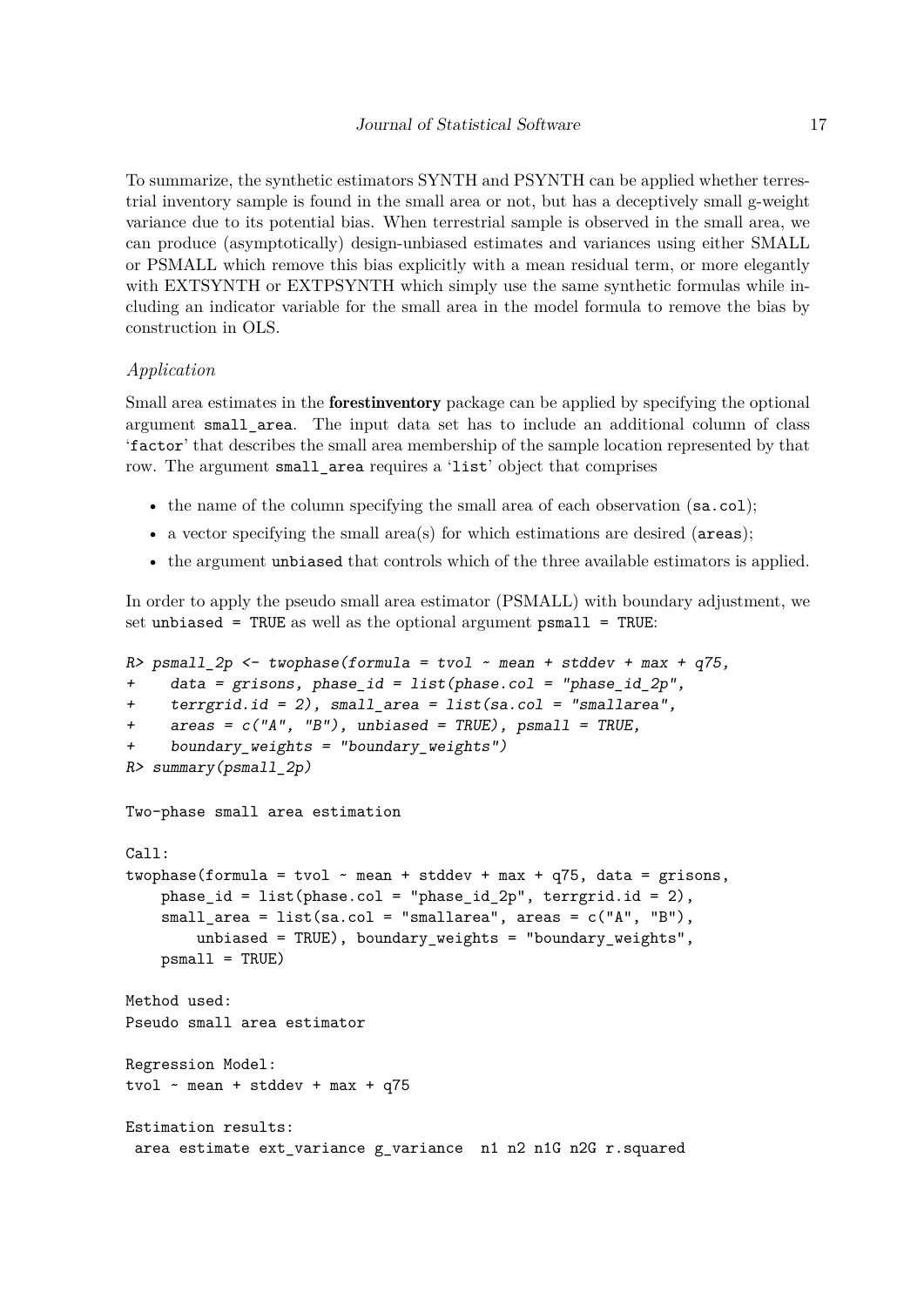A 393.9713 1009.034 1308.117 306 67 94 19 0.6428771 B 419.6416 1214.035 1259.472 306 67 81 17 0.6428771

```
'boundary_weight'- option was used to calculate weighted means of auxiliary
variables
```
The small area functions all return an S3 object of class 'twophase' with subclass 'smallarea'. In addition to global estimation, the estimation object now comprises the estimates and variances for all small areas (column area). We can view the sample sizes by looking into the object itself

R> psmall\_2p\$samplesizes

\$A n1G n2G n1 n2 plots 94 19 306 67 \$B n1G n2G n1 n2 plots 81 17 306 67

The extended pseudo synthetic estimator (EXTPSYNTH) can be applied using unbiased = TRUE and leaving the optional argument psmall to its default value of FALSE:

```
R> extpsynth_2p \le twophase(formula = tvol \sim mean + stddev + max + q75,
+ data = grisons, phase_id = list(phase.col = "phase_id_2p",
+ terrgrid.id = 2), small_area = list(sa.col = "smallarea",
+ \alphareas = c("A", "B"), unbiased = TRUE),
+ boundary_weights = "boundary_weights")
R> extpsynth_2p$estimation
 area estimate ext_variance g_variance n1 n2 n1G n2G r.squared
1 A 391.9356 995.5602 1017.633 306 67 94 19 0.6526503
```
2 B 419.7231 1214.6053 1019.191 306 67 81 17 0.6428854

The forestinventory package automatically includes the indicator variable for the small area behind the scenes so there is no need for the user to implement it. Notice that the  $R^2$ s (r.squared) under the EXTPSYNTH estimator vary between the small areas, while they are identical under the PSMALL estimator. This is because under the EXTPSYNTH estimator, the regression model is recalculated for each small area estimation after adding the indicator variable for the respective small area in the globally derived design matrix. In case of the PSMALL estimator, the regression model stays the same for each small area estimation. Although the results of both estimators should always be close to each other, we recommend applying both estimators and comparing the results afterwards in order to reveal unsuspected patterns in the data, particularly in the case of cluster sampling (see Section [6\)](#page-28-0).

Setting the argument unbiased = FALSE applies the pseudo synthetic estimator to the selected small areas. Note that in the grisons data set, all small areas possess much more than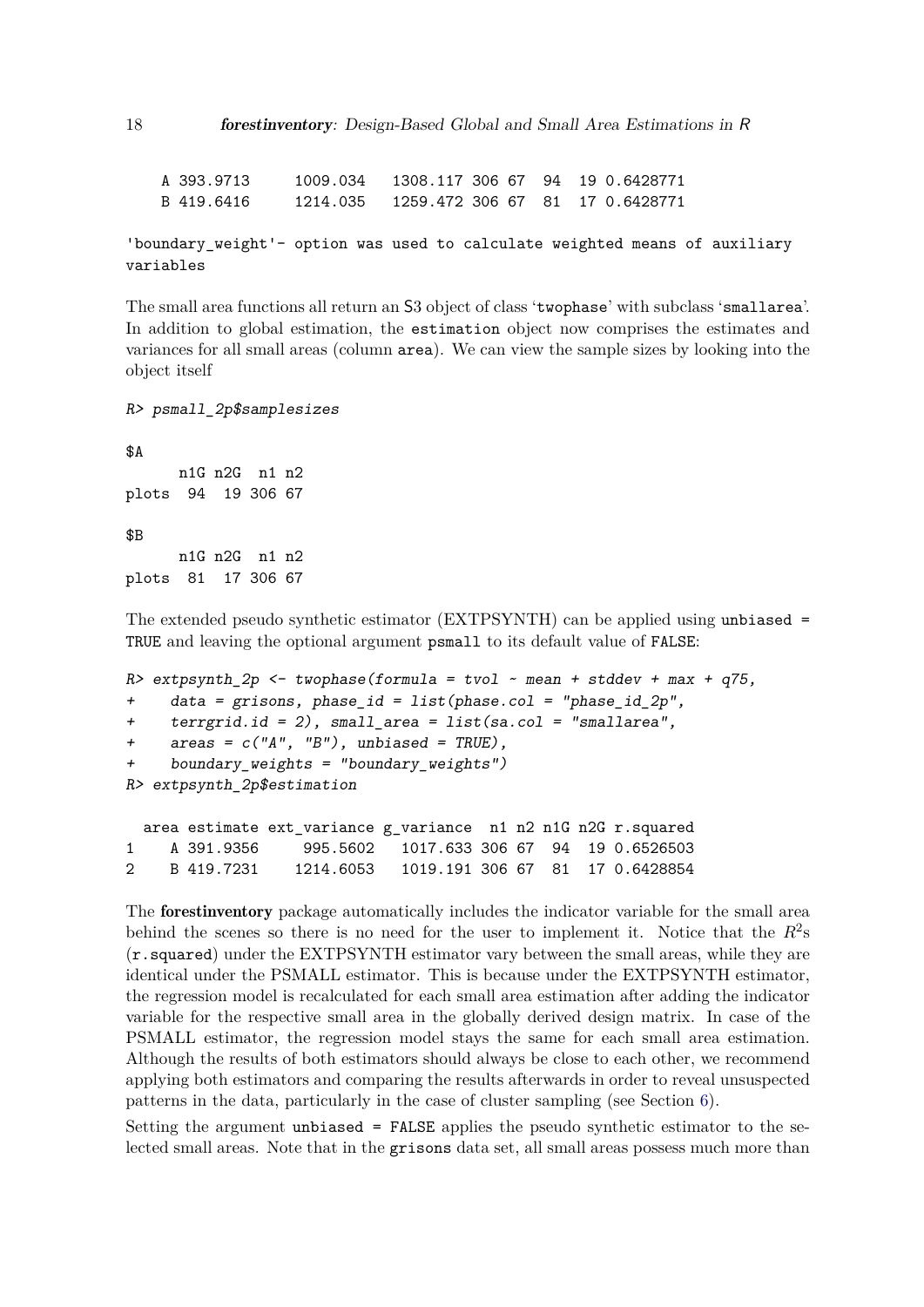the suggested minimum number of terrestrial observations (a rule of thumb is that  $n_{2,G} \geq 6$ ) required to produce reliable design-unbiased estimates. Hence, choosing to use PSYNTH is probably not desirable and is just applied here for demonstration purposes. In this case the residual correction will not be applied.

```
R> psynth_2p <- twophase(formula = tvol ~ mean + stddev + max + q75,
+ data = grisons, phase_id = list(phase.col = "phase_id_2p",
    terrgrid.id = 2), small_area = list(sa.col = "smallarea",
    areas = c("A", "B"), unbiased = FALSE),
+ boundary_weights = "boundary_weights")
R> psynth_2p$estimation
 area estimate ext_variance g_variance n1 n2 n1G n2G r.squared
1 A 421.8863 NA 546.8651 306 67 94 19 0.6428771
2 B 418.7399 NA 566.3361 306 67 81 17 0.6428771
```
We see here that the PSYNTH variances are almost only half the variances of the PSMALL and EXTPSYNTH estimator. However, PSMALL and EXTPSYNTH are design-unbiased and their variances reflect the fact that they account for potential bias of the regression model predictions. The g-weight variance of PSYNTH completely neglects a potential bias and as a result risks severely overstating the estimation precision.

The exhaustive versions of the small area estimators (Equations [4a,](#page-7-1) [5a,](#page-7-1) [6a,](#page-7-1) [7a,](#page-7-1) [7c\)](#page-10-0) are specified via the optional argument exhaustive. Its application requires that we know the exact means of all explanatory variables within the small area(s) of interest. In contrast to the global estimators, the exact means have now to be delivered in the form of a 'data.frame', where each row corresponds to a small area, and each column specifies the exact mean of the respective explanatory variable. Note that likewise the case of global estimation, the order of the explanatory variables in the data frame has to match the order in which they appear in the design matrix defined by the lm() function in R. In order to tell R which row describes which small area, the row names have to match the respective names of the small areas specified in the areas argument.

For the grisons data set, the exact means of the explanatory variables for the small areas used in [Mandallaz](#page-38-2) *et al.* [\(2013\)](#page-38-2) are thus defined by

```
R> colnames(lm(formula = tvol ~ \sim mean + stddev + max + q75, data = grisons,
+ x = TRUE)(x)R> true.means.Z.G <- data.frame(Intercept = rep(1, 4),
+ mean = c(12.85, 12.21, 9.33, 10.45),
+ stddev = c(9.31, 9.47, 7.90, 8.36),
+ max = c(34.92, 35.36, 28.81, 30.22),
+ q75 = c(19.77, 19.16, 15.40, 16.91))
R> rownames(true.means.Z.G) <- c("A", "B", "C", "D")R> true.means.Z.G
  Intercept mean stddev max q75
A 1 12.85 9.31 34.92 19.77
```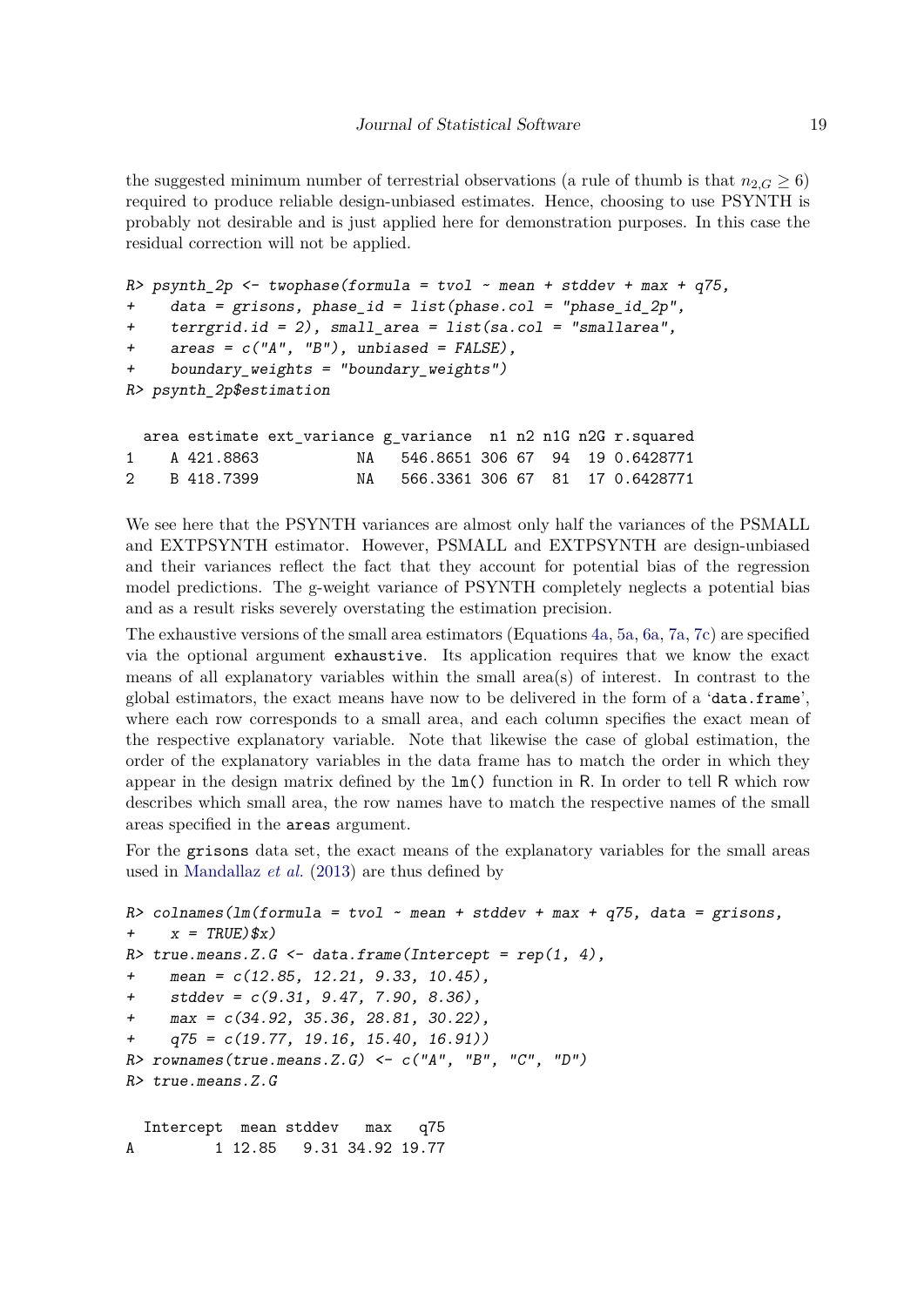20 forestinventory: Design-Based Global and Small Area Estimations in R

| B | 1 12.21 9.47 35.36 19.16 |  |  |
|---|--------------------------|--|--|
| C | 1 9.33 7.90 28.81 15.40  |  |  |
| D | 1 10.45 8.36 30.22 16.91 |  |  |

The extended synthetic estimator (EXTSYNTH) can then be applied by

```
R> extsynth_2p <- twophase(formula = tvol \sim mean + stddev + max + q75,
+ data = grisons, phase_id = list(phase.col = "phase_id_2p",
+ terrgrid.id = 2), small_area = list(sa.col = "smallarea",
+ areas = c("A", "B"), unbiased = TRUE), exhaustive = true.means. Z.G)
R> extsynth_2p$estimation
```
area estimate ext\_variance g\_variance n1 n2 n1G n2G r.squared 1 A 372.6930 744.3658 696.5739 Inf 67 Inf 19 0.6526503 2 B 387.5116 693.8576 708.1105 Inf 67 Inf 17 0.6428854

Just as in the global case, we see that the variance has again been significantly decreased by substituting the exact auxiliary means and both first phase sample sizes are now infinity. Note that the function extracts the required exact means for small area "A" and "B" from the complete set of exact means defined in true.means.Z.G.

## **4. Three-phase estimators and their application**

## <span id="page-19-3"></span>**4.1. Global estimators**

## *Mathematical background*

Solving the sample-based normal equations, the vector of regression coefficients  $\hat{\alpha}_{s_2}$  for the reduced model, i.e., using the reduced set of explanatory variables  $\mathbf{Z}^{(0)}(x)$  available at  $x \in s_0$ , and likewise the vector of regression coefficients  $\hat{\beta}_{s_2}$  for the full model, i.e., using the full set of explanatory variables  $\mathbf{Z}^\top(x) = (\mathbf{Z}^{(0)\top}(x), \mathbf{Z}^{(1)\top}(x))$  available only at a subset  $x \in s_1 \subset s_0$ , are derived as

<span id="page-19-2"></span><span id="page-19-1"></span><span id="page-19-0"></span>
$$
\hat{\alpha}_{s_2} = \left(\frac{1}{n_2} \sum_{x \in s_2} \mathbf{Z}^{(0)}(x) \mathbf{Z}^{(0)\top}(x)\right)^{-1} \frac{1}{n_2} \sum_{x \in s_2} Y(x) \mathbf{Z}^{(0)}(x),\tag{9a}
$$

$$
\hat{\beta}_{s_2} = \left(\frac{1}{n_2} \sum_{x \in s_2} \mathbf{Z}(x) \mathbf{Z}^\top(x)\right)^{-1} \frac{1}{n_2} \sum_{x \in s_2} Y(x) \mathbf{Z}(x).
$$
\n(9b)

The package allows for the calculation of point estimates under exhaustive and non-exhaustive use of the auxiliary information in the  $s_0$  phase. Fitting the model using  $s_2$  (i.e., internally)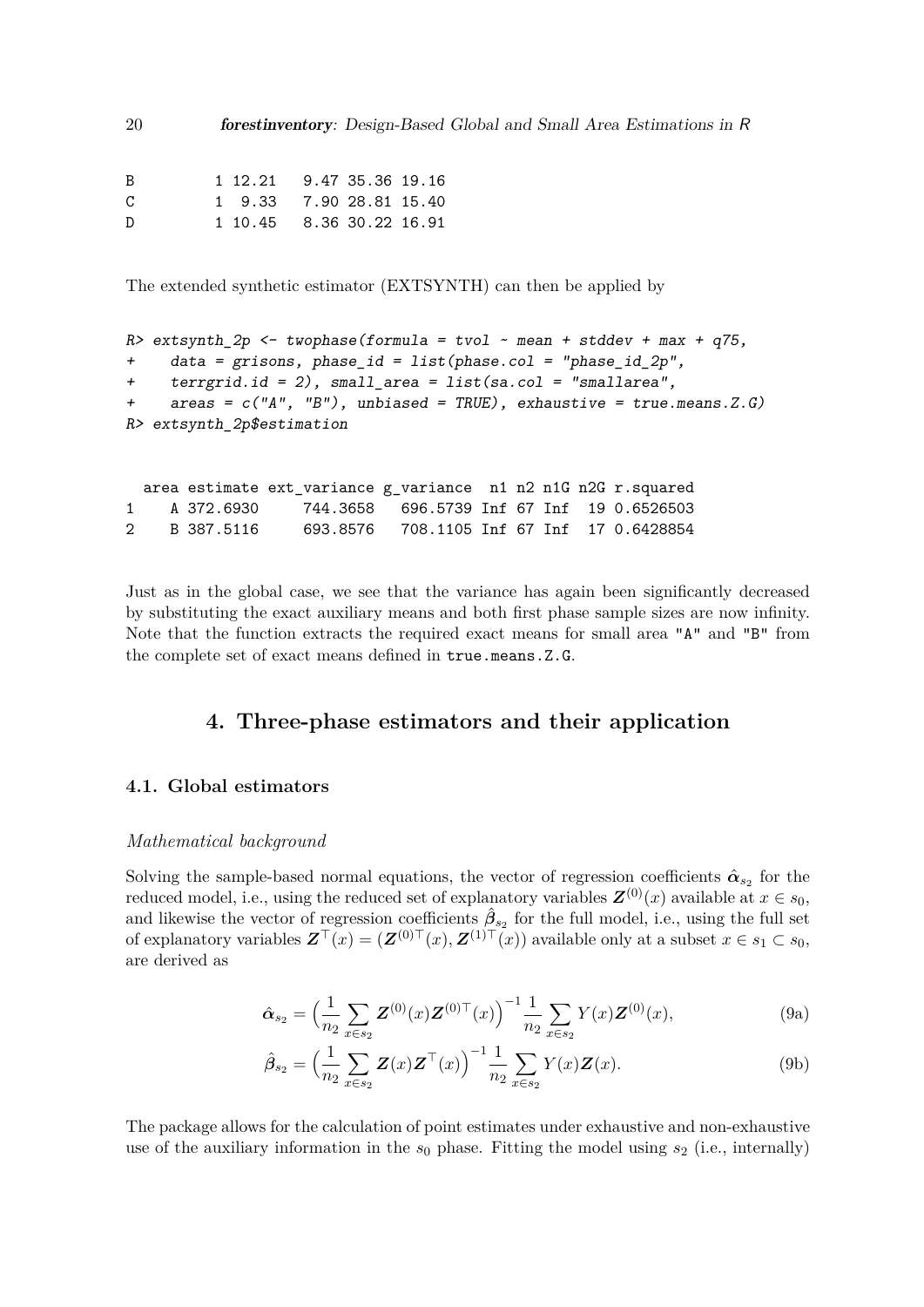ensures the zero mean residual property over *s*2.

<span id="page-20-1"></span>
$$
\hat{Y}_{reg3p,EX} = \frac{1}{\lambda(F)} \int_{F} \mathbf{Z}^{(0)\top}(x) \hat{\alpha}_{s_{2}} + \frac{1}{n_{1}} \sum_{x \in s_{1}} (\mathbf{Z}^{\top}(x) \hat{\beta}_{s_{2}} - \mathbf{Z}^{(0)\top}(x) \hat{\alpha}_{s_{2}}) + \n\frac{1}{n_{2}} \sum_{x \in s_{2}} (Y(x) - \mathbf{Z}^{\top}(x) \hat{\beta}_{s_{2}}) \n= (\bar{\mathbf{Z}}_{0}^{(0)} - \hat{\mathbf{Z}}_{1}^{(0)})^{\top} \hat{\alpha}_{s_{2}} + \hat{\mathbf{Z}}_{1}^{\top} \hat{\beta}_{s_{2}} \n\hat{Y}_{reg3p,NEX} = \frac{1}{n_{0}} \sum_{x \in s_{0}} \mathbf{Z}^{(0)\top}(x) \hat{\alpha}_{s_{2}} + \frac{1}{n_{1}} \sum_{x \in s_{1}} (\mathbf{Z}^{\top}(x) \hat{\beta}_{s_{2}} - \mathbf{Z}^{(0)\top}(x) \hat{\alpha}_{s_{2}}) + \n\frac{1}{n_{2}} \sum_{x \in s_{2}} (Y(x) - \mathbf{Z}^{\top}(x) \hat{\beta}_{s_{2}}) \n= (\hat{\mathbf{Z}}_{0}^{(0)} - \hat{\mathbf{Z}}_{1}^{(0)})^{\top} \hat{\alpha}_{s_{2}} + \hat{\mathbf{Z}}_{1}^{\top} \hat{\beta}_{s_{2}} \n\tag{10b}
$$

Intuitively, the three-phase estimator is simply the mean of the predictions using the reduced model (i.e.,  $\frac{1}{n_0} \sum_{x \in s_0} \mathbf{Z}^{(0)\top}(x) \hat{\alpha}_{s_2}$ ), corrected by the mean difference between the reduced model predictions and the more accurate full model predictions (i.e.,  $\frac{1}{n_1} \sum_{x \in s_1} (Z^{\top}(x) \hat{\beta}_{s_2} \mathbf{Z}^{(0)\top}(x)\hat{\boldsymbol{\alpha}}_{s_2}),$  corrected by the mean difference between the ground truth and the full model predictions (i.e.,  $\frac{1}{n_2} \sum_{x \in s_2} (Y(x) - \mathbf{Z}^\top(x) \hat{\beta}_{s_2})$ ). For the compact version of the formula in the non-exhaustive case, the estimated means of  $\mathbf{Z}^{(0)}(x)$  over both the  $s_0$  and  $s_1$  phase, as well as the estimated mean of  $\mathbf{Z}(x)$  over the  $s_1$  phase are calculated according to Equation [11.](#page-20-0) If the exact mean over  $s_0$  is known, the estimated mean  $\hat{\bar{Z}}_0^{(0)}$  $\int_0^{(0)}$  can simply be replaced by the exact mean  $\bar{Z}_0^{(0)}$  $\binom{10}{0}$ . Note that in case of applied boundary adjustment (Section [3\)](#page-7-2), the simple mean is again replaced by the weighted mean analogous to Equation [3.](#page-10-0)

<span id="page-20-0"></span>
$$
\hat{\bar{Z}}_0^{(0)} = \frac{1}{n_0} \sum_{x \in s_0} Z^{(0)}(x), \quad \hat{\bar{Z}}_1^{(0)} = \frac{1}{n_1} \sum_{x \in s_1} Z^{(0)}(x), \quad \hat{\bar{Z}}_1 = \frac{1}{n_1} \sum_{x \in s_1} Z(x)
$$
(11)

The package again provides the g-weight and external variances. The g-weight variance formulation is

$$
\hat{\mathbb{V}}(\hat{Y}_{reg3p,EX}) = \frac{n_2}{n_1} \bar{Z}^{(0)\top} \hat{\Sigma}_{\hat{\alpha}_{s_2}} \bar{Z}^{(0)} + (1 - \frac{n_2}{n_1}) \hat{\bar{Z}}_1^\top \hat{\Sigma}_{\hat{\beta}_{s_2}} \hat{\bar{Z}}_1
$$
\n(12a)

$$
\hat{\mathbb{V}}(\hat{Y}_{reg3p,NEX}) = \hat{\alpha}_{s_2}^{\top} \hat{\Sigma}_{\hat{Z}_0^{(0)}} \hat{\alpha}_{s_2} + \frac{n_2}{n_1} \hat{\bar{Z}}_0^{(0)\top} \hat{\Sigma}_{\hat{\alpha}_{s_2}} \hat{\bar{Z}}_0^{(0)} + (1 - \frac{n_2}{n_1}) \hat{\bar{Z}}_1^{\top} \hat{\Sigma}_{\hat{\beta}_{s_2}} \hat{\bar{Z}}_1
$$
(12b)

<span id="page-20-2"></span>with the variance-covariance matrix of  $\hat{\bar{Z}}_0^{(0)}$  $0<sup>(0)</sup>$  and the variance-covariance matrices of the regression coefficients  $\hat{\alpha}_{s_2}$  and  $\hat{\beta}_{s_2}$ :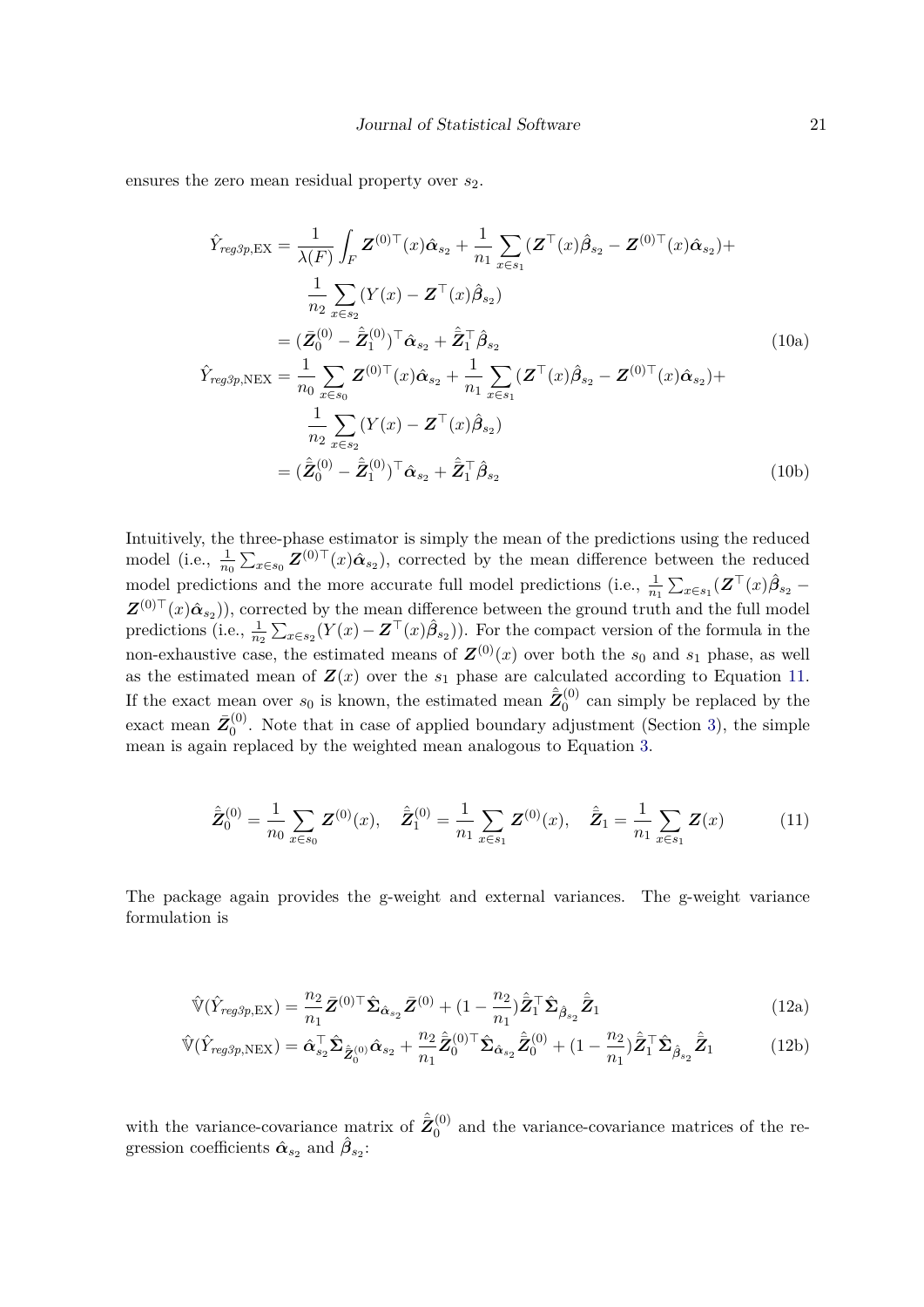$$
\hat{\Sigma}_{\hat{Z}_0^{(0)}} = \frac{1}{n_0(n_0 - 1)} \sum_{x \in s_0} (\mathbf{Z}^{(0)}(x) - \hat{\mathbf{Z}}_0^{(0)}) (\mathbf{Z}^{(0)}(x) - \hat{\mathbf{Z}}_0^{(0)})^\top
$$
\n(13a)

$$
\hat{\Sigma}_{\hat{\alpha}_{s_2}} = \left(\frac{1}{n_2} \sum_{x \in s_2} \mathbf{Z}^{(0)}(x) \mathbf{Z}^{(0)\top}(x)\right)^{-1} \left(\frac{1}{n_2^2} \sum_{x \in s_2} \hat{R}^{(0)2}(x) \mathbf{Z}^{(0)}(x) \mathbf{Z}^{(0)\top}(x)\right)
$$
\n
$$
\left(\frac{1}{n_2} \sum_{x \in s_2} \mathbf{Z}^{(0)}(x) \mathbf{Z}^{(0)\top}(x)\right)^{-1} \tag{13b}
$$

$$
\hat{\Sigma}_{\hat{\beta}_{s_2}} = \left(\frac{1}{n_2} \sum_{x \in s_2} \mathbf{Z}(x) \mathbf{Z}^\top(x)\right)^{-1} \left(\frac{1}{n_2^2} \sum_{x \in s_2} \hat{R}^2(x) \mathbf{Z}(x) \mathbf{Z}^\top(x)\right) \left(\frac{1}{n_2} \sum_{x \in s_2} \mathbf{Z}(x) \mathbf{Z}^\top(x)\right)^{-1} (13c)
$$

Note that  $\hat{R}(x) = Y(x) - \mathbf{Z}^\top(x)\hat{\beta}_{s_2}$  denotes the empirical residuals of the full model, whereas  $\hat{R}^{(0)}(x) = Y(x) - \mathbf{Z}^{(0)\top} \hat{\alpha}_{s_2}$  denotes the empirical residuals of the reduced model. The external variance form under linear regression models is defined as

<span id="page-21-0"></span>
$$
\hat{\mathbb{V}}_{ext}(\hat{Y}_{reg3p,EX}) = \frac{1}{n_1} \hat{\mathbb{V}}_{s_2}(\hat{R}^{(0)}(x)) + (1 - \frac{n_2}{n_1}) \frac{1}{n_2} \hat{\mathbb{V}}_{s_2}(\hat{R}(x))
$$
\n(14a)

$$
\hat{\mathbb{V}}_{ext}(\hat{Y}_{reg3p, \text{NEX}}) = \frac{1}{n_0} \hat{\mathbb{V}}_{s_0}(\hat{Y}^{(0)}(x)) + \frac{1}{n_1} \hat{\mathbb{V}}_{s_2}(\hat{R}^{(0)}(x)) + (1 - \frac{n_2}{n_1}) \frac{1}{n_2} \hat{\mathbb{V}}_{s_2}(\hat{R}(x))
$$
(14b)

where  $\hat{\mathbb{V}}_{s_0}$  indicates taking the sample variance over  $s_0$ .

## *Application*

In order to demonstrate the three-phase estimators in the package, we created an artificial three-phase scenario by recoding the phase indicators in the grisons data set (column phase id 3p) according to the terminology used in this article (0 for  $s_0$ , 1 for  $s_1$ , 2 for  $s_2$ ). We now assume that the mean canopy height (mean) is available at all 306 sample locations  $x \in s_0$ , whereas we have the explanatory variables stddev, max and q75 only at 128 subsamples  $s_1$  of  $s_0$ . At 40 further subsamples  $s_2$  we have the observations  $Y(x)$  from the field inventory. Based on this setup, we can now define the reduced and full regression model formulas to be used in the threephase() function (note that the models are nested):

 $R$ > formula.rm  $\le$  tvol  $\sim$  mean  $R$ > formula.fm  $<-$  tvol  $-$  mean  $+$  stddev  $+$  max  $+$  q75

Compared to the twophase() function, we now have to specify two regression models, i.e., the nested reduced (formula.s0) and full (formula.s1) regression models. In addition, we also have to specify the indication of the *s*<sup>1</sup> phase (s1.id) in the argument phase\_id (note that forestinventory implicitly assumes that all other rows in the input data set belong to  $s<sub>0</sub>$ ). The global three-phase estimation can thus be applied by

```
R> reg3p_nex <- threephase(formula.s0 = formula.rm, formula.s1 = formula.fm,
+ data = grisons, phase_id = list(phase.col = "phase_id_3p", s1.id = 1,
    terrgrid.id = 2), boundary_weights = "boundary_weights")
R> summary(reg3p_nex)
```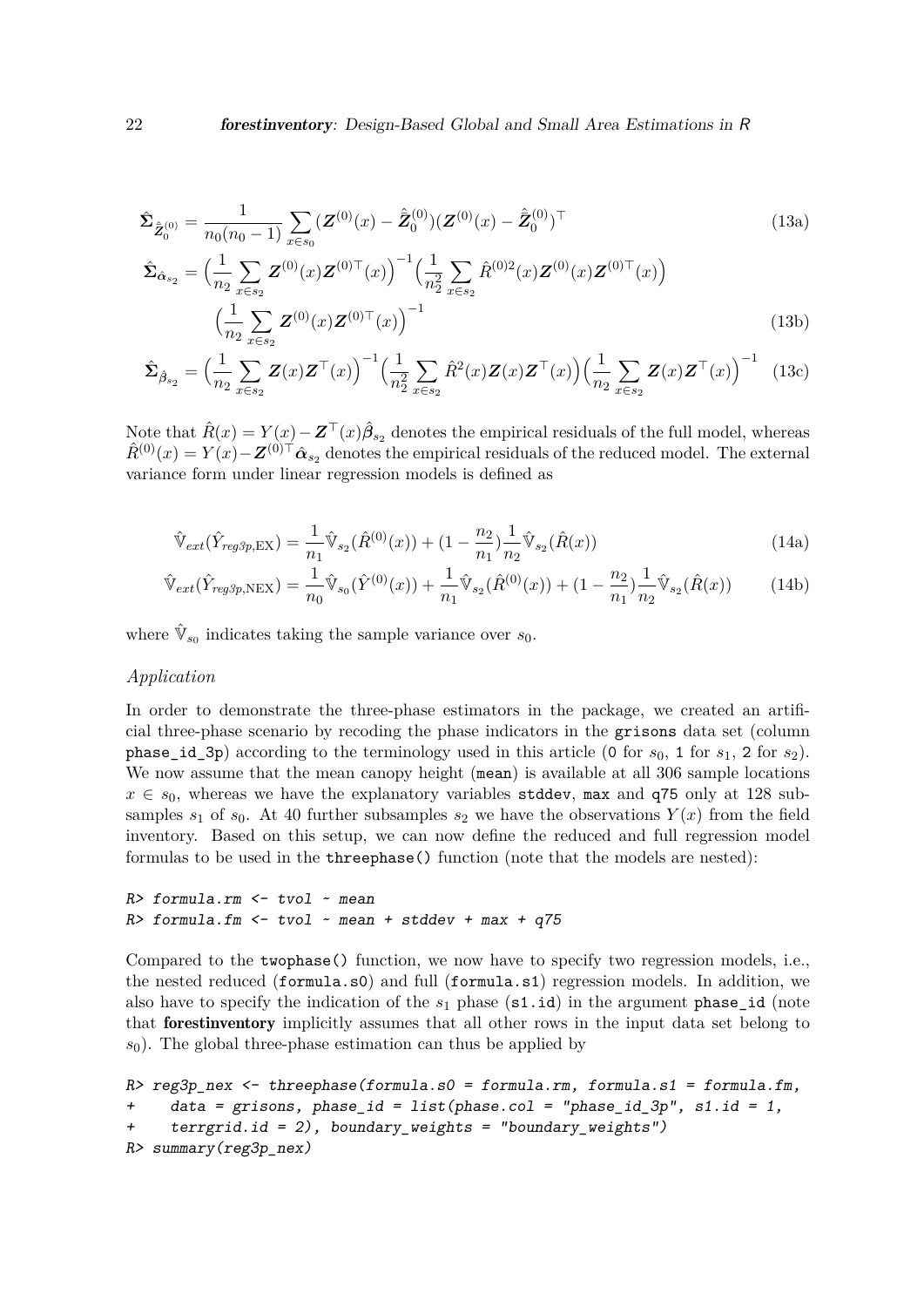```
Three-phase global estimation
Call:
threephase(formula.s0 = formula.rm, formula.s1 = formula.fm,
    data = grisons, phase_id = list(phase.col = "phase_id_3p",
    s1.id = 1, terrgrid.id = 2), boundary_weights = "boundary_weights")
Method used:
Non-exhaustive global estimator
Full Regression Model:
tvol \sim mean + stddev + max + q75
Reduced Regression Model:
tvol ~ mean
Estimation results:
 estimate ext_variance g_\text{}variance n0 n1 n2 r.squared reduced
 372.0896 454.4064 451.3626 306 128 40 0.527363
 r.squared_full
      0.7166608
```
'boundary weight'- option was used to calculate weighted means of auxiliary variables

The summary() of a threephase() function now recalls both regression model formulas and also gives the  $R^2$  for both the reduced  $({\bf r}$ .squared\_reduced) and the full  $({\bf r}$ .squared\_full) models. We are told that including stddev, max and q75 yields an improvement of 20 percentage points in  $R^2$ . When comparing to using only mean under a two-phase approach, we would see a considerable reduction in variance by the three-phase extension.

## <span id="page-22-0"></span>**4.2. Small area estimators**

## *Mathematical background*

The three two-phase small area estimators described in Section [3.2](#page-13-1) can also be extended to the three-phase scenario. The general principle thereby stays the same, i.e., the regression coefficients of the reduced and full models and their variance-covariance matrices are calculated on the entire *s*<sup>2</sup> sample according to Equations [9a,](#page-19-0) [9b,](#page-19-1) [13b](#page-19-1) and [13c,](#page-21-0) and are subsequently used to make predictions for sample locations restricted to small area *G*.

The unbiased point estimates of the SMALL and PSMALL estimators are calculated by applying the globally derived reduced and full regression model coefficients to the small area means of the explanatory variables, and then corrected for a potential model bias in *G* by adding the small area mean of the full model residuals, i.e.,  $\hat{R}_G(x) = Y_G(x) - \mathbf{Z}_G^{\top}(x)\hat{\beta}_{s_2}$ , to the point estimate. The difference between the mean  $\hat{\bar{Z}}_{1,G}^{(0)}$  and the more precise or exact mean  $\hat{Z}_{0,G}^{(0)}$  and  $\bar{Z}_{0,G}^{(0)}$  is again considered as a correction term likewise in the global estimation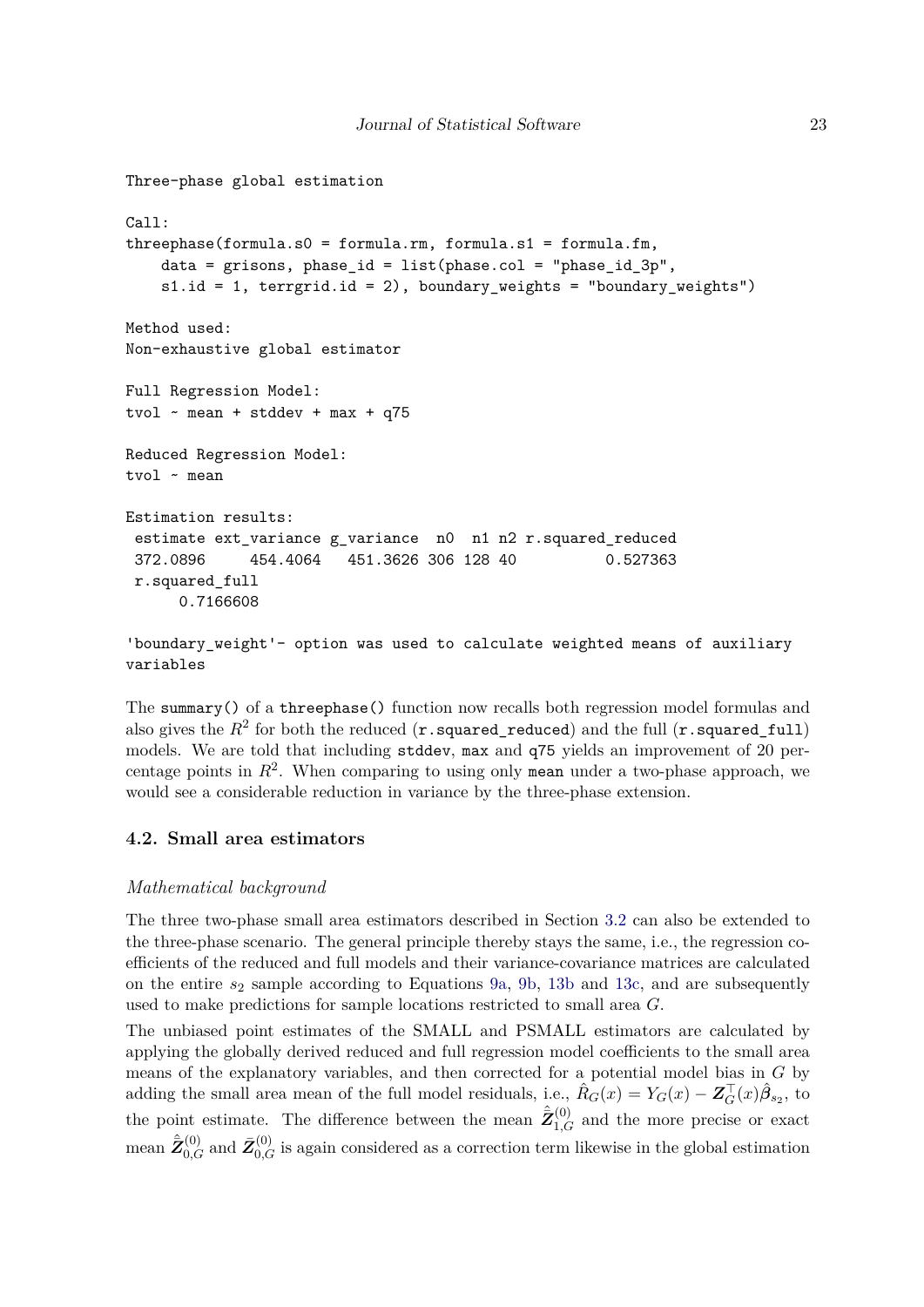(Equation [10\)](#page-20-1).

$$
\hat{Y}_{G,\text{SMALL},3p} = (\bar{Z}_{0,G}^{(0)} - \hat{Z}_{1,G}^{(0)})^\top \hat{\alpha}_{s_2} + \hat{Z}_{1,G}^\top \hat{\beta}_{s_2} + \frac{1}{n_{2,G}} \hat{R}_G(x)
$$
\n(15a)

$$
\hat{Y}_{G,\text{PSMALL},3p} = (\hat{\bar{Z}}_{0,G}^{(0)} - \hat{\bar{Z}}_{1,G}^{(0)})^\top \hat{\alpha}_{s_2} + \hat{\bar{Z}}_{1,G}^\top \hat{\beta}_{s_2} + \frac{1}{n_{2,G}} \hat{R}_G(x)
$$
\n(15b)

The g-weight variance is then calculated as

$$
\hat{\mathbb{V}}(\hat{Y}_{G,\text{SMALL},3p}) = \frac{n_2}{n_1} \bar{Z}_{0,G}^{(0)\top} \hat{\Sigma}_{\hat{\alpha}_{s_2}} \bar{Z}_{0,G}^{(0)} + (1 - \frac{n_2}{n_1}) \hat{\bar{Z}}_{1,G}^{\top} \hat{\Sigma}_{\hat{\beta}_{s_2}} \hat{\bar{Z}}_{1,G} + \frac{1}{n_{2,G}} \hat{\mathbb{V}}_{s_{2,G}}(\hat{R}(x)) \qquad (16a)
$$
\n
$$
\hat{\mathbb{V}}(\hat{Y}_{G,\text{PSMALL},3p}) = \hat{\alpha}_{s_2}^{\top} \hat{\Sigma}_{\hat{\bar{Z}}_{0,G}^{(0)}} \hat{\alpha}_{s_2} + \frac{n_2}{n_1} \hat{\bar{Z}}_{0,G}^{(0)\top} \hat{\Sigma}_{\hat{\alpha}_{s_2}} \hat{\bar{Z}}_{0,G}^{(0)} + (1 - \frac{n_2}{n_1}) \hat{\bar{Z}}_{1,G}^{\top} \hat{\Sigma}_{\hat{\beta}_{s_2}} \hat{\bar{Z}}_{1,G} + \frac{1}{n_{2,G}} \hat{\mathbb{V}}_{s_{2,G}}(\hat{R}(x)) \qquad (16b)
$$

with the variance-covariance matrix

<span id="page-23-1"></span>
$$
\hat{\Sigma}_{\hat{\mathbf{Z}}_{0,G}^{(0)}} = \frac{1}{n_{0,G}(n_{0,G}-1)} \sum_{x \in s_{0,G}} (\mathbf{Z}^{(0)}(x) - \hat{\mathbf{Z}}_{0,G}^{(0)}) (\mathbf{Z}^{(0)}(x) - \hat{\mathbf{Z}}_{0,G}^{(0)})^{\top}.
$$
\n(17)

The external variance is defined as:

$$
\hat{\mathbb{V}}_{ext}(\hat{Y}_{G,\text{SMALL},3p}) = \frac{1}{n_{1,G}} \hat{\mathbb{V}}_{s_{2,G}}(\hat{R}^{(0)}(x)) + (1 - \frac{n_{2,G}}{n_{1,G}}) \frac{1}{n_{2,G}} \hat{\mathbb{V}}_{s_{2,G}}(\hat{R}(x))
$$
\n
$$
\hat{\mathbb{V}}_{ext}(\hat{Y}_{G,\text{PSMALL},3p}) = \frac{1}{n_{0,G}} \hat{\mathbb{V}}_{s_{2,G}}(Y(x)) + (1 - \frac{n_{1,G}}{n_{0,G}}) \frac{1}{n_{1,G}} \hat{\mathbb{V}}_{s_{2,G}}(\hat{R}^{(0)}(x)) + (1 - \frac{n_{2,G}}{n_{1,G}}) \frac{1}{n_{2,G}} \hat{\mathbb{V}}_{s_{2,G}}(\hat{R}(x))
$$
\n(18b)

where  $\hat{R}^{(0)}(x) = Y(x) - \hat{Y}^{(0)}(x)$  with  $\hat{Y}^{(0)}(x) = \mathbf{Z}^{(0)\top}(x)\hat{\alpha}_{s_2}$ .

The synthetic (SYNTH) and pseudo synthetic (PSYNTH) estimators can be applied if no terrestrial samples are available in the small area, i.e.,  $n_{2,G} = 0$ . Consequently, the residual correction and the residual variation term of the full model can no longer be applied and drops from the point estimate (Equations [19a](#page-19-0) and [19b\)](#page-19-1) and g-weight variance (Equations [19c](#page-21-0) and [19d\)](#page-23-0) formulas. The point estimates are again potentially biased since  $\frac{1}{n_{2,G}}\sum_{x\in s_{2,G}}\hat{R}(x)$ 0 for the full model residuals cannot be ensured within small area *G*. Also the variance will be small but to the cost of ignoring the model uncertainties. Note that there is again no external variance formula for the synthetic and pseudo synthetic estimation.

<span id="page-23-2"></span><span id="page-23-0"></span>
$$
\hat{Y}_{G,\text{SYNTH},3p} = (\bar{Z}_{0,G}^{(0)} - \hat{\bar{Z}}_{1,G}^{(0)})^\top \hat{\alpha}_{s_2} + \hat{\bar{Z}}_{1,G}^\top \hat{\beta}_{s_2}
$$
\n(19a)

$$
\hat{Y}_{G,\text{PSYNTH},3p} = (\hat{\bar{Z}}_{0,G}^{(0)} - \hat{\bar{Z}}_{1,G}^{(0)})^\top \hat{\alpha}_{s_2} + \hat{\bar{Z}}_{1,G}^\top \hat{\beta}_{s_2}
$$
\n(19b)

$$
\hat{\mathbb{V}}(\hat{Y}_{G,\text{SYNTH},3p}) = \frac{n_2}{n_1} \bar{\mathbf{Z}}_{0,G}^{(0)\top} \hat{\mathbf{\Sigma}}_{\hat{\alpha}_{s_2}} \bar{\mathbf{Z}}_{0,G}^{(0)} + (1 - \frac{n_2}{n_1}) \hat{\mathbf{Z}}_{1,G}^{\top} \hat{\mathbf{\Sigma}}_{\hat{\beta}_{s_2}} \hat{\mathbf{Z}}_{1,G}
$$
(19c)

$$
\hat{\mathbb{V}}(\hat{Y}_{G,\text{PSYNTH},3p}) = \hat{\alpha}_{s_2}^{\top} \hat{\Sigma}_{\hat{Z}_{0,G}^{(0)}} \hat{\alpha}_{s_2} + \frac{n_2}{n_1} \hat{\bar{Z}}_{0,G}^{(0)\top} \hat{\Sigma}_{\hat{\alpha}_{s_2}} \hat{\bar{Z}}_{0,G}^{(0)} + (1 - \frac{n_2}{n_1}) \hat{\bar{Z}}_{1,G}^{\top} \hat{\Sigma}_{\hat{\beta}_{s_2}} \hat{\bar{Z}}_{1,G} \qquad (19d)
$$

The extended synthetic (EXTSYNTH) and extended pseudo synthetic (EXTPSYNTH) estimators ensure that the residuals of the full model over both the entire inventory area *F*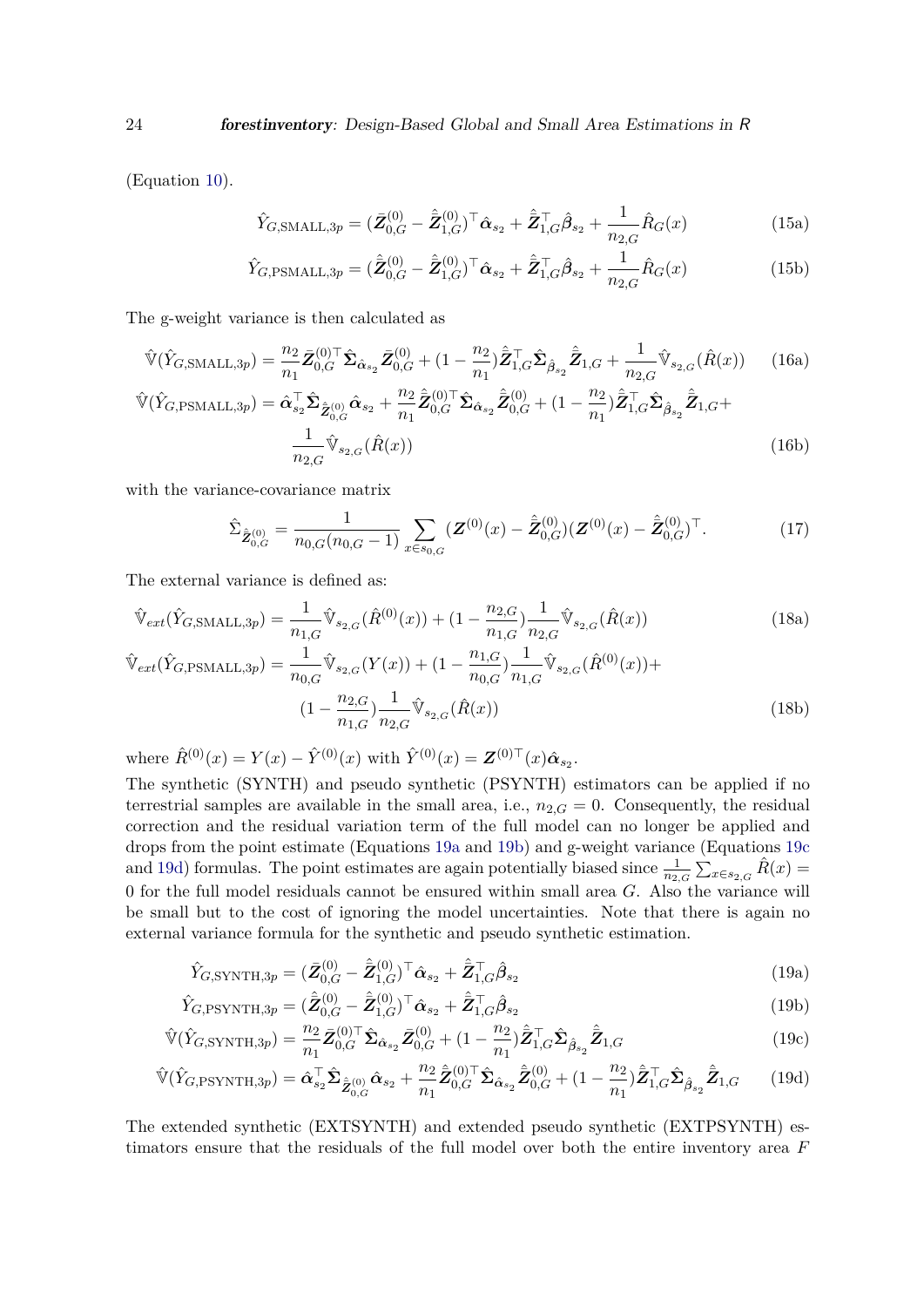and the small area *G* are zero at the same time, i.e.,  $\frac{1}{n_2} \sum_{x \in s_2} \hat{R}(x) = \frac{1}{n_2 G} \sum_{x \in s_2, G} \hat{R}(x) = 0$ . This is again realized by extending the vector of explanatory variables by a binary categorical indicator variable  $I_G(x)$  which takes the value 1 if the observation lies inside the small area *G* and is otherwise set to 0. The extended auxiliary vector is thus defined as  $\mathbb{Z}^{\top}(x) = (\mathbb{Z}^{(0)\top}(x), \mathbf{Z}^{(1)\top}(x))$ , where  $\mathbb{Z}^{(0)\top}(x) = (\mathbf{Z}^{(0)\top}(x), I_G^{\top}(x))$ . In other words, when the extended option is chosen, forestinventory automatically adds the binary indicator variable for the desired small area for all observations in the input data frame (i.e., *s*0). The regression coefficients, point estimates and variance estimates are calculated by replacing  $Z$  with  $\mathbb{Z}$  (and likewise  $\mathbf{Z}^{(0)}$  with  $\mathbb{Z}^{(0)}$ ) into Equations [9,](#page-19-2) [13,](#page-20-2) [18](#page-23-1) and [19.](#page-23-2) Just as in the two-phase case, the resulting point estimates are now unbiased and have an associated g-weight variance that accounts for the variability of the regression coefficients resulting from the random sample *s*2.

### *Application*

We will demonstrate the use of three-phase small area estimation in the package **forestinven**tory by applying the EXTSYNTH and SYNTH estimators to the grisons data set. The setup is thus exactly the same as in the example for global three-phase estimation (Section [4.1\)](#page-19-3). However, this time we will use the exact auxiliary mean of the mean canopy height variable (mean) and assume that we do not know the exact means of the remaining explanatory variables stddev, max and q75. We thus first define the true means for each small area just as we did in the twophase() example (Section [3.2\)](#page-13-1):

```
R> truemeans. G <- data.frame(Intercept = rep(1, 4),
    mean = c(12.85, 12.21, 9.33, 10.45)R rownames (truemeans. G) <- c ("A", "B", "C", "D")
```
Three-phase small area estimation in the package can in general be applied by additionally specifying the small\_area list argument. The exhaustive estimators can be called by optionally passing a 'data.frame' containing the exact auxiliary means to the exhaustive argument. The EXTSYNTH estimator can be applied by setting the argument unbiased to TRUE (default):

```
R> extsynth_3p <- threephase(formula.rm, formula.fm, data = grisons,
+ phase_id = list(phase.col = "phase_id_3p", s1.id = 1, terrgrid.id = 2),
+ small_area = list(sa.col = "smallarea", areas = c("A", "B"),
+ unbiased = TRUE), exhaustive = truemeans.G,
    boundary\_weights = "boundary_weights")
R> extsynth_3p$estimation
 area estimate ext_variance g_variance n0 n1 n2 n0G n1G n2G
1 A 382.6405 1642.055 1518.741 Inf 128 40 Inf 38 12
2 B 368.9013 1501.211 1530.576 Inf 128 40 Inf 34 11
 r.squared_reduced r.squared_full
1 0.5454824 0.7242913
2 0.5354637 0.7171512
```
The SYNTH estimator can be applied by changing the argument unbiased to FALSE, which causes the function to not apply a bias correction in the respective small area.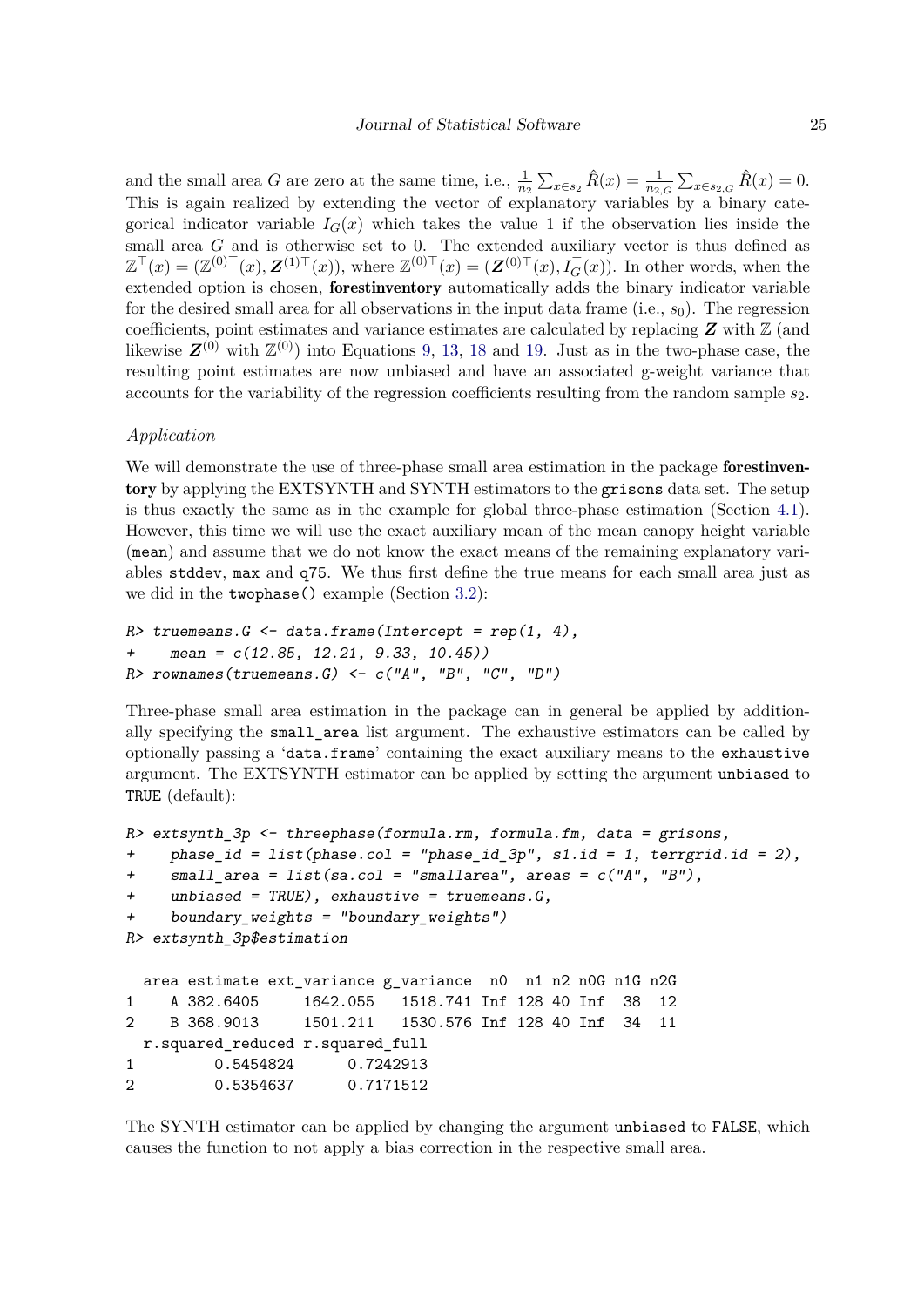```
R> synth 3p <- threephase(formula.rm, formula.fm, data = grisons,
+ phase_id = list(phase.col = "phase_id_3p", s1.id = 1, terrgrid.id = 2),
    small\_area = list(sa.co1 = "smallarea", areas = c("A", "B"),
    unbiased = FALSE), exhaustive = truemeans.G,
+ boundary_weights = "boundary_weights")
R> synth_3p$estimation
 area estimate ext_variance g_variance n0 n1 n2 n0G n1G n2G
1 A 409.3390 NA 410.7529 Inf 128 40 Inf 38 12
2 B 375.4608 NA 461.8250 Inf 128 40 Inf 34 11
 r.squared_reduced r.squared_full
1 0.527363 0.7166608
2 0.527363 0.7166608
```
We see that the **threephase** () function returns the sample sizes in the entire inventory area as well as within each small area. The value Inf for n0G indicates that the explanatory variables at *s*<sup>0</sup> sample locations used in the reduced model were in our case derived exhaustively. If we compare the two results, we see that the SYNTH estimation again yields a much smaller variance than the EXTSYNTH estimation, but at the cost of a potential bias.

We can also analyze how the exhaustive derivation of mean performed compared to the case where mean is non-exhaustively available but at a very large  $s_0$  phase with  $n_{0,G} \gg n_{1,G}$ . To do this, we additionally compute the EXTPSYNTH estimates. As we can see, the exhaustive derivation of mean only yielded a slightly smaller variance.

```
R> extpsynth 3p <- threephase(formula.rm, formula.fm, data = grisons,
+ phase_id = list(phase.col = "phase_id_3p", s1.id = 1, terrgrid.id = 2),
+ small_area = list(sa.col = "smallarea", areas = c("A", "B"),
+ unbiased = TRUE), boundary weights = "boundary weights")
R> extpsynth_3p$estimation
```
area estimate ext\_variance g\_variance n0 n1 n2 n0G n1G n2G 1 A 395.1882 1901.211 1858.204 306 128 40 94 38 12 2 B 389.8329 1846.995 1816.655 306 128 40 81 34 11 r.squared\_reduced r.squared\_full 1 0.5454824 0.7242913 2 0.5354637 0.7171512

## **5. Calculation of confidence intervals**

Converting the estimated variance into a 95% confidence interval (CI) allows for a more practical interpretation of a point estimate's precision. The correct interpretation of a CI is not that there is a 95% probability that it contains the true value. In the design-based context, the true value of the population parameter we are trying to estimate, albeit unknown, is fixed and the sample is randomly generated under the sample design. Theoretically, if we were to repeatedly conduct the inventory using the same estimation method, estimator and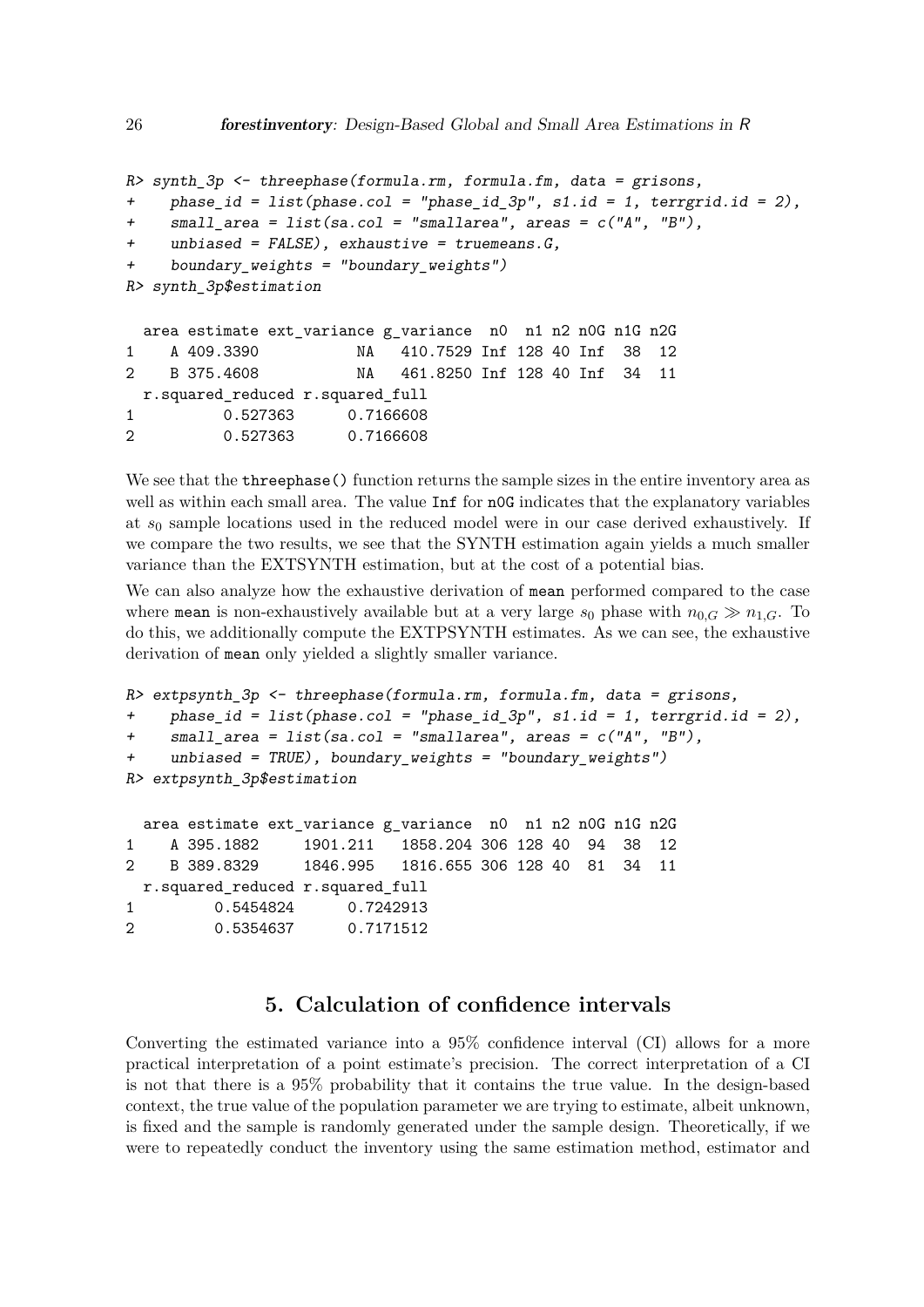auxiliary information under newly drawn random samples and calculate the 95% CI from each sample, then 95% of the CIs are expected to contain the true population parameter. The confidence level  $1-\alpha$  (e.g., 95%) is thus the expected frequency or proportion of possible confidence intervals to contain the unknown population parameter under resampling and is therefore often also referred to as coverage rate. The CI is also linked to hypothesis testing in that its associated point estimate is considered statistically different from any given value that lies outside the CI boundaries. Based on the central limit theorem it can be assumed that under hypothetical repeated sampling the point estimates will asymptotically follow a normal distribution. However, on the recommendation of [Mandallaz](#page-37-3) [\(2013a\)](#page-37-3), better confidence intervals can obtained using the Student's *t* distribution defined as:

One-phase estimation:

$$
\mathrm{CI}_{1-\alpha}(\hat{Y}) = \left[\hat{Y} - t_{n_2-1,1-\frac{\alpha}{2}}\sqrt{\hat{V}(\hat{Y})}, \hat{Y} + t_{n_2-1,1-\frac{\alpha}{2}}\sqrt{\hat{V}(\hat{Y})}\right]
$$
(20)

Two-phase and three-phase global estimation:

$$
\mathrm{CI}_{1-\alpha}(\hat{Y}) = \left[\hat{Y} - t_{n_2-p, 1-\frac{\alpha}{2}}\sqrt{\hat{V}(\hat{Y})}, \hat{Y} + t_{n_2-p, 1-\frac{\alpha}{2}}\sqrt{\hat{V}(\hat{Y})}\right]
$$
(21)

Two-phase and three-phase small area estimation:

$$
CI_{1-\alpha}(\hat{Y}) = \left[ \hat{Y} - t_{n_{2,G}-1,1-\frac{\alpha}{2}} \sqrt{\hat{V}(\hat{Y})}, \hat{Y} + t_{n_{2,G}-1,1-\frac{\alpha}{2}} \sqrt{\hat{V}(\hat{Y})} \right]
$$
(22)

In these formulas  $\hat{Y}$  is the point estimate,  $\hat{V}(\hat{Y})$  is the estimated variance,  $1 - \alpha$  is the confidence level and *p* constitutes the number of parameters used in the (full) regression model. In case of cluster sampling,  $n_{2,G}$  is the number of terrestrial clusters (a cluster constitutes the sample unit and comprises multiple sample plots). Note that in case of synthetic estimations (SYNTH, PSYNTH), the degrees of freedom are  $n_2 - p$  as is the case for global estimation. In forestinventory, the confidence intervals for all estimation methods and estimators can be computed by the S3 generic method confint(), which requires an estimation object created by either the onephase(), twophase() or threephase() functions. For example, the 95% confidence interval for the small area estimates by the EXTPSYNTH estimator (Section [3.2\)](#page-13-1) are calculated by:

#### R> confint(extpsynth\_2p)

95% Confidence Intervals for twophase small area estimation

|  |              |                       | area estimate ci_lower_ext ci_upper_ext ci_lower_g ci_upper_g |                            |  |
|--|--------------|-----------------------|---------------------------------------------------------------|----------------------------|--|
|  |              | 1 A 391.9356 325.6463 |                                                               | 458.2250 324.9155 458.9558 |  |
|  | 2 B 419.7231 | 345.8418              |                                                               | 493.6043 352.0456 487.4006 |  |

A commonly raised question of practitioners regarding the application of design-unbiased estimators is which minimum terrestrial sample size should be provided. Answering this question is highly related to ensuring the validity of the confidence coverage rates by a sufficiently large sample size. It has to be noted that giving a generally valid sample size for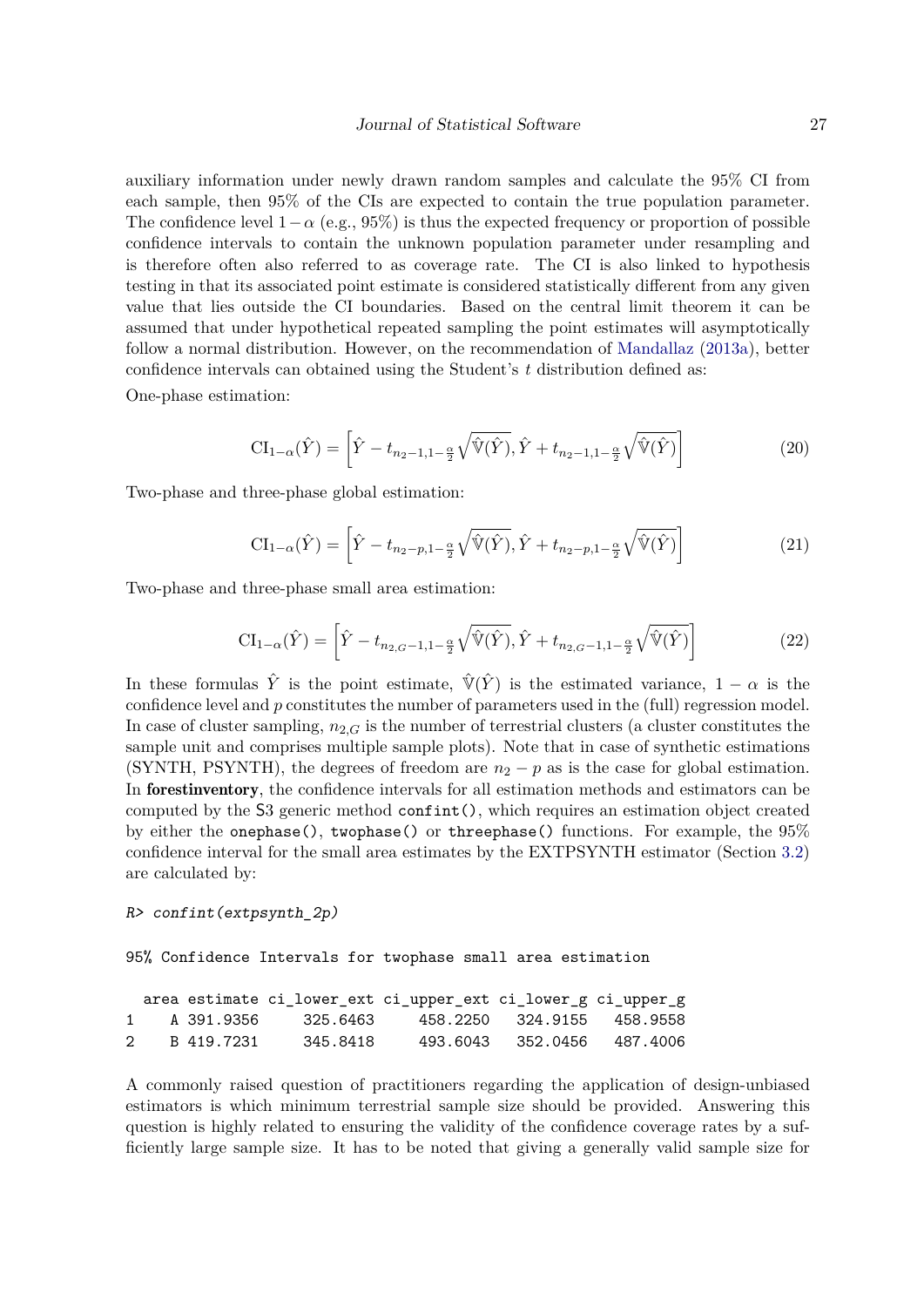<span id="page-27-0"></span>

Figure 5: Coverage rates of the global two-phase estimator realized under varying sample sizes  $n_1$  and sampling fractions for an artificial simulation example given in [Mandallaz](#page-37-3) [\(2013a\)](#page-37-3). The confidence intervals were based on the g-weight variance with a nominal confidence level of 95%. For each setup, 10000 simulations were performed using simple random sampling.

the asymptotic validity range is, unfortunately, infeasible because the convergence to the *t*or normal distribution also depends on the heterogeneity of the underlying population. However, simulation studies using an artificial local density surface were conducted in [Mandallaz](#page-37-3) [\(2013a\)](#page-37-3) and [Mandallaz](#page-38-2) *et al.* [\(2013\)](#page-38-2) to empirically check the asymptotic properties of the estimators. In order to develop the reader's intuition about when the sample size is too low to produce reliable results, we re-evaluated these simulations for a broader range of sample sizes. For each fixed sample size  $n_1$  and sampling fraction, 10000 samples were conducted by simple random sampling and the 95% confidence interval based on the g-weight variance was calculated for each sample after applying the global two-phase estimator (Section [3.1\)](#page-7-3). The  $R<sup>2</sup>$  of the regression model was 0.81. For further details on the simulation, the reader is referred to the original articles mentioned above. The results can also be reproduced or expanded using the R code given in the supplementary material. From the simulation example for global estimation (Figure [5\)](#page-27-0) it is obvious that the nominal coverage rate of 95% can expected to be met for sample sizes  $n_2$  of 50 and higher regardless of the chosen sample size  $n_1$ . The realized coverage rate only drops significantly below 90% if considerably small sampling fractions (i.e., the ratio  $n_2/n_1 < 0.1$ ) are used that lead to small terrestrial sample sizes *n*<sup>2</sup> of 20 and less. Re-evaluating the same simulations for small area estimation confirmed that in such cases, one should whenever possible consider one of the design-unbiased small area estimators (P)SMALL or EXT(P)SYNTH for which the nominal coverage rates in the simulations were already met for sample sizes  $n_{2,G} > 5$ . Finally, it should also be noted that applying the design-based estimators under systematic sampling will lead to an inflation of the estimated variance [\(Mandallaz 1993\)](#page-37-11). This will also effect the actual coverage rates to be higher than those derived under simple random sampling.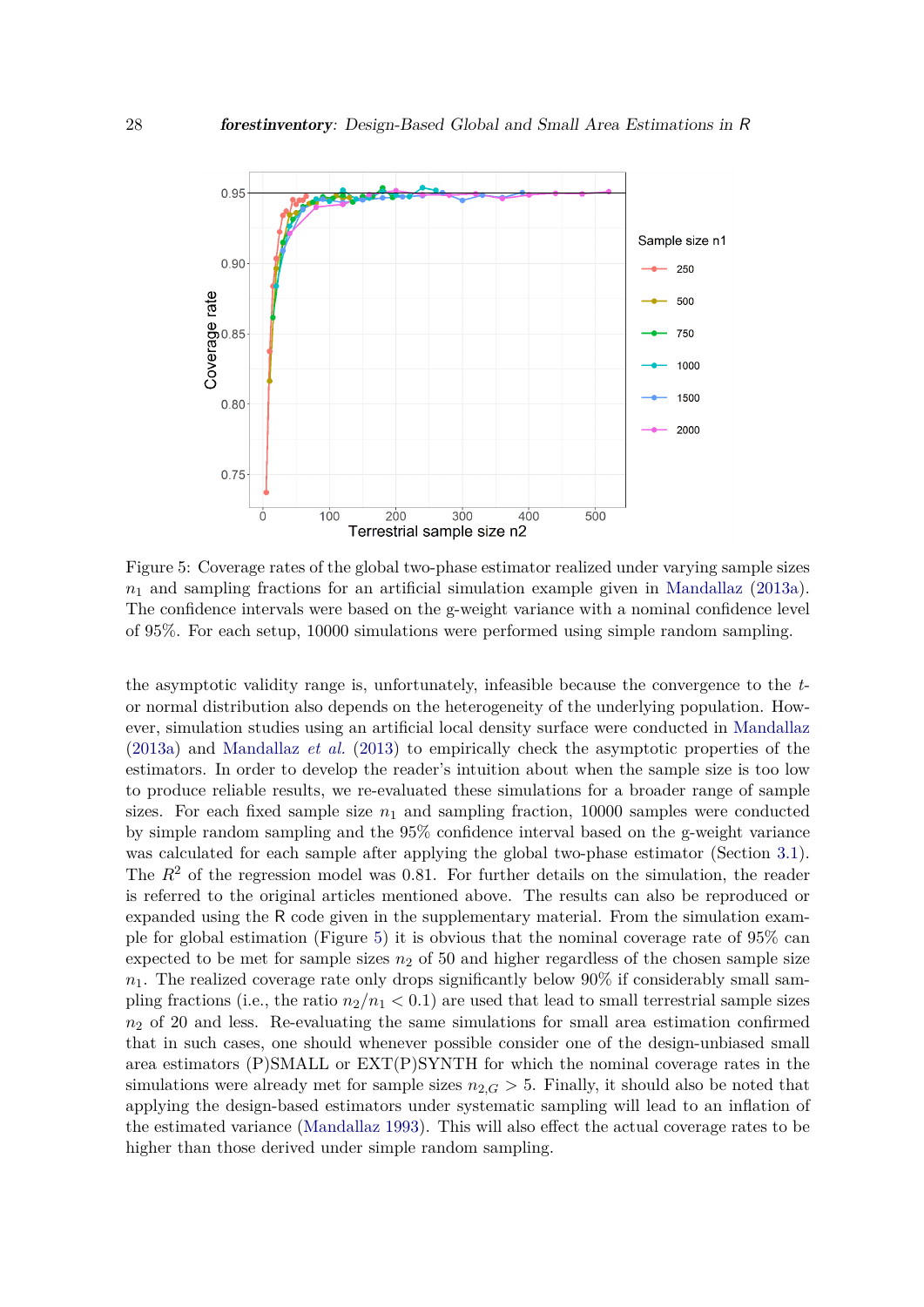## **6. Special cases and scenarios**

## <span id="page-28-0"></span>**6.1. Post-stratification**

A special case of multiphase regression estimation is post-stratification, which can further be divided into the cases of multiphase sampling for stratification and multiphase sampling for regression within strata. Both imply the use of one or more categorical variables in the regression model(s), leading to classical ANOVA and ANCOVA models.

To demonstrate post-stratification, we first create an artificial categorical variable development stage (stage) by clustering the mean canopy heights of the grisons data set into 3 height classes:

## $R$ > grisons\$stage <- as.factor(kmeans(grisons\$mean, centers = 3)\$cluster)

Two-phase sampling for stratification is applied if the model only contains categorical variables, in this case the factor variable stage. Linear regression models only fitted with categorical variables produce ANOVA models, which when used in multiphase regression estimators, is equivalent to post-stratification. For our example, this means that the model predictions are simply the means of the terrestrial response values within each development stage (withinstrata means).

```
R> twophase(formula = tvol ~ stage, data = grisons,
+ phase_id = list(phase.col = "phase_id_2p", terrgrid.id = 2),
+ boundary_weights = "boundary_weights")
```
Two-phase sampling for regression within strata implies the combination of continuous and categorical variables within the model (i.e., we have an ANCOVA model). If an interaction term is not present between categorical and continuous variables, the regression lines within the strata will have the same slope but different intercepts. If an interaction term is present, both the intercept and the slope are allowed to vary within the strata. Note that one can actually use the entire range of OLS regression techniques in the multiphase estimators, including higher order terms and transformations of the explanatory variables, which makes them very flexible.

```
R> twophase(formula = tvol \sim mean + stddev + max + q75 + stage,
+ data = grisons, phase_id = list(phase.col = "phase_id_2p",
+ terrgrid.id = 2), boundary_weights = "boundary_weights")
```
The variance of all design-based estimators included in forestinventory can be decreased by reducing the sum of squared residuals of the regression model. In case of post-stratification, this particularly implies minimizing the within strata residual squared sum. Also, for poststratification, the g-weight variance should be trusted over the external variance because it has the advantage that the strata weights are estimated from the large sample rather than the terrestrial sample  $s_2$ .

## **6.2. Small area estimation under cluster sampling**

As mentioned in Section [2.6,](#page-6-1) cluster sampling is a special case of sample designs where the sample consists of more than one spatially agglomerated sample points. One randomly places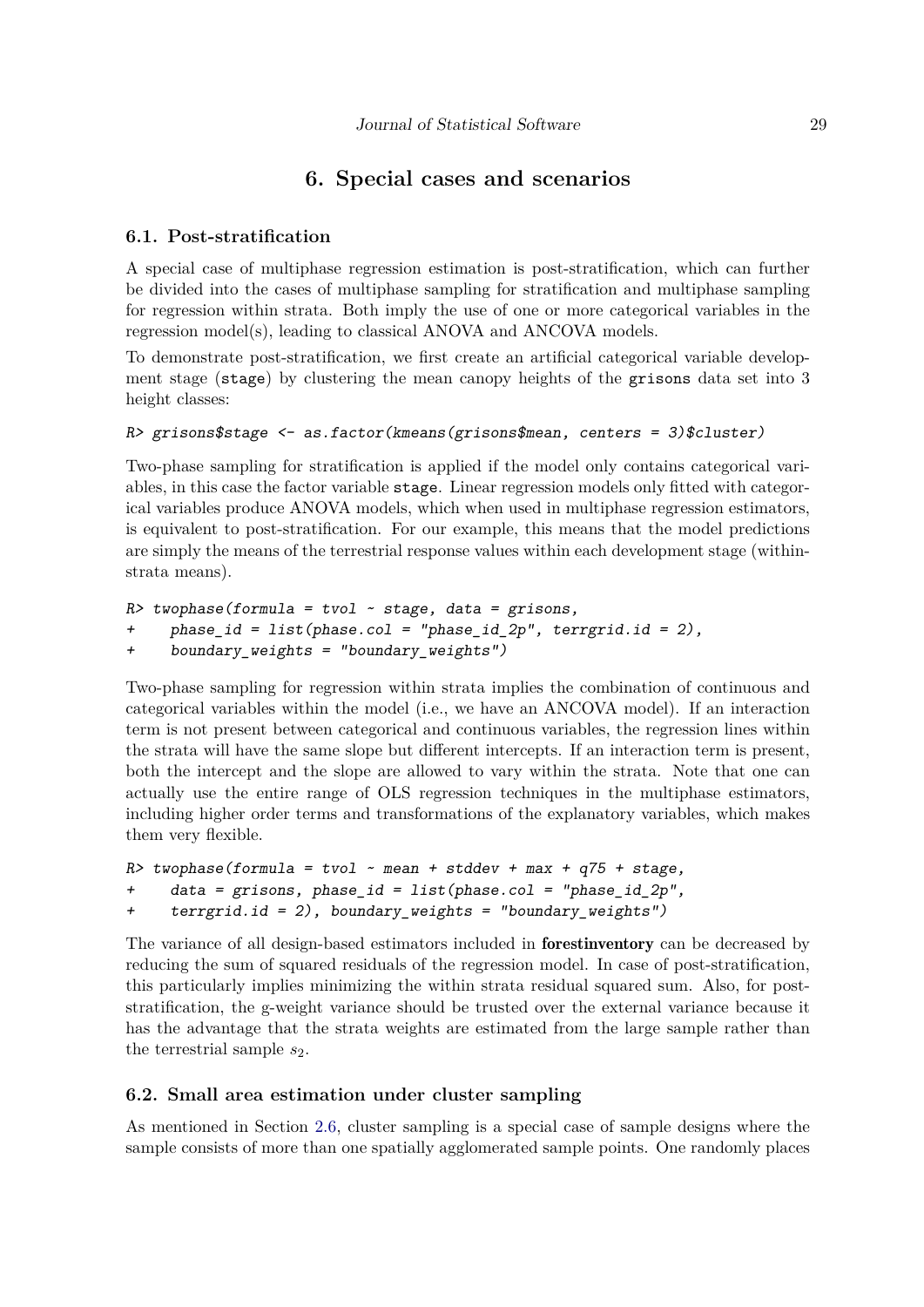the sample location *x* in the inventory area as in the simple sampling design, but then  $M-1$ additional sample locations  $x_2, \ldots, x_M$  are created close to the cluster origin x by adding a fixed set of spatial vectors  $e_2, \ldots, e_M$  to x. The idea of cluster sampling is to increase the amount of information without increasing the travel costs of the terrestrial campaign. However, the information gathered at all sub-locations of a cluster is then averaged on the cluster level, and this average value then references exactly one point, i.e., the cluster origin *x*. Without going into too much mathematical detail, the estimators under simple sampling are thus extended in a way that all parameters (local density, mean vector of explanatory variables, mean model residuals) have to be calculated as the weighted cluster means with  $M(x)$  being the cluster weights. Whereas the geometric form and the number of sample locations per cluster *M* is fixed (i.e., defined by the inventorist), the actual number of points  $M(x)$  falling into the forest area F at sample location x is random because the cluster origin *x* is random. The forestinventory package identifies clusters via a unique cluster ID that is assigned to a column in the input data set. Its column name is passed to the argument cluster in the twophase() and threephase() function calls.

For small area applications, the scenario might occur where the points of a cluster at sample locations *x* spread over more than one small area, i.e., only a subset  $M_G(x) < M(x)$  is included in the small area of interest. In this case, the zero mean residual property within the small area,  $\sum_{x \in s_{2,G}} M(x) \hat{R}_c(x)$  $\sum_{x \in s_2, G} \frac{M(x)}{M(x)} = 0$ , is no longer guaranteed when using the extended and pseudo extended synthetic estimator (see EXTSYNTH and EXTPSYNTH in Sections [3.2](#page-13-1) and [4.2\)](#page-22-0). In this case, it is advisable to use the (pseudo) small area estimator (SMALL or PSMALL) where the zero mean residual property is still ensured.

In order to keep track of such cases, forestinventory tells the user to do so by returning a warning message:

```
R> extpsynth.clust <- twophase(formula = basal \sim stade + couver + melange,
+ data = zberg, phase_id = list(phase.col = "phase_id_2p",
+ terrgrid.id = 2), cluster = "cluster",
+ small_area = list(sa.col = "ismallold", areas = "1", unbiased = TRUE))
```
#### Warning message:

```
At least one terrestrial cluster not entirely included within small area 1.
Zero mean residual assumption for small area maybe violated.
Check mean_Rc_x_hat_G and consider alternative estimator 'psmall'
R> psmall.clust <- twophase(formula = basal ~ stade + couver + melange,
+ data = zberg, phase_id = list(phase.col = "phase_id_2p",
+ terrgrid.id = 2), cluster = "cluster",
+ small_area = list(sa.col = "ismallold", areas = "1", unbiased = TRUE),
    psmall = TRUE)
R> extpsynth.clust$estimation
  area estimate ext_variance g_variance n1 n2 n1G n2G r.squared
1 1 25.54748 14.03806 14.16853 298 73 29 8 0.205741
R> psmall.clust$estimation
```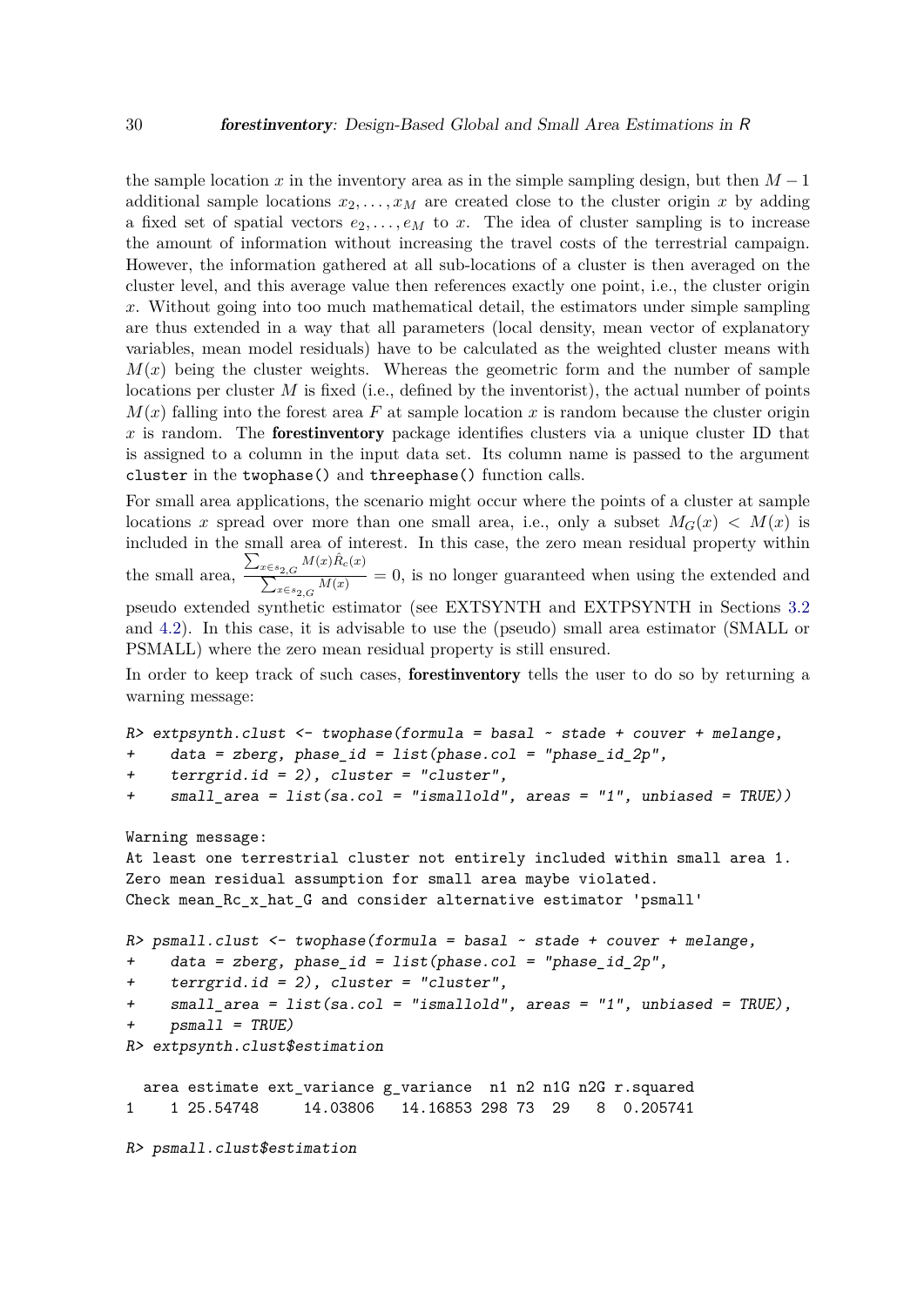area estimate ext\_variance g\_variance n1 n2 n1G n2G r.squared 1 1 23.98581 16.30509 15.69473 298 73 29 8 0.1873795

Comparing the EXTPSYNTH and PSMALL estimates, we see that in this particular case the point estimates are close and more important, the external as well as the g-weight variances only differ marginally. This can be taken as evidence that the violation of the zero mean residual property can here be expected to have negligible consequences.

## **6.3. Violation of nesting in sample design**

As explained in Section [2,](#page-2-0) a basic prerequisite for the application of multiphase estimators is that the sample phases  $(s_0, s_1, s_2)$  are nested in each other. The correct nesting thereby concerns the spatial arrangement of the sample phases (Figure [2a\)](#page-4-0) as well as the availability of terrestrial and auxiliary information per phase and sample location. For the latter, forestinventory runs validity checks in the background, provides warning and error messages and, if possible, applies first-aid adjustments to the inventory data set to prevent the calculations from failing. We will demonstrate possible nesting violations by applying the global three-phase estimator to the grisons and zberg data sets.

## *Violation 1*

Based on the nesting rule,  $s_2 \subset s_1 \subset s_0$ , each  $s_2$  and  $s_1$  sample location must have all explanatory variables available that are used in the full (and thus reduced) regression model. If, e.g., an *s*<sup>2</sup> and/or *s*<sup>1</sup> point misses a variable which is used in the full and reduced model (in this case mean), function threephase() will delete this sample point from the data set and produce the following messages:

```
R> grisons[which(grisons$phase_id_3p == 2)[1], "mean"] <- NA
```

```
R> threephase(formula.s0 = tvol ~ mean,
```

```
+ formula.s1 = tvol \sim mean + stddev + max + q75, data = grisons,
```

```
+ phase_id = list(phase.col = "phase_id_3p", s1.id = 1, terrgrid.id = 2),
```

```
+ boundary_weights = "boundary_weights")
```

```
Warning messages:
```
- 1: In threephase(formula.s0 = tvol  $\sim$  mean, formula.s1 = tvol  $\sim$  mean + Sample design not nested: for 1 terrestrial plots at least one auxiliary parameter of the first phase (s1) is missing
- 2: In threephase(formula.s0 = tvol  $\sim$  mean, formula.s1 = tvol  $\sim$  mean + : Sample design not nested: for 1 terrestrial plots at least one auxiliary parameter of the zero phase (s0) is missing
- 3: In threephase(formula.s0 = tvol  $\sim$  mean, formula.s1 = tvol  $\sim$  mean + : 1 rows deleted due to missingness in the set of auxiliary parameters for the zero phase (s0) (1 terrestrial plots affected by deletion)

## *Violation 2*

However, if an  $s_2$  and/or  $s_1$  point is missing a variable which is only used in the full regression model (in this example  $q75$ ), the function will recode the phase indicator of that point to  $s<sub>0</sub>$ ,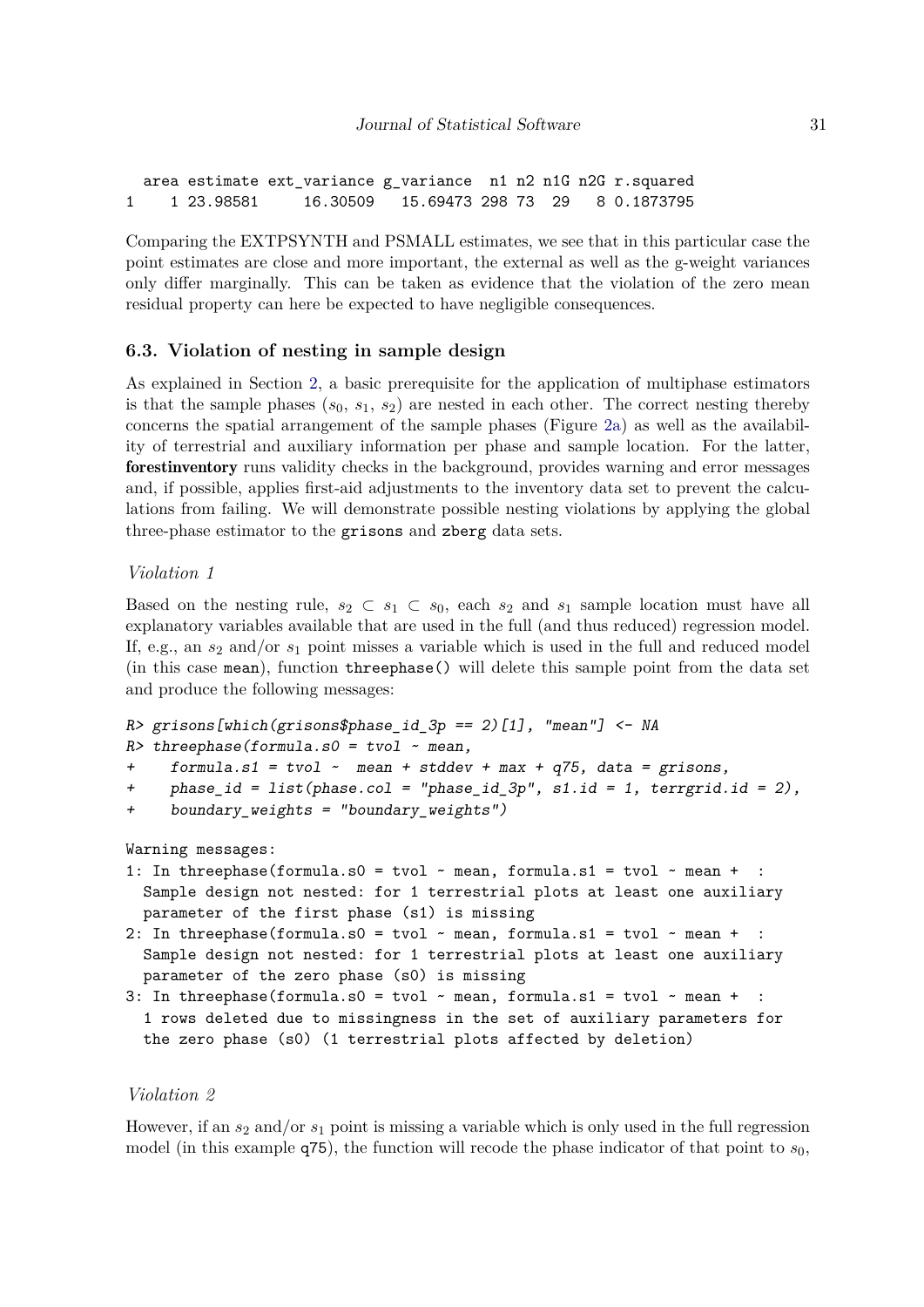since the point still provides the required information for the reduced model. If this concerns an *s*<sup>2</sup> sample location, the associated value of the response variable can no longer be used.

 $R$ > grisons[which(grisons\$phase\_id\_3p == 2)[1], "q75"] <- NA

```
R> threephase(formula.s0 = tvol ~ mean,
```
+ formula.s1 = tvol  $\sim$  mean + stddev + max + q75, data = grisons,

```
+ phase_id = list(phase.col="phase_id_3p", s1.id = 1, terrgrid.id = 2),
```
+ boundary weights = "boundary weights")

Warning messages:

- 1: In threephase(formula.s0 = tvol  $\sim$  mean, formula.s1 = tvol  $\sim$  mean + Sample design not nested: for 1 terrestrial plots at least one auxiliary parameter of the first phase (s1) is missing
- 2: In threephase(formula.s0 = tvol  $\sim$  mean, formula.s1 = tvol  $\sim$  mean + Changed the phase\_id for 1 rows to the zero phase (s0) due to missingness in the set of auxiliary parameters for the first phase (s1) (1 terrestrial information no longer usable by this change)

#### *Violation 3*

If an *s*<sup>0</sup> point misses at least one of the explanatory variables used in the reduced model, the sample locations are deleted from the data set.

```
R> grisons[which(grisons$phase_id_3p == 0)[1], "mean"] <- NA
R> threephase(formula.s0 = tvol ~ mean,
+ formula.s1 = tvol ~ mean + stddev + max + q75, data = grisons,
+ phase_id = list(phase.col = "phase_id_3p", s1.id = 1, terrgrid.id = 2),
+ boundary_weights = "boundary_weights")
Warning message:
In threephase(formula.s0 = tvol \sim mean, formula.s1 = tvol \sim mean +
```

```
1 rows deleted due to missingness in the set of auxiliary parameters for
the zero phase (s0) (0 terrestrial plots affected by deletion)
```
Note that all the automatic data adjustments (deletion, recoding) have to be accepted with caution. Recapitulating, the unbiasedness of estimators in the design-based framework is based on the uniform and independent randomization of the sample locations. This means that every possible location within the forest area  $F$ , as well as pairs of locations, have inclusion and joint inclusion probabilities greater than zero. Whereas this is already violated in practice by the use of regular grids, one can still expect that these grids do not exclude specific forest structures. If any information should be missing at the sample locations, one should clarify the reason for this and make sure that the information can reasonably be assumed to be completely missing at random.

## *Violation 4*

If a categorical variable is used in the regression model(s) and the terrestrial sample  $s_2$  is considerably small compared to the *s*<sup>1</sup> phase, it might occur that a category is only present in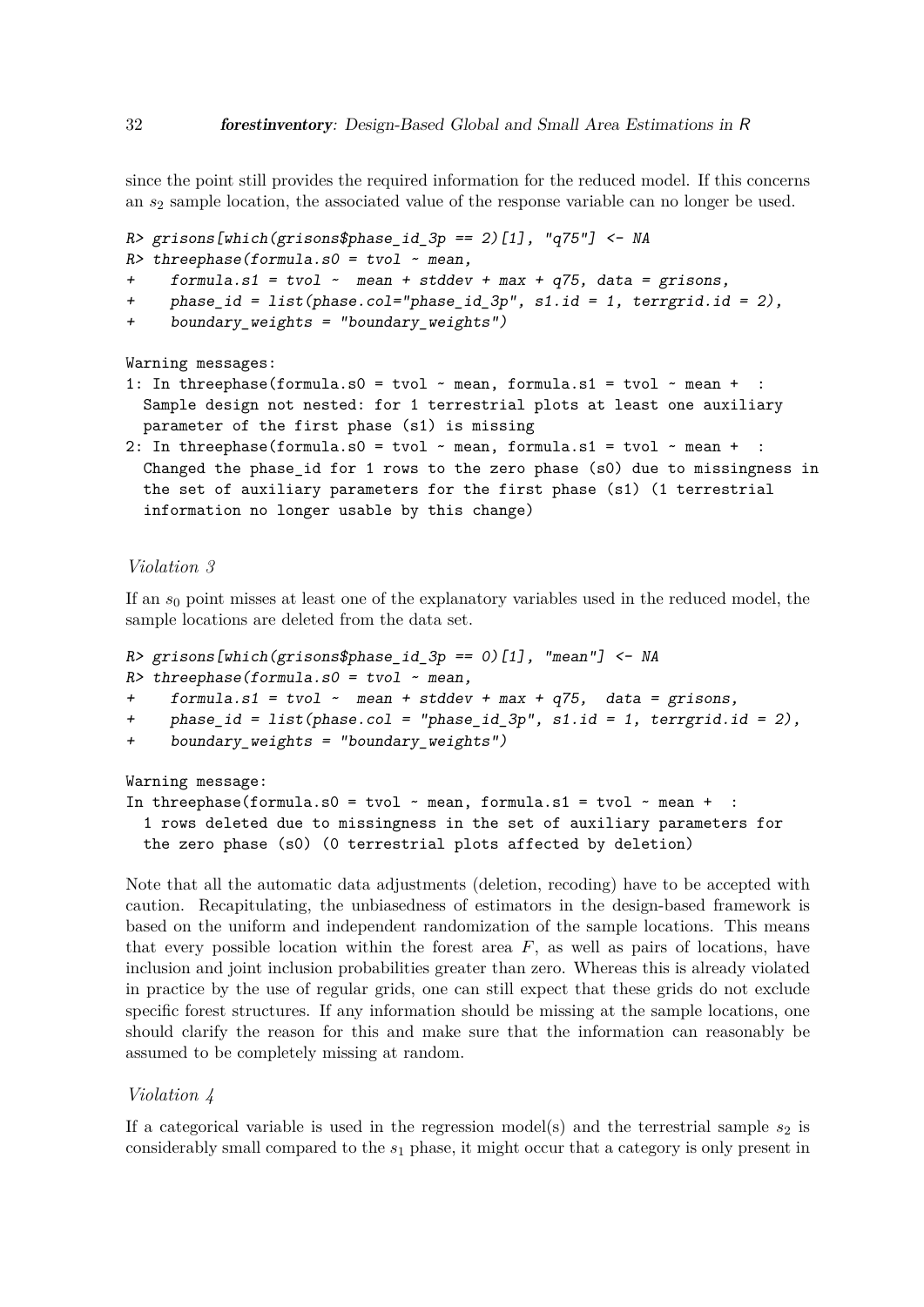the  $s_1 \ s_2$  sample, and thus missing in the  $s_2$  sample. Therefore, an internal regression model cannot be calculated and the function stops with the following error message:

```
R> zberg \leftarrow zberg[-which(zberg.n$phase_id_2p == 2 &
+ zberg.n$stade == "300"), ]
R> twophase(formula = basal \sim stade + couver + melange, data = zberg,
+ phase_id = list(phase.col = "phase_id_2p", terrgrid.id = 2),
     cluster = "cluster")Error in check.mandatoryInputs(formula, data, phase_id) :
 Level '300' of factor variable 'stade' existing in s1(s0)- but not in
 s2 sample. Calculation of coefficient not feasible.
```
## **7. Analysis and visualization**

## **7.1. Analysis**

We often want to compare the results and performances of different estimation methods and estimators for a given global or small area inventory, which can be easily accomplished in forestinventory using the estTable() function. This function restructures the results from the onephase(), twophase() and threephase() objects and merges them into one single data set that provides the basis for further analysis. For demonstration purposes, we will first recalculate the one-phase estimator as well as the two-phase and three-phase EXTPSYNTH and PSYNTH estimators for the grisons data set:

```
R> op \leq onephase(formula = tvol\leq1, data = grisons,
+ phase_id = list(phase.col = "phase_id_2p", terrgrid.id = 2),
+ area = list(sa.col = "smallarea", areas = c("A", "B", "C", "D"))R> extpsynth 2p \le twophase(formula = tvol ~ mean + stddev + max + q75,
+ data = grisons, phase_id = list(phase.col = "phase_id_2p",
    \text{terrgrid.id} = 2), small_area = list(sa.col = "smallarea",
+ areas = c("A", "B", "C", "D"), unbiased = TRUE),+ boundary_weights = "boundary_weights")
R> psynth 2p <- twophase(formula = tvol ~ mean + stddev + max + q75,
+ data = grisons, phase_id = list(phase.col = "phase_id_2p",
+ terrgrid.id = 2), small_area = list(sa.col = "smallarea",
+ areas = c("A", "B", "C", "D"), unbiased = FALSE),
+ boundary_weights = "boundary_weights")
R> extpsynth_3p <- threephase(formula.s0 = tvol ~ mean,
+ formula.s1 = tvol ~ mean + stddev + max + q75, data = grisons,
+ phase_id = list(phase.col = "phase_id_3p", s1.id = 1,
    \text{terrgrid.id} = 2), small_area = list(sa.col = "smallarea",
+ \alphareas = c("A", "B", "C", "D"), unbiased = TRUE),+ boundary_weights = "boundary_weights")
R> psynth_3p <- threephase(formula.s0 = tvol ~ mean,
```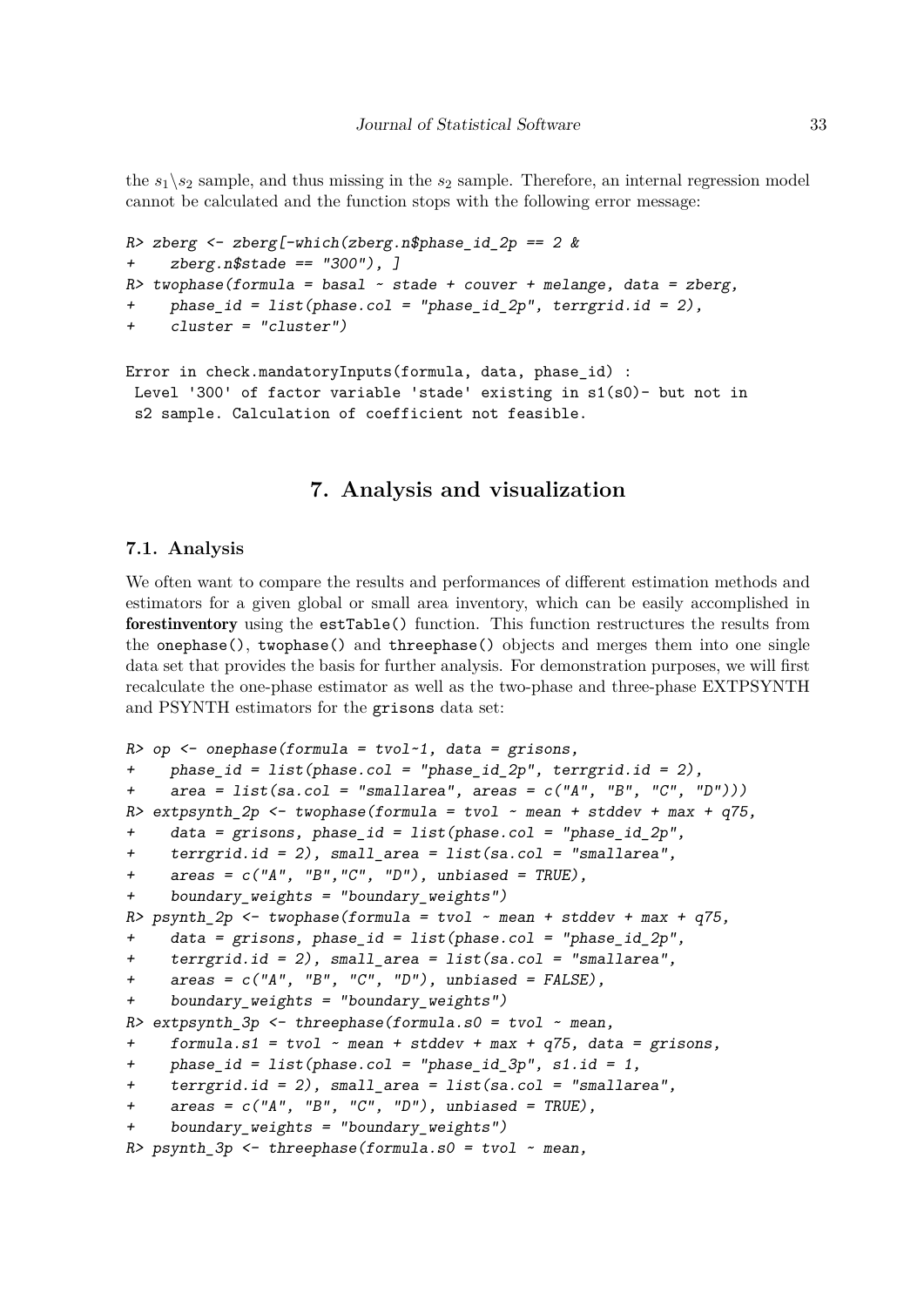```
+ formula.s1 = tvol ~ mean + stddev + max + q75, data = grisons,
+ phase_id = list(phase.col = "phase_id_3p", s1.id = 1,
+ terrgrid.id = 2), small_area = list(sa.col = "smallarea",
   \text{areas} = c("A", "B", "C", "D"), \text{ unbiased} = FALSE),+ boundary_weights = "boundary_weights")
```
We can then aggregate all estimation objects in a 'list' and pass it to the estTable() function:

```
R> grisons.sae.table <- estTable(est.list = list(op, extpsynth 2p,
+ psynth_2p, extpsynth_3p, psynth_3p), sae = TRUE,
+ vartypes = c("variance", "g_variance", "ext_variance"))
```
The function merges the estimation results and returns a 'list' object with the subclasses 'esttable' and 'smallarea'. The vartypes argument can be used to restrict the estTable() output to certain types of variances. If one prefers the 'data.frame' format for further analysis, this can easily be done using as.data.frame(grisons.sae.table). Note however that forestinventory provides several S3 generic methods specifically for the class 'esttable'.

The structure of an 'esttable' object is very similar to the objects created by the small area estimation functions of the package. However, the point estimates and variances from all estimation objects passed to estTable() have been stored in one single column (estimate and variance) and can be distinguished by the variables method, estimator and vartype which specify the estimation method (one, two or three-phase), the estimator and the type of variance that was applied (g\_ for g-weight and ext\_ for external variance). By default, the confidence intervals are also added.

R> str(grisons.sae.table)

```
List of 20
```

| \$ area        |  |  | : $chr [1:28] "A" "A" "A" "A" $                          |
|----------------|--|--|----------------------------------------------------------|
| \$ domain      |  |  | : Factor w/ 2 levels "global", "smallarea": 1 2 2 2 2    |
| \$ method      |  |  | : Factor $w/3$ levels "onephase", "twophase",: 1 3 3     |
| \$ estimator   |  |  | : Factor w/ 3 levels "onephase",: 1 2 2 3 2              |
| \$ vartype     |  |  | : Factor $w/3$ levels "ext_variance",: $3 1 2 2 1 $      |
| \$ estimate    |  |  | : num $[1:28]$ 410 395 395 422 391                       |
| \$ variance    |  |  | : num $[1:28]$ 1987 1901 1858 726 996                    |
| \$ std         |  |  | : num $[1:28]$ 44.6 43.6 43.1 26.9 31.6                  |
| \$ error       |  |  | : num [1:28] 10.86 11.03 10.91 6.39 8.07                 |
| $\text{\$ n2}$ |  |  | : num $[1:28]$ 19 40 40 40 67 67 67 17 40 40             |
| \$n2G          |  |  | : num [1:28] NA 12 12 12 19 19 19 NA 11 11               |
| \$n1           |  |  | : num [1:28] NA 128 128 128 306 306 306 NA 128 128       |
| \$n1G          |  |  | : num [1:28] NA 38 38 38 94 94 94 NA 34 34               |
| \$n0           |  |  | : int $[1:28]$ NA 306 306 306 NA NA NA NA 306 306        |
| \$n0G          |  |  | : int $[1:28]$ NA 94 94 94 NA NA NA NA 81 81             |
| \$r.squared    |  |  | : num [1:28] NA NA NA NA 0.653                           |
|                |  |  | \$ r.squared_reduced: num [1:28] NA 0.545 0.545 0.527 NA |
|                |  |  | \$ r.squared_full : num [1:28] NA 0.724 0.724 0.717 NA   |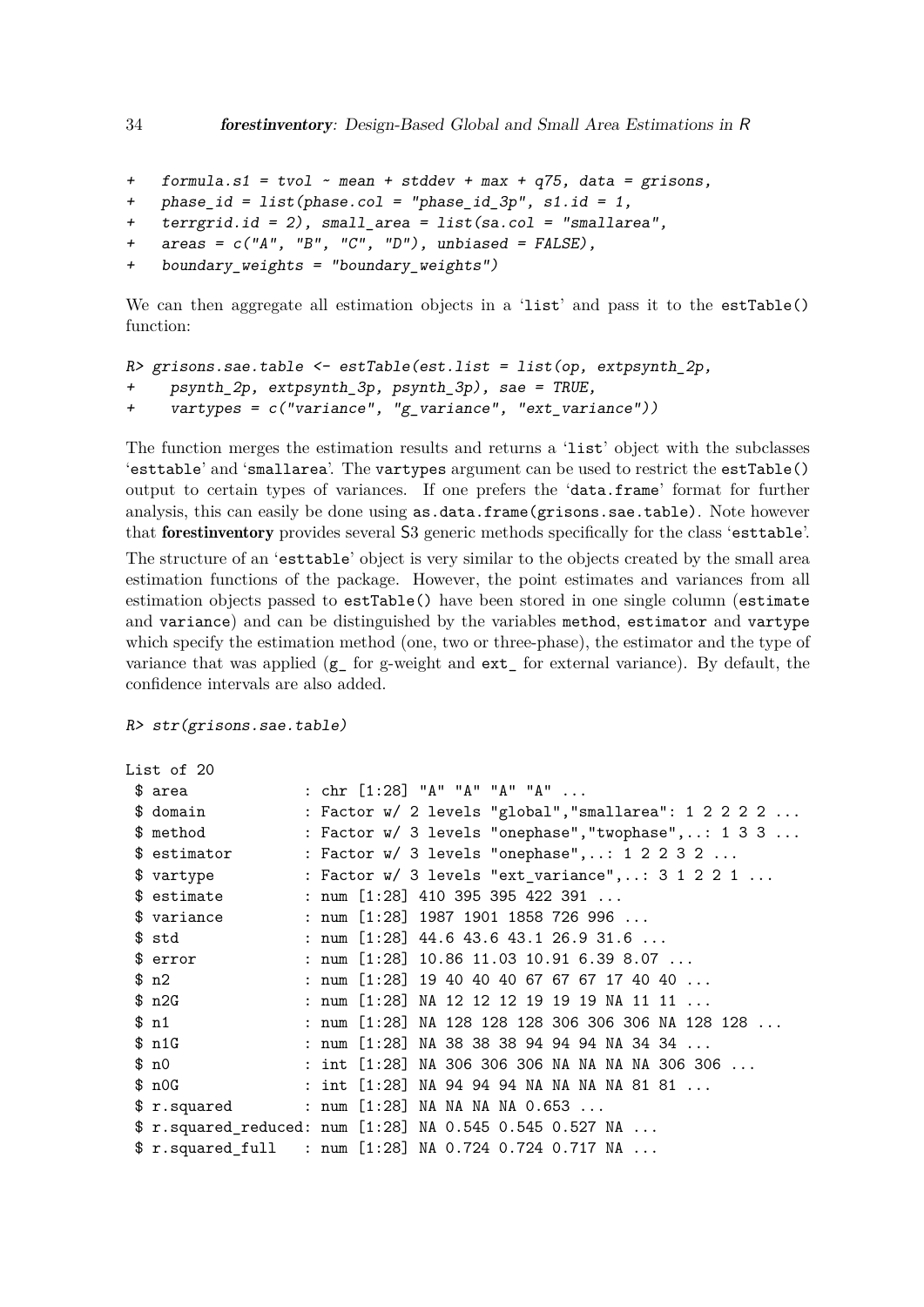```
$ ci_lower : num [1:28] 317 299 300 367 325 ...
$ ci_upper : num [1:28] 504 491 490 476 457 ...
- attr(*, "row.names")= int [1:28] 1 2 3 4 5 6 7 8 9 10 ...
- attr(*, "class")= chr [1:3] "smallarea" "esttable" "list"
```
Note that  $\texttt{estTable}()$  also returns the estimation error  $(\texttt{error})$  that is defined as the standard error divided by the point estimate:

$$
\text{error}_{[\%]} = \frac{\sqrt{\hat{\mathbb{V}}(\hat{Y})}}{\hat{Y}} \cdot 100.
$$

As multiphase estimation techniques are primarily intended to increase estimation precision, the function mphase.gain() can be applied to quantify the potential benefit of a multiphase global or small area estimate compared to its respective one-phase estimate. The function takes an 'esttable' object as input and returns a summary of which multiphase method and estimator performed best using the precision from the one-phase estimator as a baseline. If the 'esttable' object contains more than one multiphase estimation object, mphase.gain() identifies the one with the smallest variance and compares it to the onephase estimation. The argument pref.vartype can be used to define what type of variance (g-weight or external) should be used for the comparison. Synthetic estimates (SYNTH and PSYNTH estimator) are not considered for the comparison under the default setting (exclude.synth = TRUE) since they usually have a much smaller variance at the cost of a potential bias.

```
R> mphase.gain(grisons.sae.table, pref.vartype = "g_variance")
```

|                |                             |          | area var_onephase var_multiphase | method                                            | estimator gain rel.eff                 |  |
|----------------|-----------------------------|----------|----------------------------------|---------------------------------------------------|----------------------------------------|--|
|                | 1 A                         | 1987.117 | 1016.9557                        |                                                   | twophase psynth extended 48.8 1.953986 |  |
|                | 2 B                         | 3175.068 | 1019.2698                        |                                                   | twophase psynth extended 67.9 3.115041 |  |
|                | $\mathcal{S}$ $\mathcal{C}$ | 1180.853 |                                  | 763.0731 threephase psynth extended 35.4 1.547496 |                                        |  |
| $\overline{4}$ | D                           | 2290.652 | 1112.7346                        |                                                   | twophase psynth extended 51.4 2.058579 |  |

The function call returns a data frame containing the one-phase variance (var\_onephase) and the variance of the best performing multiphase estimator (var\_multiphase). The multiphase estimation procedure is again specified in the method and estimator column. The last two columns quantify the potential benefit of the multiphase estimation. The gain is the reduction (if its value is positive) in variance when applying the multiphase as alternative to the one-phase estimation. For example, it is indicated that the two-phase extended PSYNTH estimation procedure for small area "B" leads to a 67.9% reduction in variance compared to the one-phase procedure. The column rel.eff specifies the relative efficiency which is defined as the ratio between the one-phase variance and the multiphase variance:

$$
\text{rel.eff} = \frac{\hat{\mathbb{V}}_{\text{onephase}}(\hat{Y})}{\hat{\mathbb{V}}_{\text{multipbase}}(\hat{Y})}.
$$

The relative efficiency can be interpreted as the relative sample size of the one-phase estimator needed to achieve the variance of the multiphase estimator. For small area "B" we can thus see that we would have to increase the terrestrial sample size by factor 3 in the one-phase approach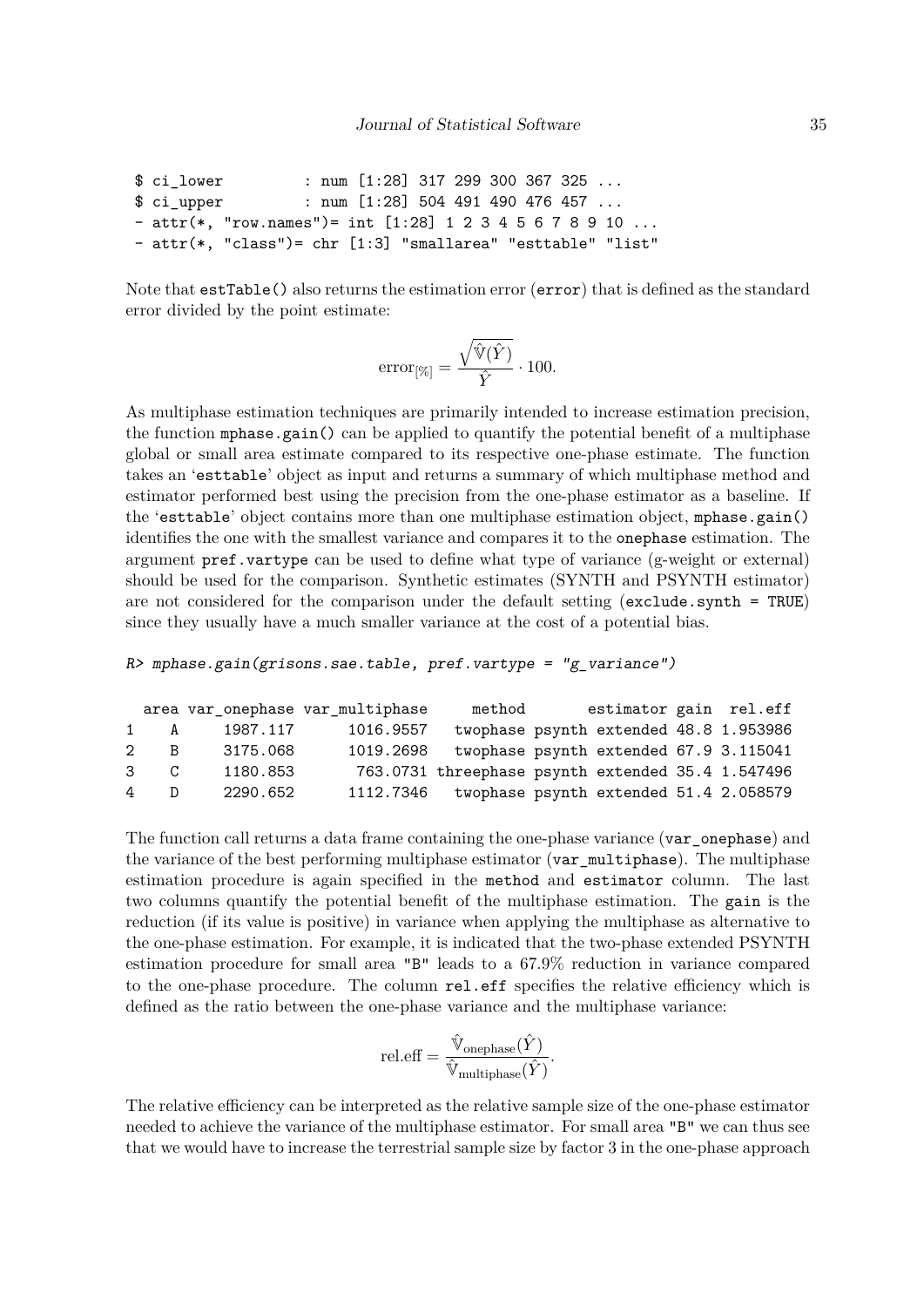<span id="page-35-0"></span>

Figure 6: Plot of estimation errors obtained for 'esttable' objects.

in order to get the same estimation precision as the two-phase EXTPSYNTH estimator. If the average costs for a terrestrial sample plot survey are known, the relative efficiency can thus be a simple means of quantifying the financial benefit of using multiphase estimation for forest inventories.

## **7.2. Visualization**

The **forestinventory** package also provides a S3 generic plot method based on the **ggplot2** package [\(Wickham 2009\)](#page-39-5) to visualize the estimation results in two ways: 1) the point estimates with overlaid confidence intervals, and 2) the estimation errors. Both plots can be obtained by passing the 'esttable' object to the plot() function (see Figure [6\)](#page-35-0).

```
R> plot(grisons.sae.table, ncol = 2)
```
Whereas the estimation errors are plotted by default, the point estimates and confidence intervals are returned when setting the argument yvar = "estimate". Note that the graphics can arbitrarily be extended by additional ggplot2 parameterizations (see Figure [7\)](#page-36-3).

```
R> plot(grisons.sae.table, ncol = 2, yvar = "estimate") +
+ ylab("Timber Volume [m3/ha]")
```
## **8. Future plans**

The forestinventory package currently provides a fairly well-rounded toolkit for forestry inventorists to integrate auxiliary information into their estimates using the model-assisted methods under the design-based approach. Although 32 combinations of inventory scenarios, estimators and sample designs are covered, there are still potential improvements planned for the future. As this is an open-source project, everyone is encouraged to give feedback and/or make contributions on the package's development page on GitHub [\(Hill 2020\)](#page-37-12). Currently planned extensions include: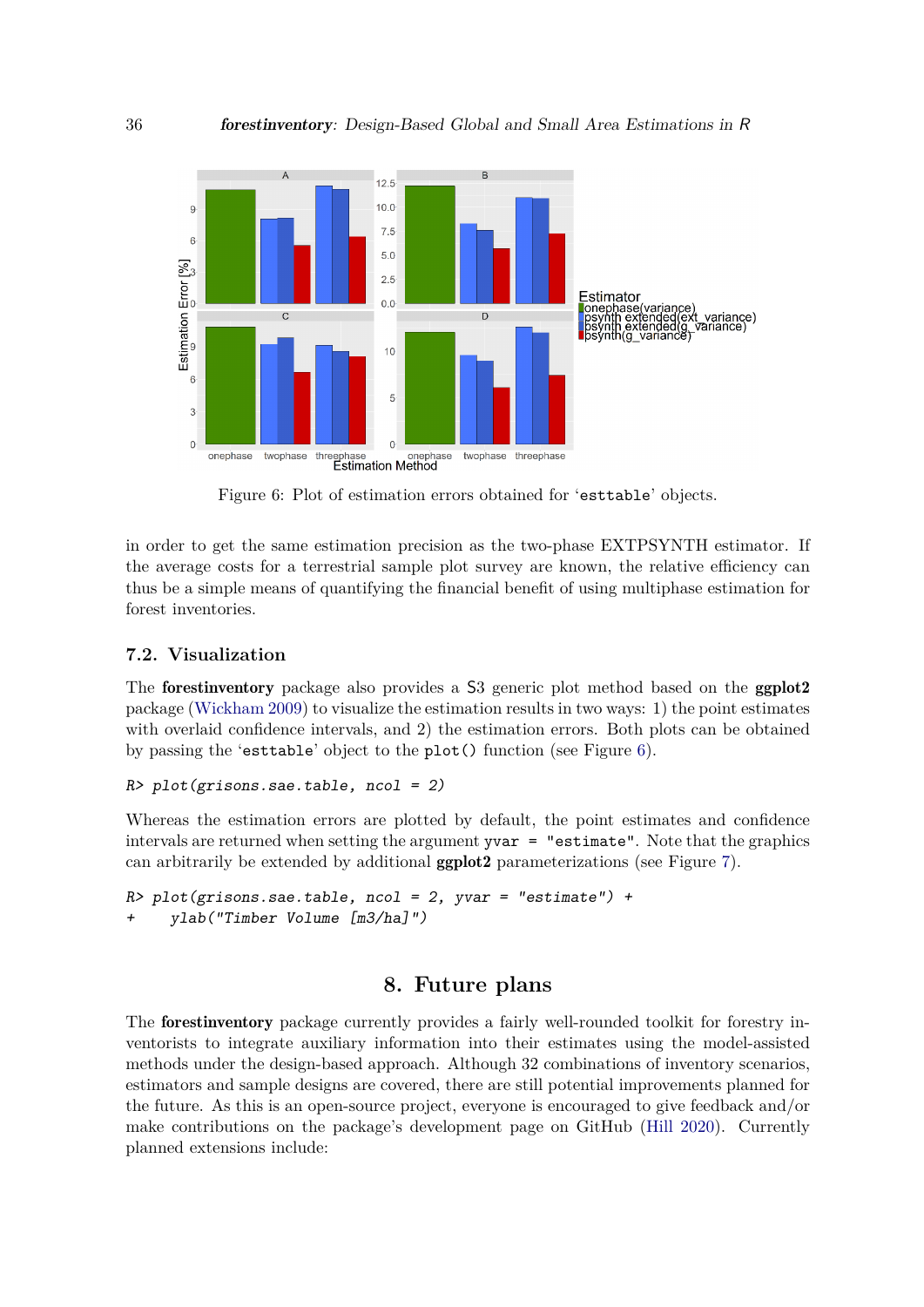<span id="page-36-3"></span>

Figure 7: Plot of estimates and confidence intervals for 'esttable' objects.

- Implement parallel procedures for efficiently calculating many small areas.
- Allow functions to accept objects of class 'data.table' from the data.table package [\(Dowle and Srinivasan 2019\)](#page-37-13) to improve memory efficiency.
- Enable the user to choose other types of models than linear regressions fitted with OLS.

## **Acknowledgments**

We want to express our gratitude to Prof. H. Heinimann (Chair of Land Use Engineering, ETH Zurich) for supporting this study and providing the possibility of working on the package. Our thanks also go to Meinrad Abegg from the Swiss Federal Institute for Forest, Snow and Landscape Research WSL for proofreading the manuscript, and to the Amt für Wald und Naturgefahren of the Swiss canton of Grisons for providing the example data. We also want to thank our two anonymous reviewers and the editors of the *Journal of Statistical Software* for their valuable support to improve the software and the manuscript.

## **References**

- <span id="page-36-1"></span>Breidenbach J (2018). JoSAE*: Unit-Level and Area-Level Small Area Estimation*. R package version 0.3.0, URL <https://CRAN.R-project.org/package=JoSAE>.
- <span id="page-36-0"></span>Breidenbach J, Astrup R (2012). "Small Area Estimation of Forest Attributes in the Norwegian National Forest Inventory." *European Journal of Forest Research*, **131**(4), 1255–1267. [doi:10.1007/s10342-012-0596-7](https://doi.org/10.1007/s10342-012-0596-7).
- <span id="page-36-2"></span>Cullmann AD (2020). maSAE*: Mandallaz' Model-Assisted Small Area Estimators*. R package version 2.0.1, URL <https://CRAN.R-project.org/package=maSAE>.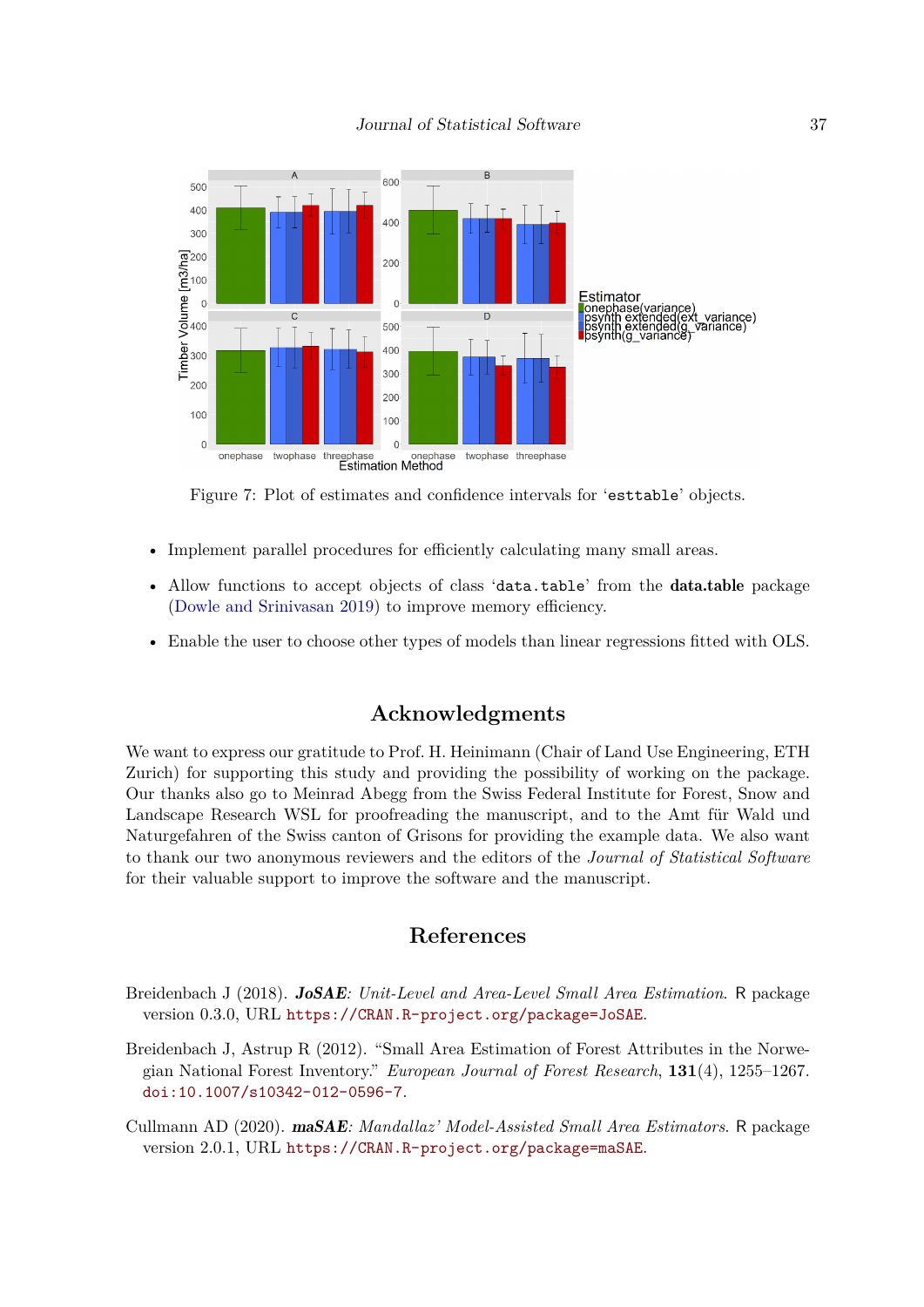- <span id="page-37-13"></span>Dowle M, Srinivasan A (2019). data.table*: Extension of '*data.frame*'*. R package version 1.12.8, URL <https://CRAN.R-project.org/package=data.table>.
- <span id="page-37-0"></span>Gregoire TG, Valentine HT (2007). *Sampling Strategies for Natural Resources and the Environment*. Chapman & Hall/CRC, New York. [doi:10.1201/9780203498880](https://doi.org/10.1201/9780203498880).
- <span id="page-37-12"></span>Hill A (2020). forestinventory. GitHub repository, URL [https://github.com/](https://github.com/AndreasChristianHill/forestinventory) [AndreasChristianHill/forestinventory](https://github.com/AndreasChristianHill/forestinventory).
- <span id="page-37-10"></span>Hill A, Buddenbaum H, Mandallaz D (2018a). "Combining Canopy Height and Tree Species Map Information for Large-Scale Timber Volume Estimations under Strong Heterogeneity of Auxiliary Data and Variable Sample Plot Sizes." *European Journal of Forest Research*, **137**(4), 489–505. [doi:10.1007/s10342-018-1118-z](https://doi.org/10.1007/s10342-018-1118-z).
- <span id="page-37-8"></span>Hill A, Mandallaz D, Langshausen J (2018b). "A Double-Sampling Extension of the German National Forest Inventory for Design-Based Small Area Estimation on Forest District Levels." *Remote Sensing*, **10**(7), 1052. [doi:10.3390/rs10071052](https://doi.org/10.3390/rs10071052).
- <span id="page-37-7"></span>Hill A, Massey A (2017). forestinventory*: Design-Based Global and Small-Area Estimations for Multiphase Forest Inventories*. R package version 0.3.1, URL [https://CRAN.](https://CRAN.R-project.org/package=forestinventory) [R-project.org/package=forestinventory](https://CRAN.R-project.org/package=forestinventory).
- <span id="page-37-1"></span>Köhl M, Magnussen SS, Marchetti M (2006). *Sampling Methods, Remote Sensing and GIS Multiresource Forest Inventory*. Springer-Verlag, New York. [doi:10.1007/](https://doi.org/10.1007/978-3-540-32572-7) [978-3-540-32572-7](https://doi.org/10.1007/978-3-540-32572-7).
- <span id="page-37-5"></span>Lumley T (2004). "Analysis of Complex Survey Samples." *Journal of Statistical Software*, **9**(8), 1–19. [doi:10.18637/jss.v009.i08](https://doi.org/10.18637/jss.v009.i08).
- <span id="page-37-6"></span>Lumley T (2020). survey*: Analysis of Complex Survey Samples*. R package version 3.37, URL <https://CRAN.R-project.org/package=survey>.
- <span id="page-37-4"></span>Magnussen S, Mandallaz D, Breidenbach J, Lanz A, Ginzler C (2014). "National Forest Inventories in the Service of Small Area Estimation of Stem Volume." *Canadian Journal of Forest Research*, **44**(9), 1079–1090. [doi:10.1139/cjfr-2013-0448](https://doi.org/10.1139/cjfr-2013-0448).
- <span id="page-37-11"></span>Mandallaz D (1993). *Geostatistical Methods for Double Sampling Schemes*. Habilitation, ETH Zurich. [doi:10.3929/ethz-a-000943897](https://doi.org/10.3929/ethz-a-000943897).
- <span id="page-37-2"></span>Mandallaz D (2008). *Sampling Techniques for Forest Inventories*. Chapman & Hall/CRC, New York. [doi:10.1201/9781584889779](https://doi.org/10.1201/9781584889779).
- <span id="page-37-3"></span>Mandallaz D (2013a). "Design-Based Properties of Some Small-Area Estimators in Forest Inventory with Two-Phase Sampling." *Canadian Journal of Forest Research*, **43**(5), 441– 449. [doi:10.1139/cjfr-2012-0381](https://doi.org/10.1139/cjfr-2012-0381).
- <span id="page-37-9"></span>Mandallaz D (2013b). "Regression Estimators in Forest Inventories with Three-Phase Sampling and Two Multivariate Components of Auxiliary Information." *Technical report*, Department of Environmental Systems Science, ETH Zurich. [doi:10.3929/](https://doi.org/10.3929/ethz-a-009990020) [ethz-a-009990020](https://doi.org/10.3929/ethz-a-009990020).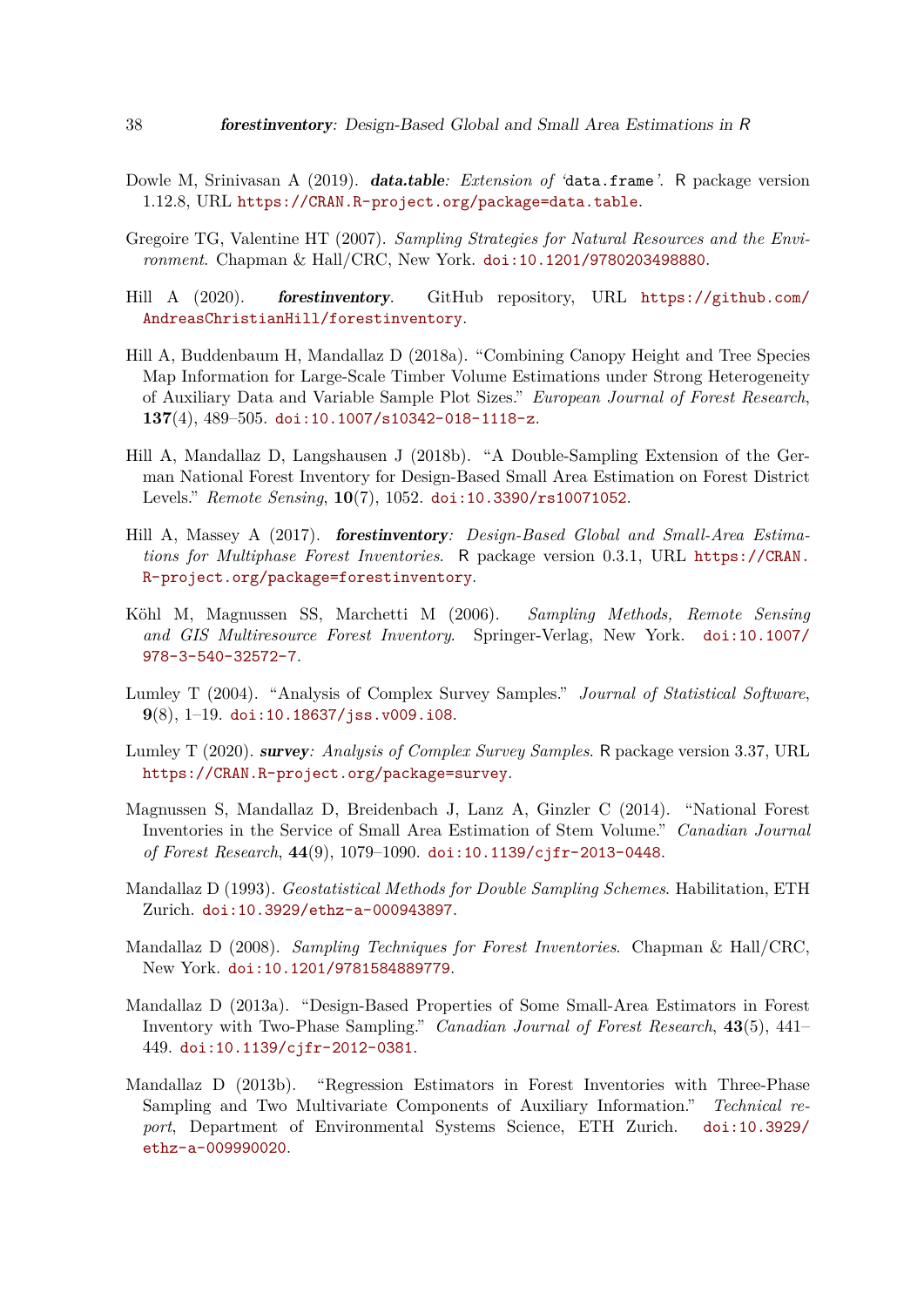- <span id="page-38-9"></span>Mandallaz D (2013c). "Regression Estimators in Forest Inventories with Two-Phase Sampling and Partially Exhaustive Information with Applications to Small-Area Estimation." *Technical report*, Department of Environmental Systems Science, ETH Zurich. [doi:](https://doi.org/10.3929/ethz-a-007623322) [10.3929/ethz-a-007623322](https://doi.org/10.3929/ethz-a-007623322).
- <span id="page-38-1"></span>Mandallaz D (2013d). "A Three-Phase Sampling Extension of the Generalized Regression Estimator with Partially Exhaustive Information." *Canadian Journal of Forest Research*, **44**(4), 383–388. [doi:10.1139/cjfr-2013-0449](https://doi.org/10.1139/cjfr-2013-0449).
- <span id="page-38-8"></span>Mandallaz D (2014). "Note on the Design-Based Estimation of Densities, Totals and Goodness of Fit in Extensive Inventories." *Technical report*, Department of Environmental Systems Science, ETH Zurich. [doi:10.3929/ethz-a-010151635](https://doi.org/10.3929/ethz-a-010151635).
- <span id="page-38-10"></span>Mandallaz D (2015). "Mathematical Details of Two-Phase/Two-Stage and Three-Phase/Two-Stage Regression Estimators in Forest Inventories. Design-Based Monte Carlo Approach." *Technical report*, Department of Environmental Systems Science, ETH Zurich. [doi:10.](https://doi.org/10.3929/ethz-a-010441361) [3929/ethz-a-010441361](https://doi.org/10.3929/ethz-a-010441361).
- <span id="page-38-2"></span>Mandallaz D, Breschan J, Hill A (2013). "New Regression Estimators in Forest Inventories with Two-Phase Sampling and Partially Exhaustive Information: A Design-Based Monte Carlo Approach with Applications to Small-Area Estimation." *Canadian Journal of Forest Research*, **43**(11), 1023–1031. [doi:10.1139/cjfr-2013-0181](https://doi.org/10.1139/cjfr-2013-0181).
- <span id="page-38-5"></span>Mandallaz D, Hill A, Massey A (2016). "Design-Based Properties of Some Small-Area Estimators in Forest Inventory with Two-Phase Sampling – Revised Version." *Technical report*, Department of Environmental Systems Science, ETH Zurich. [doi:10.3929/](https://doi.org/10.3929/ethz-a-010579388) [ethz-a-010579388](https://doi.org/10.3929/ethz-a-010579388).
- <span id="page-38-7"></span>Massey A (2015). *Multiphase Estimation Procedures for Forest Inventories under the Design-Based Monte Carlo Approach*. Ph.D. thesis, ETH Zurich. [doi:10.3929/](https://doi.org/10.3929/ethz-a-010536381) [ethz-a-010536381](https://doi.org/10.3929/ethz-a-010536381).
- <span id="page-38-11"></span>Massey A, Mandallaz D (2015a). "Comparison of Classical, Kernel-Based, and Nearest Neighbors Regression Estimators Using the Design-Based Monte Carlo Approach for Two-Phase Forest Inventories." *Canadian Journal of Forest Research*, **45**(11), 1480–1488. [doi:](https://doi.org/10.1139/cjfr-2015-0151) [10.1139/cjfr-2015-0151](https://doi.org/10.1139/cjfr-2015-0151).
- <span id="page-38-6"></span>Massey A, Mandallaz D (2015b). "Design-Based Regression Estimation of Net Change for Forest Inventories." *Canadian Journal of Forest Research*, **45**(12), 1775–1784. [doi:10.](https://doi.org/10.1139/cjfr-2015-0266) [1139/cjfr-2015-0266](https://doi.org/10.1139/cjfr-2015-0266). <https://doi.org/10.1139/cjfr-2015-0266>.
- <span id="page-38-3"></span>Massey A, Mandallaz D, Lanz A (2014). "Integrating Remote Sensing and Past Inventory Data under the New Annual Design of the Swiss National Forest Inventory Using Three-Phase Design-Based Regression Estimation." *Canadian Journal of Forest Research*, **44**(10), 1177–1186. [doi:10.1139/cjfr-2014-0152](https://doi.org/10.1139/cjfr-2014-0152).
- <span id="page-38-4"></span>R Core Team (2020). R*: A Language and Environment for Statistical Computing*. R Foundation for Statistical Computing, Vienna, Austria. URL <https://www.R-project.org/>.
- <span id="page-38-0"></span>Saborowski J, Marx A, Nagel J, Böckmann T (2010). "Double Sampling for Stratification in Periodic Inventories – Infinite Population Approach." *Forest Ecology and Management*, **260**(10), 1886–1895. [doi:10.1016/j.foreco.2010.08.035](https://doi.org/10.1016/j.foreco.2010.08.035).